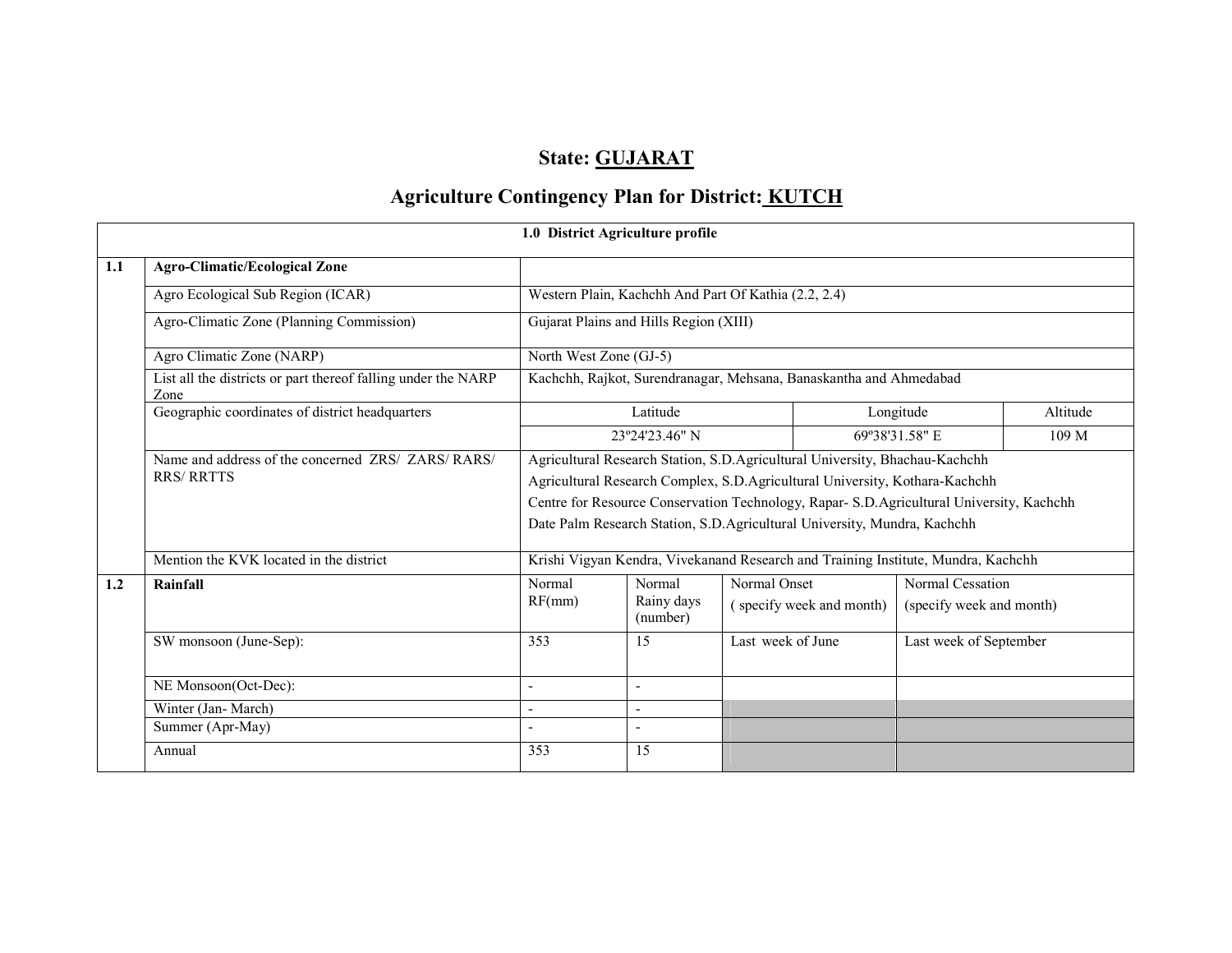| ن. 1 | and use.<br><b>pattern of the</b><br>district (latest<br>statistics) | Geographical<br>area | Cultivable<br>area | Forest<br>area | Land under<br>non-<br>agricultural use | Permanent<br>pastures | Cultivable<br>wasteland | Land under<br>Misc. tree<br>crops and<br>groves | Barren and<br>uncultivable<br>land | Current<br>fallows | Other<br>fallows |
|------|----------------------------------------------------------------------|----------------------|--------------------|----------------|----------------------------------------|-----------------------|-------------------------|-------------------------------------------------|------------------------------------|--------------------|------------------|
|      | Area $(900 \text{ ha})$                                              | 1958                 | 680                | 307            |                                        | 70                    | 339                     |                                                 | 414                                | 76                 |                  |

Source: District Panchayat, Bachchh, Bhuj

| 1.4 | Major Soils (common names like red sandy loam<br>deep soils $(\text{etc.})^*$ | Area $('000 ha)$ | % of total |
|-----|-------------------------------------------------------------------------------|------------------|------------|
|     | Black soils                                                                   | 1054             |            |
|     | Sandy Soils                                                                   | 815              | -41.u      |
|     | Hydromorphic Soils                                                            | 89               | ∸          |

| 1.5 | <b>Agricultural land use</b> | ('000 ha)<br>Area | Cropping intensity $\%$ |  |  |
|-----|------------------------------|-------------------|-------------------------|--|--|
|     | Net sown area                | 680.0             |                         |  |  |
|     | Area sown more than once     | 48.0              | 107                     |  |  |
|     | Gross cropped area           | 728.0             |                         |  |  |

| 1.6 | <b>Irrigation</b>                                    | Area ('000 ha)                    |                          |                                               |  |
|-----|------------------------------------------------------|-----------------------------------|--------------------------|-----------------------------------------------|--|
|     | Net irrigated area                                   | 178.0                             |                          |                                               |  |
|     | Gross irrigated area                                 | 341.2                             |                          |                                               |  |
|     | Rainfed area                                         | 502.0                             |                          |                                               |  |
|     | <b>Sources of Irrigation</b>                         | Number                            | Area ('000 ha)           | Percentage of total irrigated area            |  |
|     | Canals                                               |                                   | 132.1                    | 38.7                                          |  |
|     | Tanks                                                | 2608                              | $\overline{\phantom{0}}$ |                                               |  |
|     | Open wells                                           | 28664                             | 194.3                    | 56.9                                          |  |
|     | Bore wells                                           | 219                               | 14.8                     | 4.4                                           |  |
|     | Lift irrigation schemes                              | -                                 | $\overline{\phantom{a}}$ | ٠                                             |  |
|     | Micro-irrigation                                     | $\overline{\phantom{a}}$          | $\overline{\phantom{a}}$ | ۰                                             |  |
|     | Other sources (please specify)                       | $\qquad \qquad \blacksquare$      | $\overline{\phantom{0}}$ | ۰                                             |  |
|     | Total Irrigated Area                                 |                                   | 341.2                    | -                                             |  |
|     | Pump sets                                            | 33273                             | $\overline{\phantom{a}}$ | -                                             |  |
|     | No. of Tractors                                      |                                   | $\overline{\phantom{a}}$ |                                               |  |
|     | Groundwater availability and use* (Data source:      | No. of blocks/Tehsils             | $(\%)$ area              | Quality of water (specify the problem such as |  |
|     | <b>State/Central Ground water Department /Board)</b> |                                   |                          | high levels of arsenic, fluoride, saline etc) |  |
|     | Over exploited                                       | 4 (Anjar, Mandvi, Bhachau, Rapar) |                          |                                               |  |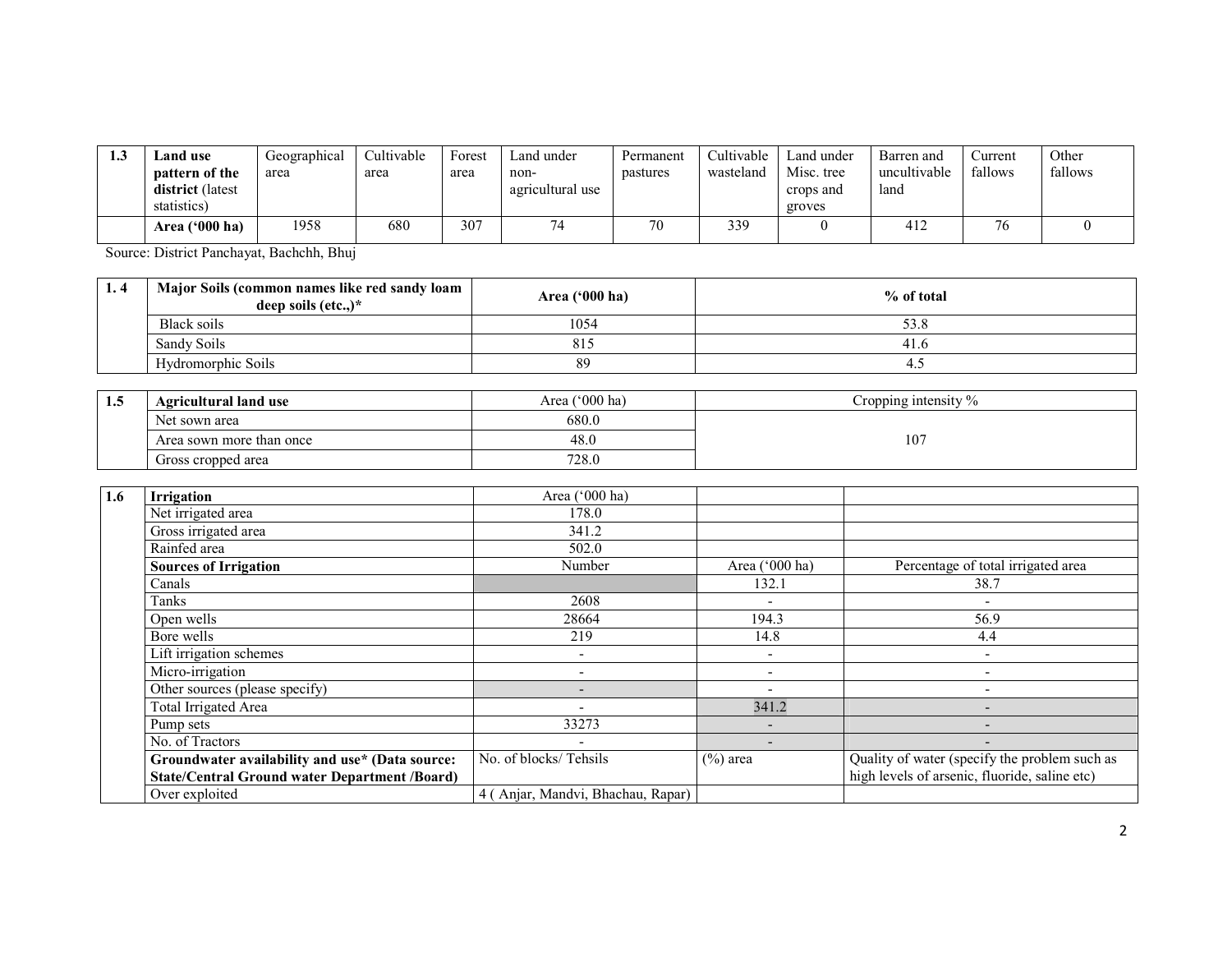| Critical                                                                                                 |                    |  |  |  |  |  |
|----------------------------------------------------------------------------------------------------------|--------------------|--|--|--|--|--|
| Semi-critical                                                                                            | Rest of the blocks |  |  |  |  |  |
| Safe                                                                                                     |                    |  |  |  |  |  |
| Wastewater availability and use                                                                          |                    |  |  |  |  |  |
| Ground water quality                                                                                     |                    |  |  |  |  |  |
| over-exploited: groundwater utilization $> 100\%$ ; critical: 90-100%; semi-critical: 70-90%; safe: <70% |                    |  |  |  |  |  |

Source: District Panchayat, Bachchh, Bhuj

#### 1.7 Area under major field crops & horticulture (as per latest figures) (Average of 2004-05 to 2007-08)

| 1.7 | <b>Major field crops</b>                  |                          |                |              |                  | Area ('000 ha)           |                          |                          |                    |  |  |
|-----|-------------------------------------------|--------------------------|----------------|--------------|------------------|--------------------------|--------------------------|--------------------------|--------------------|--|--|
|     | cultivated                                |                          | <b>Kharif</b>  |              |                  | Rabi                     |                          |                          |                    |  |  |
|     |                                           | <b>Irrigated</b>         | Rainfed        | <b>Total</b> | <b>Irrigated</b> | Rainfed                  | <b>Total</b>             | <b>Summer</b>            | <b>Grand</b> total |  |  |
|     | Bajra                                     | $\blacksquare$           | 72.8           | 72.8         | $\blacksquare$   | $\blacksquare$           | $\blacksquare$           | 1.8                      | 72.8               |  |  |
|     | Greengram                                 | $\overline{\phantom{a}}$ | 68.8           | 68.8         | $\blacksquare$   | $\blacksquare$           | $\overline{\phantom{a}}$ | $\sim$                   | 68.8               |  |  |
|     | Castor                                    |                          | 56.8           | 56.8         | $\blacksquare$   | $\blacksquare$           | $\blacksquare$           | $\overline{\phantom{a}}$ | 56.8               |  |  |
|     | Groundnut                                 | $\overline{\phantom{a}}$ | 46.5           | 46.5         | $\blacksquare$   | $\overline{\phantom{a}}$ | $\overline{\phantom{a}}$ | 12.5                     | 46.5               |  |  |
|     | Cotton                                    | $\overline{\phantom{a}}$ | 20.6           | 20.6         | $\blacksquare$   | $\overline{\phantom{0}}$ | $\overline{\phantom{a}}$ | $\blacksquare$           | 20.6               |  |  |
|     | Wheat                                     | $\overline{\phantom{a}}$ | $\blacksquare$ | $\sim$       | 19.1             | $\overline{\phantom{0}}$ | 19.1                     | $\overline{\phantom{a}}$ | 19.1               |  |  |
|     | Mothbean                                  | $\blacksquare$           | 18.3           | 18.3         | $\blacksquare$   | $\overline{\phantom{a}}$ | $\blacksquare$           | $\blacksquare$           | 18.3               |  |  |
|     | Horticulture crops -                      | Area ('000 ha)           |                |              |                  |                          |                          |                          |                    |  |  |
|     | <b>Fruits</b>                             | <b>Total</b>             |                |              |                  |                          |                          |                          |                    |  |  |
|     | Mango                                     |                          | 7.8            |              |                  |                          |                          |                          |                    |  |  |
|     | Sapota                                    |                          |                |              |                  | $\overline{1.7}$         |                          |                          |                    |  |  |
|     | Papaya                                    |                          |                |              |                  | 1.5                      |                          |                          |                    |  |  |
|     | Banana                                    |                          |                |              |                  | $1.0\,$                  |                          |                          |                    |  |  |
|     | Horticulture crops -<br><b>Vegetables</b> |                          |                |              |                  | <b>Total</b>             |                          |                          |                    |  |  |
|     | Cucurbits                                 |                          |                |              |                  | 1.9                      |                          |                          |                    |  |  |
|     | <b>Brinjal</b>                            |                          |                |              |                  | 1.6                      |                          |                          |                    |  |  |
|     | Tomato                                    |                          |                |              |                  | 0.9                      |                          |                          |                    |  |  |
|     | Okra                                      |                          |                |              |                  | $\overline{0.6}$         |                          |                          |                    |  |  |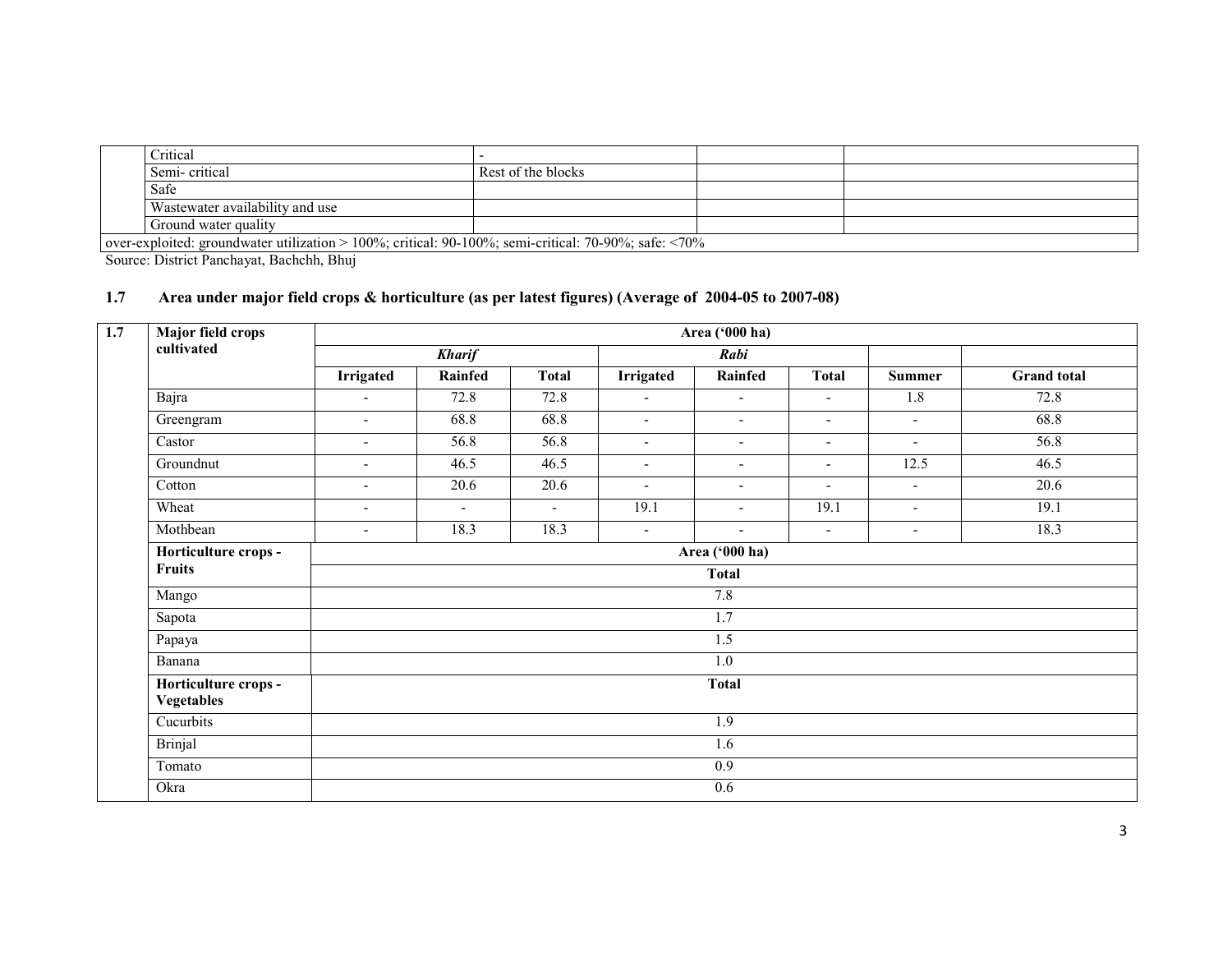Source: District Panchayat, Bachchh, Bhuj

| <b>Medicinal and</b><br>Aromatic crops | <b>Total</b>             |  |
|----------------------------------------|--------------------------|--|
| Cumin                                  | 8.5                      |  |
| Isabgol                                | 8.5                      |  |
| Corriander                             | $\overline{5.2}$         |  |
| Dilseed                                | 0.5                      |  |
| Fenugreek                              | 0.2                      |  |
| <b>Plantation crops</b>                | <b>Total</b>             |  |
| Datepalm                               | 16.6                     |  |
| $\overline{\text{C}}$ oconut           | $\overline{0.9}$         |  |
| Eg., industrial pulpwood<br>crops etc. | $\overline{\phantom{a}}$ |  |
| <b>Fodder crops</b>                    | <b>Total</b>             |  |
| Total fodder crop area                 | $\overline{31}$          |  |
| <b>Grazing land</b>                    | 70                       |  |
| Sericulture etc                        | $\overline{\phantom{0}}$ |  |
| Others (specify)                       | $\blacksquare$           |  |

Source: District Panchayat, Bachchh, Bhuj

| 1.8 | Livestock                                                                     | Male $(900)$ | Female ('000) | <b>Total ('000)</b>          |  |  |
|-----|-------------------------------------------------------------------------------|--------------|---------------|------------------------------|--|--|
|     | Source: 26 <sup>th</sup> survey Report (08-09), Dept. of A. H., Gujarat State |              |               |                              |  |  |
|     | Non descriptive Cattle (local low yielding)                                   |              |               | 380.6                        |  |  |
|     | Crossbred cattle                                                              |              |               | 8.0                          |  |  |
|     | Non descriptive Buffaloes (local low yielding)                                |              |               |                              |  |  |
|     | <b>Graded Buffaloes</b>                                                       |              |               | 226.0                        |  |  |
|     | Goat                                                                          |              |               | 484.9                        |  |  |
|     | Sheep                                                                         |              |               | 575.0                        |  |  |
|     | Others (Camel, Pig, Yak etc.)                                                 |              |               | $8.5$ (camel) +1.0(pigs)=9.5 |  |  |
|     | Commercial dairy farms (Number)                                               |              |               |                              |  |  |
| 1.9 | Poultry                                                                       | No. of farms |               | Total No. of birds (No's)    |  |  |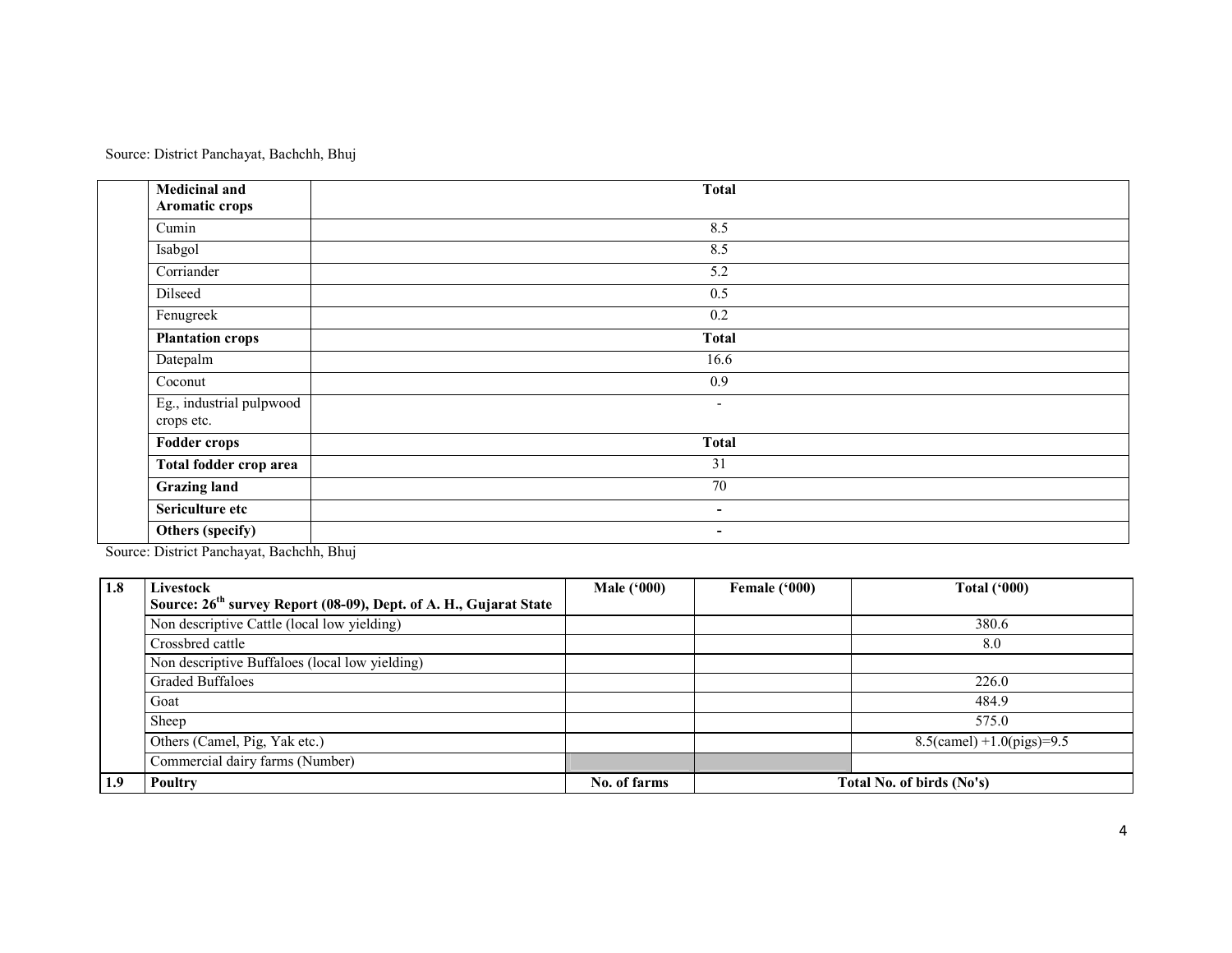|      | Commercial                                                                                                            |                        |                        |                |                                       |                                                        | $9425 \text{(layer)} + 1075 \text{(broilers)} + 54 \text{(ducks)} = 10554$ |  |
|------|-----------------------------------------------------------------------------------------------------------------------|------------------------|------------------------|----------------|---------------------------------------|--------------------------------------------------------|----------------------------------------------------------------------------|--|
|      | Backyard                                                                                                              |                        |                        |                |                                       |                                                        | 12531                                                                      |  |
| 1.10 | Fisheries (Data source: Gujarat Fisheries Statistics 2006-07 and March-10, Commissioner of Fisheries, Govt. of Guarat |                        |                        |                |                                       |                                                        |                                                                            |  |
|      | A. Capture                                                                                                            |                        |                        |                |                                       |                                                        |                                                                            |  |
|      | i) Marine (Data Source:<br>Fisheries Department)                                                                      | No. of fishermen       |                        | <b>Boats</b>   | <b>Nets</b>                           |                                                        | <b>Storage facilities (Ice plants</b>                                      |  |
|      |                                                                                                                       |                        | Mechanized             | Non-mechanized | Mechanized (Trawl<br>nets, Gill nets) | Non-mechanized<br>(Shore Seines,<br>Stake & trap nets) | etc.)                                                                      |  |
|      | ii) Inland (Data Source:<br>Fisheries Department)                                                                     | No. Farmer owned ponds |                        |                | <b>No. of Reservoirs</b>              |                                                        | No. of village tanks                                                       |  |
|      | <b>B.</b> Culture                                                                                                     |                        |                        |                |                                       |                                                        |                                                                            |  |
|      |                                                                                                                       |                        | Water Spread Area (ha) |                | Yield (t/ha)                          |                                                        | <b>Production (MT)</b>                                                     |  |
|      | Brackish water (Data Source: MPEDA/<br><b>Fisheries Department)</b>                                                   |                        |                        |                |                                       |                                                        |                                                                            |  |
|      | ii) Fresh water (Data Source: Fisheries<br>Department)                                                                |                        |                        |                |                                       |                                                        | 60                                                                         |  |
|      | <b>Others</b>                                                                                                         |                        |                        |                |                                       |                                                        |                                                                            |  |

Data source: Gujarat Fisheries Statistics 2006-07 and March-10, Commissioner of Fisheries, Govt. of Gujarat

#### 1.11 Production and Productivity of major crops (Average of last 5 years: 2004, 05, 06, 07, 08, 09; specify years)

| 1.11 | Name of<br>crop                                                   | Kharif                |                         | Rabi                  |                         | Summer                |                         | <b>Total</b>          |                         | Crop residue<br>as fodder $(°000$ |  |
|------|-------------------------------------------------------------------|-----------------------|-------------------------|-----------------------|-------------------------|-----------------------|-------------------------|-----------------------|-------------------------|-----------------------------------|--|
|      |                                                                   | Production<br>(000 t) | Productivity<br>(kg/ha) | Production<br>(000 t) | Productivity<br>(kg/ha) | Production<br>(000 t) | Productivity<br>(kg/ha) | Production<br>(000 t) | Productivity<br>(kg/ha) | tons)                             |  |
|      | Major Field crops (Crops to be identified based on total acreage) |                       |                         |                       |                         |                       |                         |                       |                         |                                   |  |
|      | Bajra                                                             | 72.9                  | 986                     |                       |                         | 4.3                   | 2299                    | 77.2                  | 1023                    | 182                               |  |
|      | Greengram                                                         | 31.0                  | 448                     |                       |                         |                       |                         | 31.0                  | 448                     | 61                                |  |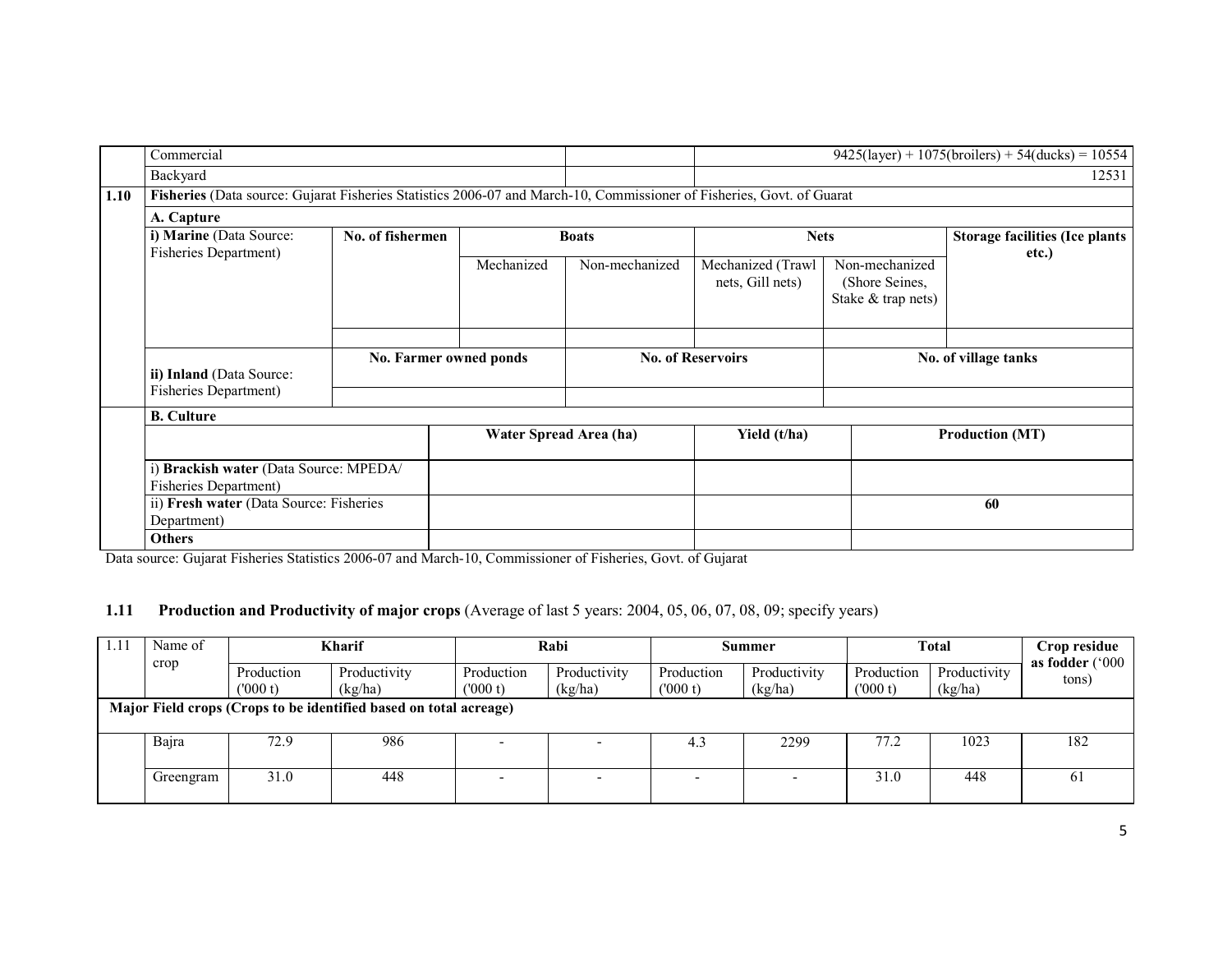| $\overline{\text{C}}$ astor                                               | 100.1                    | 1741                     |                          | $\overline{\phantom{0}}$ | $\sim$                   | $\overline{\phantom{a}}$ | 100.1                    | 1741                     | 150                      |  |  |
|---------------------------------------------------------------------------|--------------------------|--------------------------|--------------------------|--------------------------|--------------------------|--------------------------|--------------------------|--------------------------|--------------------------|--|--|
| Groundnut                                                                 | 62.7                     | 1322                     | $\overline{\phantom{a}}$ | $\overline{\phantom{a}}$ | 24.7                     | 1963                     | 87.4                     | 14.63                    | 156                      |  |  |
| Cotton                                                                    | 24.1(lint)               | 199                      | $\overline{\phantom{0}}$ | $\overline{\phantom{a}}$ | $\overline{\phantom{0}}$ | $\overline{\phantom{a}}$ | $24.1$ (lint)            | 199                      | $\overline{72}$          |  |  |
| Wheat                                                                     | $\overline{\phantom{a}}$ | $\overline{\phantom{a}}$ | 51.1                     | 2646                     | $\overline{\phantom{0}}$ | $\overline{\phantom{a}}$ | 51.1                     | 2646                     | 59                       |  |  |
| Mothbean                                                                  | 6.7                      | 378                      | $\blacksquare$           | $\overline{\phantom{a}}$ | $\sim$                   | $\sim$                   | 6.7                      | 378                      | 13                       |  |  |
| Major Horticultural crops (Crops to be identified based on total acreage) |                          |                          |                          |                          |                          |                          |                          |                          |                          |  |  |
| Mango                                                                     | $\overline{\phantom{a}}$ | $\overline{\phantom{a}}$ | $\overline{\phantom{a}}$ | $\sim$                   | $\overline{\phantom{0}}$ | $\overline{\phantom{a}}$ | 56.29                    | 7210                     |                          |  |  |
| Sapota                                                                    | $\overline{\phantom{a}}$ | $\overline{\phantom{a}}$ | $\overline{\phantom{a}}$ | $\overline{\phantom{a}}$ | $\overline{\phantom{0}}$ | $\overline{\phantom{a}}$ | 21.08                    | 12180                    | $\overline{\phantom{0}}$ |  |  |
| Papaya                                                                    | $\overline{\phantom{a}}$ | $\overline{\phantom{a}}$ | $\overline{\phantom{a}}$ | $\overline{\phantom{a}}$ | $\sim$                   | $\overline{\phantom{a}}$ | 167.72                   | 107930                   | $\overline{\phantom{a}}$ |  |  |
| Banana                                                                    |                          | ۰.                       | $\overline{\phantom{0}}$ | $\overline{\phantom{0}}$ |                          | $\overline{\phantom{0}}$ | 52.16                    | 52960                    |                          |  |  |
| Cucurbits                                                                 | $\overline{\phantom{a}}$ | $\overline{\phantom{a}}$ | $\overline{\phantom{a}}$ | $\overline{\phantom{a}}$ | $\overline{\phantom{0}}$ | $\overline{\phantom{a}}$ | 16.30                    | 8470                     | $\overline{\phantom{0}}$ |  |  |
|                                                                           | $\overline{\phantom{a}}$ | $\overline{\phantom{a}}$ | $\overline{\phantom{a}}$ | $\overline{\phantom{a}}$ | $\sim$                   | $\overline{\phantom{a}}$ | $\overline{\phantom{a}}$ | $\overline{\phantom{a}}$ | $\blacksquare$           |  |  |

| 1.12 | Sowing window for 5<br>major field crops<br>(start and end of normal<br>sowing period) | Bajra                         | Greengram                                 | Castor                               | Groundnut                                  | Cotton                            | Wheat                         | Mothbean                          |
|------|----------------------------------------------------------------------------------------|-------------------------------|-------------------------------------------|--------------------------------------|--------------------------------------------|-----------------------------------|-------------------------------|-----------------------------------|
|      | Kharif-Rainfed                                                                         | $4th$ week of<br>June - $2nd$ | $4th$ week of June-<br>$2nd$ week of July | $4th$ week of June-<br>end of August | $4th$ week of June-<br>$2nd$ week of July. | $4th$ week of<br>June- $2nd$ week |                               | $4th$ week of<br>June- $2nd$ week |
|      |                                                                                        | week of July                  |                                           |                                      |                                            | of July                           |                               | of July                           |
|      | Kharif-Irrigated                                                                       |                               |                                           |                                      |                                            | $\overline{\phantom{0}}$          |                               |                                   |
|      | Rabi-Rainfed                                                                           |                               |                                           |                                      |                                            |                                   |                               |                                   |
|      | Rabi-Irrigated                                                                         |                               |                                           |                                      |                                            |                                   | $3rd$ to 4 <sup>th</sup> week |                                   |
|      |                                                                                        |                               |                                           |                                      |                                            |                                   | of November                   |                                   |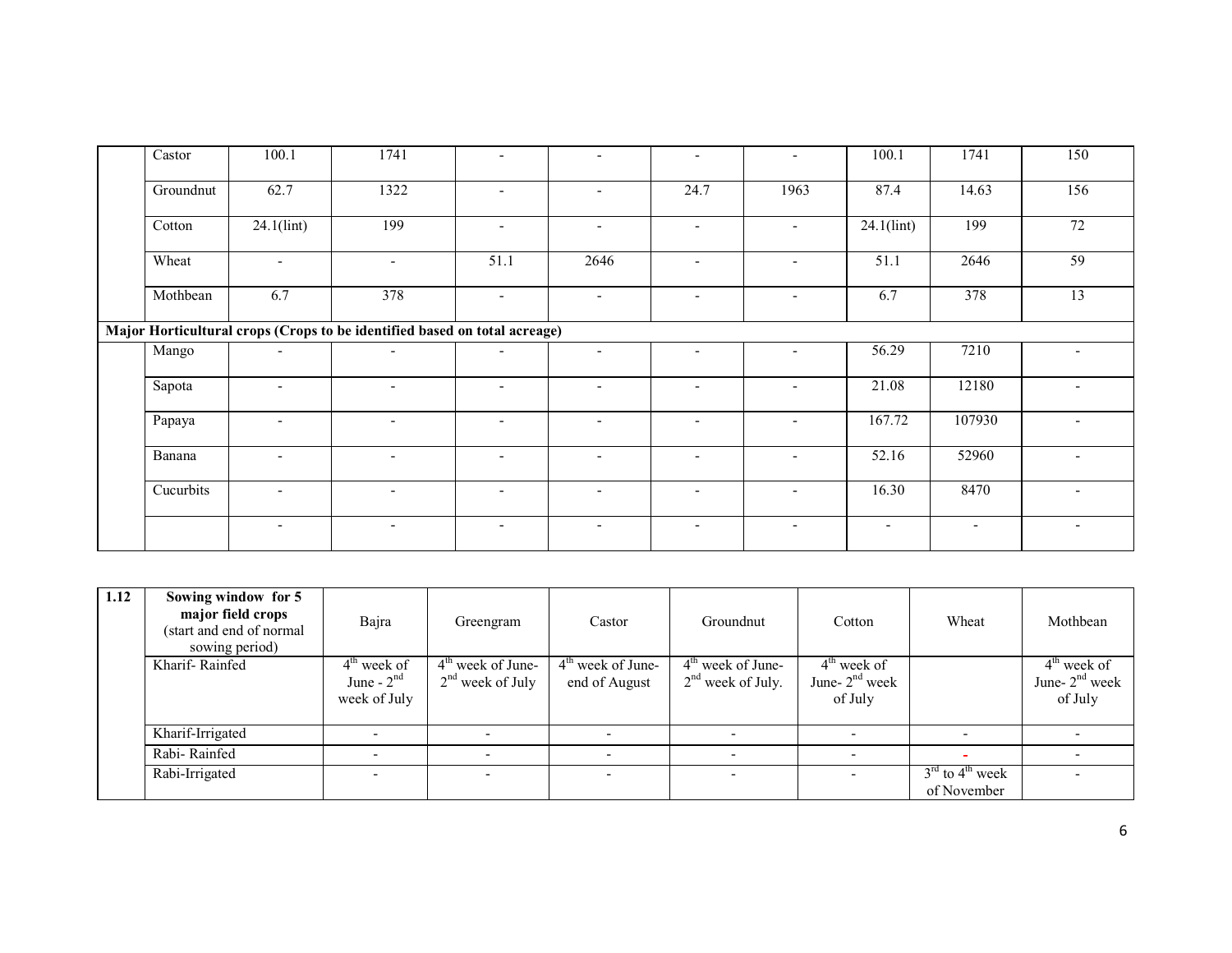| 1.13 | What is the major contingency the district is prone to? (Tick mark) | Regular | Occasional               | <b>None</b> |
|------|---------------------------------------------------------------------|---------|--------------------------|-------------|
|      | Drought                                                             |         |                          |             |
|      | Flood                                                               |         |                          |             |
|      | Cyclone                                                             |         |                          |             |
|      | Hail storm                                                          |         |                          |             |
|      | Heat wave                                                           |         |                          |             |
|      | Cold wave                                                           |         |                          |             |
|      | Frost                                                               |         |                          |             |
|      | Sea water intrusion                                                 |         |                          |             |
|      | Pests and disease outbreak (specify)                                |         |                          |             |
|      | Others (specify)                                                    | -       | $\overline{\phantom{a}}$ |             |

| 1.14 | <b>Include Digital maps of</b><br>the district for | Location map of district within State as Annexure I | Enclosed: Yes |
|------|----------------------------------------------------|-----------------------------------------------------|---------------|
|      |                                                    | Mean annual rainfall as Annexure 2                  | Enclosed: Yes |
|      |                                                    | Soil map as Annexure 3                              | Enclosed: No  |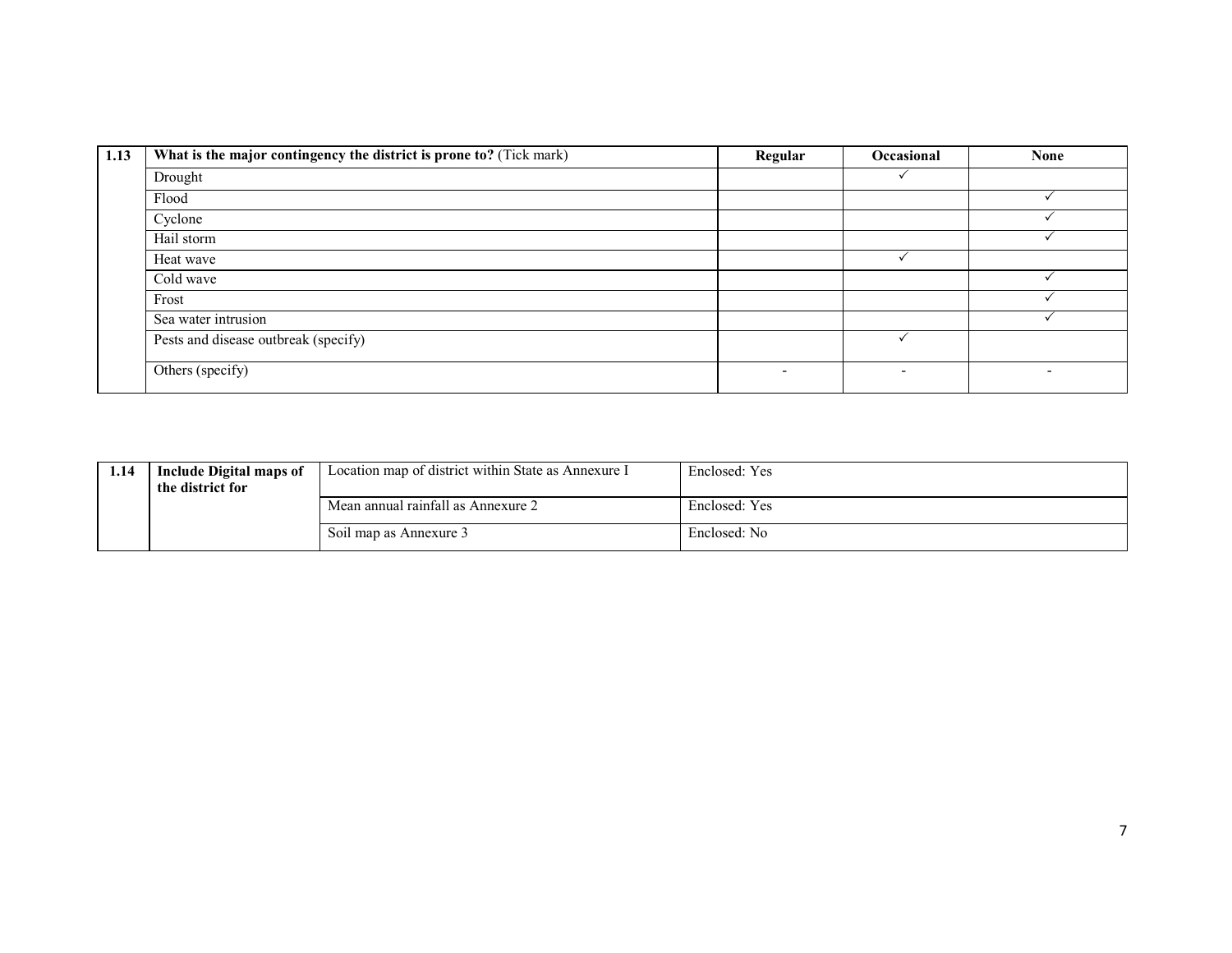#### 2.0 Strategies for weather related contingencies

2.1 Drought

#### 2.1.1 Rainfed situation

| <b>Condition</b>                             |                                                                       |                                             | <b>Suggested Contingency measures</b>                                                      |                                                                                                                                                                            |                                                                                                                                                                                                                                                                      |  |
|----------------------------------------------|-----------------------------------------------------------------------|---------------------------------------------|--------------------------------------------------------------------------------------------|----------------------------------------------------------------------------------------------------------------------------------------------------------------------------|----------------------------------------------------------------------------------------------------------------------------------------------------------------------------------------------------------------------------------------------------------------------|--|
| <b>Early season</b>                          | <b>Major Farming</b>                                                  | Normal Crop/                                | Change in crop /                                                                           | <b>Agronomic measures</b>                                                                                                                                                  | <b>Remarks on Implementation</b>                                                                                                                                                                                                                                     |  |
| drought                                      | situation                                                             | <b>Cropping system</b>                      | cropping system                                                                            |                                                                                                                                                                            |                                                                                                                                                                                                                                                                      |  |
| (delayed onset)                              |                                                                       |                                             | including variety                                                                          |                                                                                                                                                                            |                                                                                                                                                                                                                                                                      |  |
| Delay by 2<br>weeks. i.e. July<br>$2nd$ week | Low rainfall<br><b>Black Soils</b><br>(Abdasa, Mandvi,<br>Nakhatrana, | Cotton-Wheat/<br>Groundnut-Wheat/<br>Cotton | No change                                                                                  | No change                                                                                                                                                                  |                                                                                                                                                                                                                                                                      |  |
|                                              | Bhuj)                                                                 | Bajra                                       | Grow short duration<br>early maturing varieties<br>of Bajra viz.GHB-538,<br><b>GHB-577</b> | 20 % higher seed rate<br>$\bullet$<br>Seed priming with thiourea<br>$(0.05\%)$ for four hours<br>Sowing by adopting<br>$\bullet$<br>compartmental bunding<br>(3.0 X 4.5 m) | Breeder seed source SAU<br>$\bullet$<br>Certified seed source NSC, GSSC,<br>$\bullet$<br><b>GUJCOMASOL</b><br>Seed drill under RKVY (costing Rs.<br>$\bullet$<br>$30000/-$ )                                                                                         |  |
|                                              |                                                                       | Castor                                      | No change                                                                                  | Ridge & furrow method of<br>$\bullet$<br>sowing (90 cm)<br><b>Or</b><br>Compartmental bunding<br>$\bullet$<br>(3.6 X 6.0 m)                                                | Ridge & furrow maker can be provided<br>$\bullet$<br>under RKVY or other Govt. Agency.<br>Breeder seed source SAU<br>$\bullet$<br>Certified seed source NSC, GSSC,<br>$\bullet$<br><b>GUJCOMASOL</b><br>Seed drill under RKVY (costing Rs.<br>$\bullet$<br>$30000/-$ |  |
|                                              |                                                                       | Groundnut                                   | No change                                                                                  | No change                                                                                                                                                                  | Breeder seed source SAU<br>$\bullet$<br>Certified seed source NSC, GSSC,<br>$\bullet$<br><b>GUJCOMASOL</b><br>Seed drill under RKVY (costing Rs.<br>$\bullet$<br>$30000/-$ )                                                                                         |  |
|                                              |                                                                       | Green gram                                  | No change                                                                                  | No change                                                                                                                                                                  | $-do-$                                                                                                                                                                                                                                                               |  |
|                                              |                                                                       | Mothbean                                    | No change                                                                                  | No change                                                                                                                                                                  | $-do-$                                                                                                                                                                                                                                                               |  |
|                                              |                                                                       | Fodder crop                                 | Jowar:                                                                                     | No change                                                                                                                                                                  | Seed source NSC, GUJCOMASOL, GSSC.                                                                                                                                                                                                                                   |  |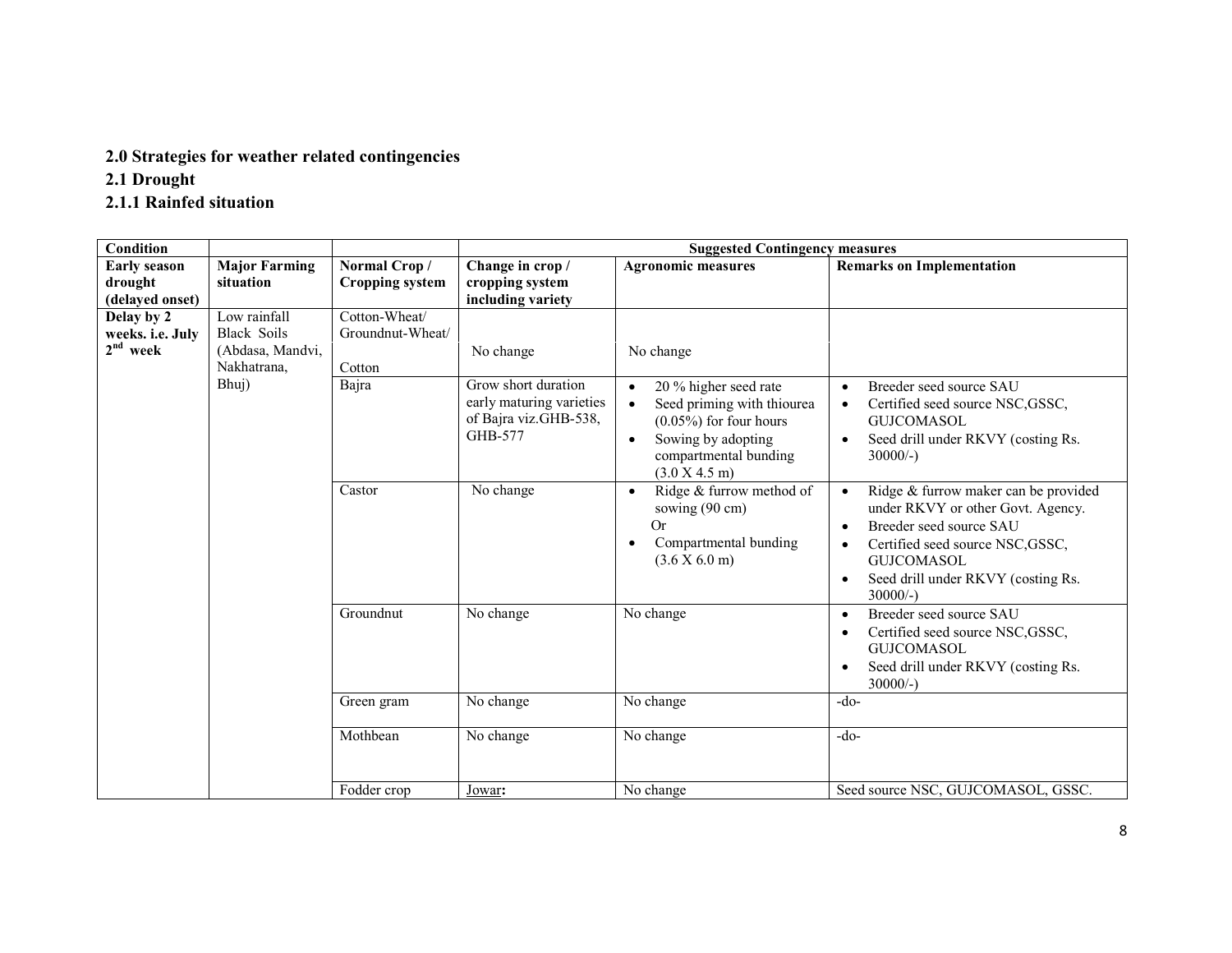|                                                                    | Jowar                                      | S-1049, SSG-59-3<br>(Multicut)<br>Bajra:<br>GF Bajra-1 (Multicut)           |                                                                                                                             |                                                                                                                                                                                                                                                                        |
|--------------------------------------------------------------------|--------------------------------------------|-----------------------------------------------------------------------------|-----------------------------------------------------------------------------------------------------------------------------|------------------------------------------------------------------------------------------------------------------------------------------------------------------------------------------------------------------------------------------------------------------------|
|                                                                    | Maize local                                | African tall                                                                | No change                                                                                                                   | $-do-$                                                                                                                                                                                                                                                                 |
| Low Rainfall<br>Sandy Soils<br>(Rapar, Bhachau,<br>Anjar, Lakhpat, | Cotton-Wheat/<br>Groundnut-Wheat/<br>Bajra | Grow short duration                                                         | 20 % higher seed rate<br>$\bullet$                                                                                          | Breeder seed source SAU<br>$\bullet$                                                                                                                                                                                                                                   |
| Gandhidham)                                                        |                                            | early maturing<br>varieties of Bajra<br>viz.GHB-538, GHB-<br>577            | Seed priming with thiourea<br>$(0.05\%)$ for four hours<br>Sowing by adopting<br>compartmental bunding<br>(3.0 X 4.5 m)     | Certified seed source NSC, GSSC,<br>$\bullet$<br><b>GUJCOMASOL</b><br>Seed drill under RKVY (costing Rs.<br>$\bullet$<br>$30000/-$ )                                                                                                                                   |
|                                                                    | Castor                                     | No change                                                                   | Ridge & furrow method of<br>$\bullet$<br>sowing (90 cm)<br><b>Or</b><br>Compartmental bunding<br>$\bullet$<br>(3.6 X 6.0 m) | Ridge & furrow maker can be provided<br>$\bullet$<br>under RKVY or other Govt. Agency.<br>Breeder seed source SAU<br>$\bullet$<br>Certified seed source NSC, GSSC,<br>$\bullet$<br><b>GUJCOMASOL</b><br>Seed drill under RKVY (costing Rs.<br>$\bullet$<br>$30000/-$ ) |
|                                                                    | Mothbean                                   | No change                                                                   | No change                                                                                                                   | $-do-$                                                                                                                                                                                                                                                                 |
|                                                                    | Green gram                                 | No change                                                                   | No change                                                                                                                   | $-do-$                                                                                                                                                                                                                                                                 |
|                                                                    | Groundnut                                  | No change                                                                   | No change                                                                                                                   | $-do-$                                                                                                                                                                                                                                                                 |
|                                                                    | Cotton                                     | No change                                                                   | No change                                                                                                                   | $\blacksquare$                                                                                                                                                                                                                                                         |
|                                                                    | Sesame                                     | No change                                                                   | No change                                                                                                                   | $-do-$                                                                                                                                                                                                                                                                 |
|                                                                    | Fodder crop<br>Jowar                       | Jowar:<br>S-1049, SSG-59-3<br>(Multicut)<br>Bajra:<br>GF Bajra-1 (Multicut) | No change                                                                                                                   | Seed source NSC, GUJCOMASOL, GSSC.                                                                                                                                                                                                                                     |
|                                                                    | Maize local:                               | African tall                                                                | No change                                                                                                                   | $-do-$                                                                                                                                                                                                                                                                 |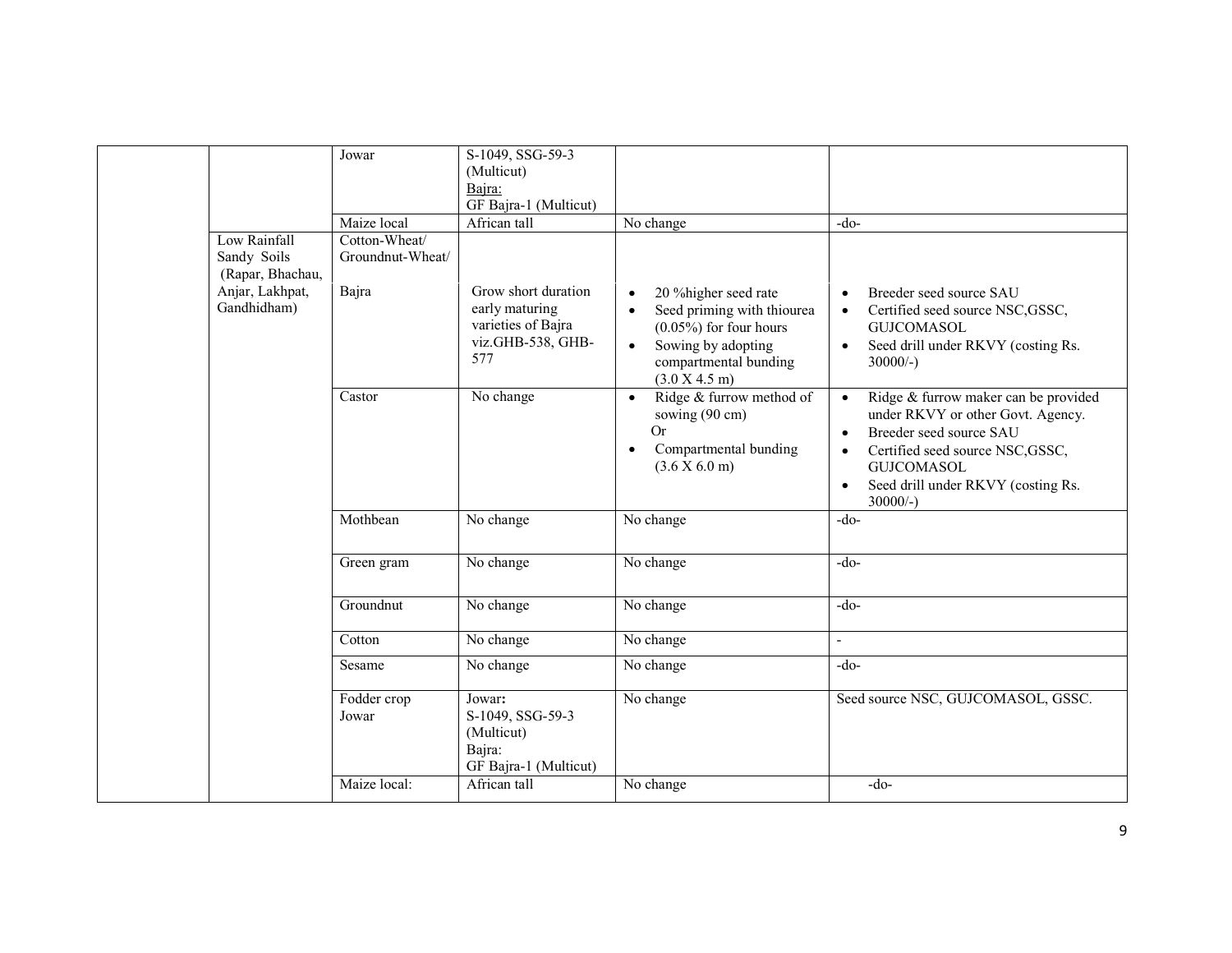| Low rainfall,<br>Hydromorphic<br><b>Soils</b><br>(Mundra) | Cotton-Wheat/<br>Groundnut-Wheat/<br>Bajra | Grow short duration<br>early maturing<br>varieties of Bajra<br>viz.GHB-538, GHB-<br>577 | 20 % higher seed rate<br>$\bullet$<br>Seed priming with thiourea<br>$\bullet$<br>$(0.05\%)$ for four hours<br>Sowing by adopting<br>$\bullet$<br>compartmental bunding<br>(3.0 X 4.5 m) | Breeder seed source SAU<br>$\bullet$<br>Certified seed source NSC, GSSC,<br>$\bullet$<br><b>GUJCOMASOL</b><br>Seed drill under RKVY (costing Rs.<br>$\bullet$<br>$30000/-$ )                                                                                           |
|-----------------------------------------------------------|--------------------------------------------|-----------------------------------------------------------------------------------------|-----------------------------------------------------------------------------------------------------------------------------------------------------------------------------------------|------------------------------------------------------------------------------------------------------------------------------------------------------------------------------------------------------------------------------------------------------------------------|
|                                                           | Greengram                                  | No change                                                                               | No change                                                                                                                                                                               | $-do-$                                                                                                                                                                                                                                                                 |
|                                                           | Castor                                     | No change                                                                               | Ridge & furrow method of<br>$\bullet$<br>sowing (90 cm)<br>Or<br>Compartmental bunding<br>$\bullet$<br>(3.6 X 6.0 m)                                                                    | Ridge & furrow maker can be provided<br>$\bullet$<br>under RKVY or other Govt. Agency.<br>Breeder seed source SAU<br>$\bullet$<br>Certified seed source NSC, GSSC,<br>$\bullet$<br><b>GUICOMASOL</b><br>Seed drill under RKVY (costing Rs.<br>$\bullet$<br>$30000/-$ ) |
|                                                           | Cotton                                     | No change                                                                               | No change                                                                                                                                                                               |                                                                                                                                                                                                                                                                        |
|                                                           | Groundnut                                  | No change                                                                               | No change                                                                                                                                                                               | Breeder seed source SAU<br>$\bullet$<br>Certified seed source NSC, GSSC,<br>$\bullet$<br><b>GUJCOMASOL</b><br>Seed drill under RKVY (costing Rs.<br>$\bullet$<br>$30000/-$ )                                                                                           |
|                                                           | Fodder crop<br>Jowar                       | Jowar:<br>S-1049, SSG-59-3<br>(Multicut)<br>Bajra:<br>GF Bajra-1 (Multicut)             | No change                                                                                                                                                                               | Seed source NSC, GUJCOMASOL, GSSC.                                                                                                                                                                                                                                     |
|                                                           | Maize local                                | African tall                                                                            | No change                                                                                                                                                                               | $-do-$                                                                                                                                                                                                                                                                 |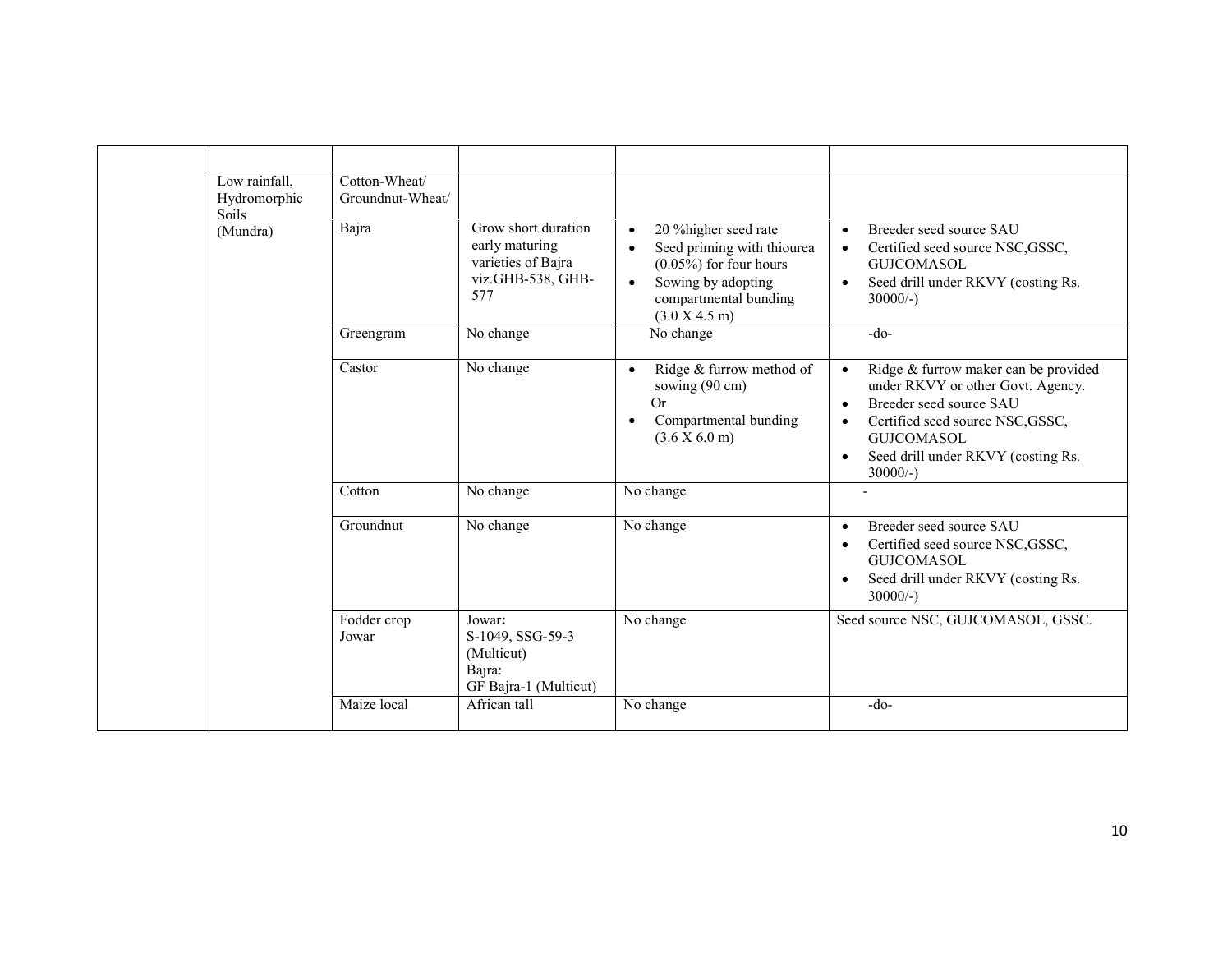| <b>Condition</b>                                     |                                                                          |                                             | <b>Suggested Contingency measures</b>                                                                                                                                                                                                        |                                                                                                                                                                           |                                                                                                                                                                                                                             |  |  |
|------------------------------------------------------|--------------------------------------------------------------------------|---------------------------------------------|----------------------------------------------------------------------------------------------------------------------------------------------------------------------------------------------------------------------------------------------|---------------------------------------------------------------------------------------------------------------------------------------------------------------------------|-----------------------------------------------------------------------------------------------------------------------------------------------------------------------------------------------------------------------------|--|--|
| <b>Early season</b><br>drought<br>(delayed<br>onset) | Major<br>Farming<br>situation                                            | <b>Normal Crop / Cropping</b><br>system     | Change in crop / cropping<br>system <sup>c</sup> including variety                                                                                                                                                                           | <b>Agronomic measures</b>                                                                                                                                                 | <b>Remarks on Implementation</b>                                                                                                                                                                                            |  |  |
| Delay by 4<br>weeks<br>July 4 <sup>th</sup><br>Week  | Low rainfall<br><b>Black Soils</b><br>(Abdasa,<br>Mandvi,<br>Nakhatrana, | Cotton-Wheat/<br>Groundnut-Wheat/<br>Cotton | Early maturing Bt-Cotton +<br>Greengram or Blackgram (1:1<br>Row ratio)                                                                                                                                                                      | Conservation furrow at<br>every third row                                                                                                                                 | Furrow maker can be provided<br>under RKVY or other Govt.<br>Agency.                                                                                                                                                        |  |  |
|                                                      | Bhuj)                                                                    | Bajra                                       | Short duration early<br>$\bullet$<br>maturing Var. GHB-538<br>and 577<br>Karingdo as a mixed crop<br>$\bullet$<br>along with pearl millet<br>third row<br>Reduce 25% acreage of<br>$\bullet$<br>pear millet by Guar and<br>Mothbean          | Sowing at 60 cm-seed<br>$\bullet$<br>priming with thiourea<br>$(0.05\%)$ for four<br>hours<br>Sowing by adopting<br>$\bullet$<br>compartmental<br>bunding $(3.0 X 4.5 m)$ | Breeder seed source SAU<br>$\bullet$<br>Certified seed source<br>$\bullet$<br>NSC, GSSC, GUJCOMASOL<br>Seed drill under RKVY (costing<br>$Rs. 30000/-$ )                                                                    |  |  |
|                                                      |                                                                          | Castor                                      | No Change                                                                                                                                                                                                                                    | Ridge & furrow<br>$\bullet$<br>method of sowing (90<br>cm)<br><b>Or</b><br>Compartmental<br>bunding $(3.6 \times 6.0 \text{ m})$                                          | Breeder seed source SAU<br>$\bullet$<br>Certified seed source<br>NSC, GSSC, GUJCOMASOL<br>Seed drill under RKVY (costing<br>$Rs. 30000/-$ )<br>Ridge & furrow maker can be<br>provided under RKVY or other<br>Govt. Agency. |  |  |
|                                                      |                                                                          | Groundnut                                   | Cowpea - Guj.Cowpea-<br>$\bullet$<br>$1,2,4$ & 5<br>Only as a vegetable<br>purpose, green pod<br>marketing<br>Clusterbean-<br>$\bullet$<br>HG-75, Guj Guar-1 and 2<br>Mothbean-<br>$\bullet$<br>Gujarat Mothbean-1,<br>$GMO-2$<br>Greengram- | Sowing at 60 cm<br>spacing<br>Fertilizer reduction by<br>30 %                                                                                                             | Breeder seed source SAU<br>$\bullet$<br>Certified seed source<br>NSC, GSSC, GUJCOMASOL<br>Seed drill under RKVY (costing<br>Rs. 30000/-)                                                                                    |  |  |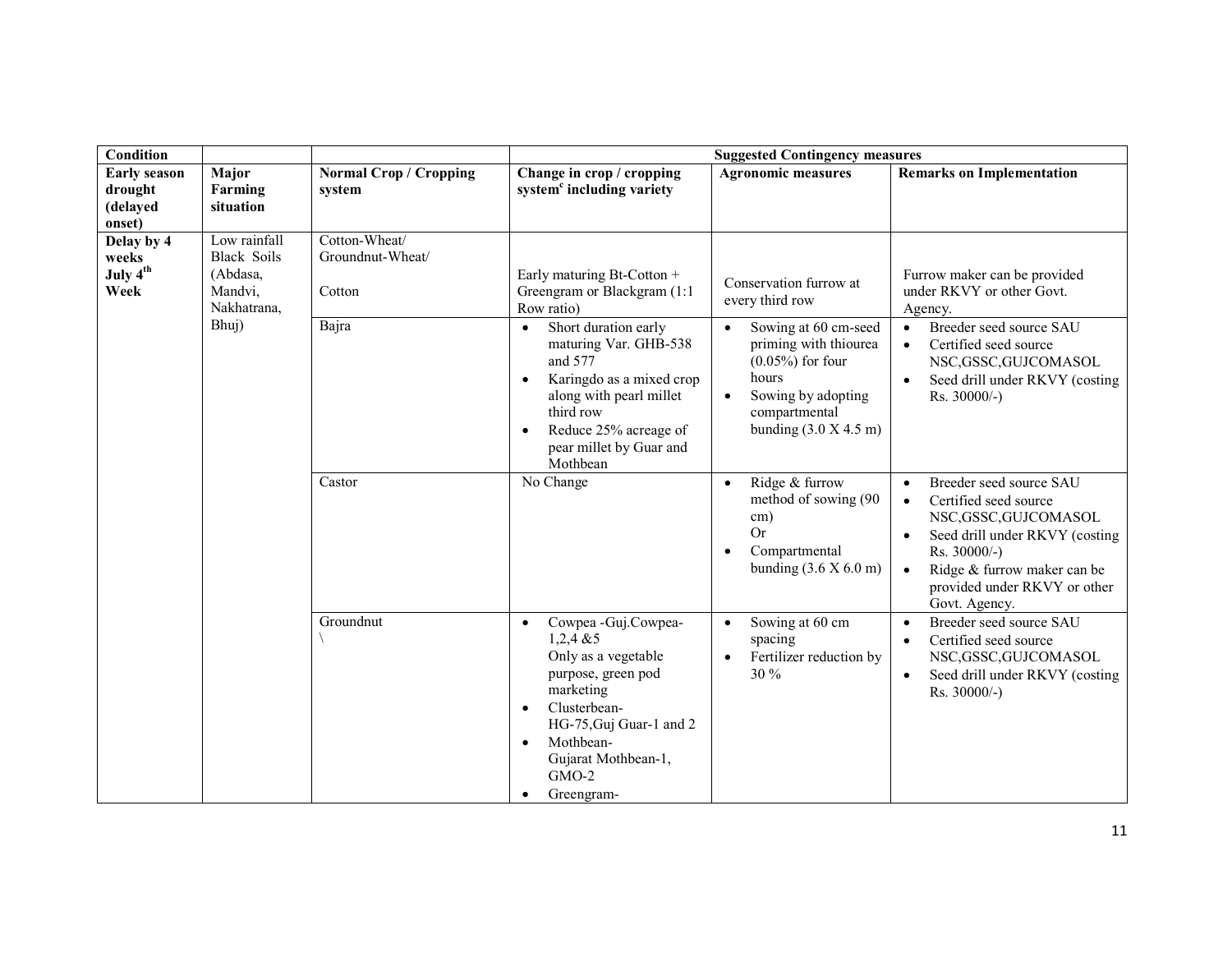|                                            |                                   | Gujarat Moong-4<br>Blackgram-<br>$\bullet$<br>Gujarat Urad-1                                                                                                                                                                             |                                                                                                                                                                           |                                                                                                                                                                    |
|--------------------------------------------|-----------------------------------|------------------------------------------------------------------------------------------------------------------------------------------------------------------------------------------------------------------------------------------|---------------------------------------------------------------------------------------------------------------------------------------------------------------------------|--------------------------------------------------------------------------------------------------------------------------------------------------------------------|
|                                            | Greengram                         | Gujarat Mung-4                                                                                                                                                                                                                           | Sowing at 60 cm<br>$\bullet$<br>spacing<br>Fertilizer reduction by<br>$\bullet$<br>30 %                                                                                   | Breeder seed source SAU<br>$\bullet$<br>Certified seed source<br>$\bullet$<br>NSC, GSSC, GUJCOMASOL<br>Seed drill under RKVY (costing<br>$\bullet$<br>Rs. 30000/-) |
|                                            | Mothbean                          | Gujarat Mothbean-1,<br>$GMO-2$                                                                                                                                                                                                           | $-do-$                                                                                                                                                                    | $-do-$                                                                                                                                                             |
|                                            | Fodder crop<br>Jowar              | Jowar:<br>S-1049, SSG-59-3 (Multicut)<br>Bajra:<br>GF Bajra-1 (Multicut)                                                                                                                                                                 | Compartmental<br>$\bullet$<br>Bunding $(3.6 \text{ m x } 6.0)$<br>m)<br>S application $\omega$ 20<br>$\bullet$<br>kg/ha in form of<br>Gypsum                              | Seed source NSC,<br>$\bullet$<br>GUJCOMASOL, GSSC.<br>Gypsum may supplied by<br>$\bullet$<br>GSFC under subsidies rate                                             |
|                                            | Maize local                       | African tall                                                                                                                                                                                                                             | Compartmental<br>$\bullet$<br>Bunding $(3.6 \text{ m x } 6.0)$<br>m)<br>S applicaton $\omega$ 20<br>$\bullet$<br>kg/ha in form of<br>Gypsum                               | Bund maker can be provided under<br><b>RKVY</b>                                                                                                                    |
| Low Rainfall<br>Sandy Soils<br>(Rapar,     | Cotton-Wheat/<br>Groundnut-Wheat/ |                                                                                                                                                                                                                                          |                                                                                                                                                                           |                                                                                                                                                                    |
| Bhachau,<br>Anjar, Lakhpat,<br>Gandhidham) | Bajra                             | Short duration early<br>$\bullet$<br>maturing Var. GHB-538<br>and 577<br>Karingdo as a intercrop<br>$\bullet$<br>after every third row of<br>pearl millet<br>Replace 25% acreage of<br>$\bullet$<br>pearl millet by Guar and<br>Mothbean | Sowing at 60 cm-seed<br>$\bullet$<br>priming with thiourea<br>$(0.05\%)$ for four<br>hours<br>Sowing by adopting<br>$\bullet$<br>compartmental<br>bunding $(3.0 X 4.5 m)$ | Breeder seed source SAU<br>$\bullet$<br>Certified seed source<br>$\bullet$<br>NSC, GSSC, GUJCOMASOL<br>Seed drill under RKVY (costing<br>$\bullet$<br>Rs. 30000/-) |
|                                            | Castor                            | No Change                                                                                                                                                                                                                                | Ridge & furrow                                                                                                                                                            | Breeder seed source SAU<br>$\bullet$                                                                                                                               |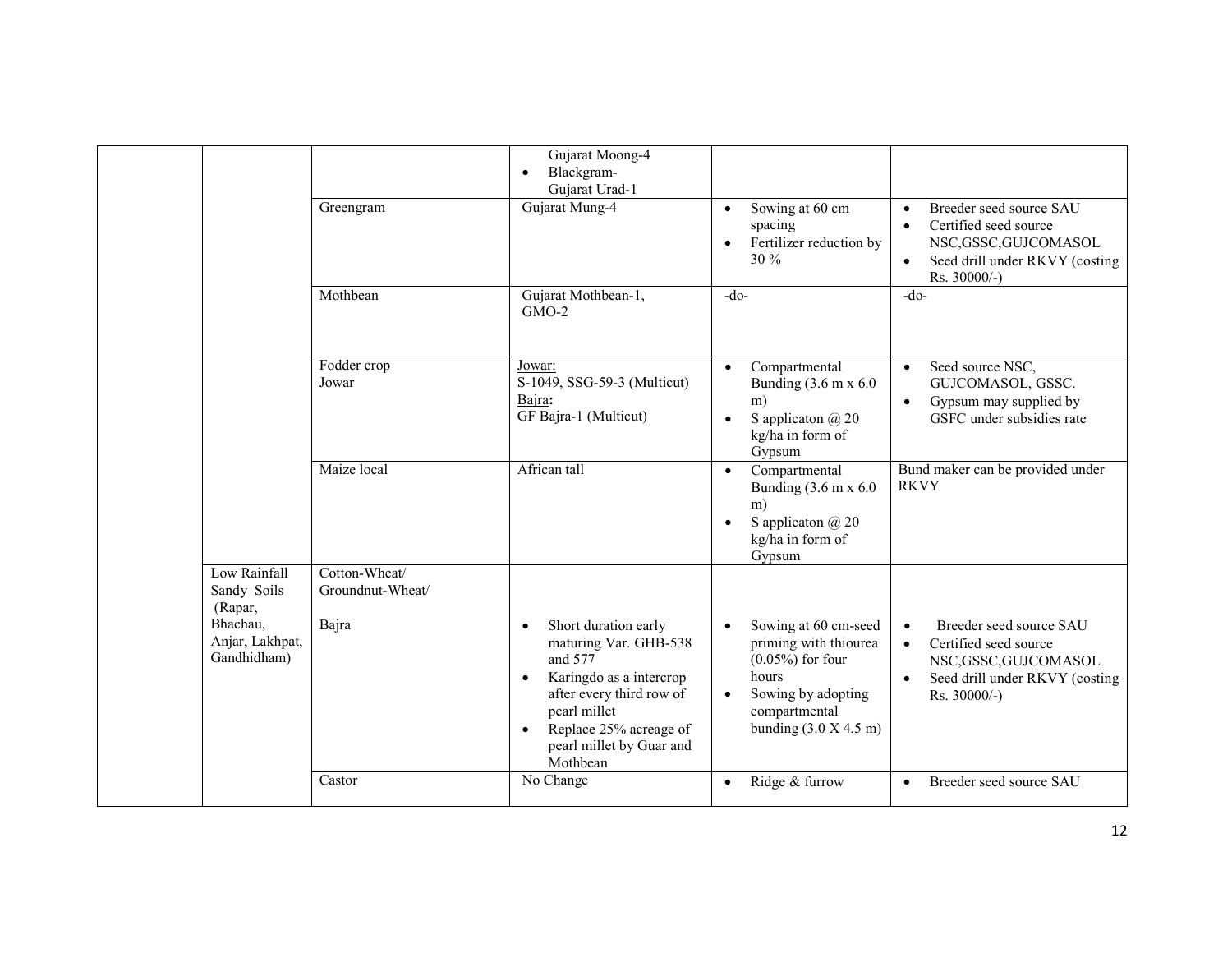|           |                                                                                                                                                                                                                                                                                                          | method of sowing (90<br>cm)                                                               | Certified seed source<br>NSC, GSSC, GUJCOMASOL                                                                                                           |
|-----------|----------------------------------------------------------------------------------------------------------------------------------------------------------------------------------------------------------------------------------------------------------------------------------------------------------|-------------------------------------------------------------------------------------------|----------------------------------------------------------------------------------------------------------------------------------------------------------|
|           |                                                                                                                                                                                                                                                                                                          | Or<br>Compartmental<br>bunding $(3.6 \times 6.0 \text{ m})$                               | Seed drill under RKVY (costing<br>$Rs. 30000/-$ )<br>Ridge & furrow maker can be<br>provided under RKVY or other<br>Govt. Agency.                        |
| Mothbean  | Gujarat Mothbean-1,<br>$GMO-2$                                                                                                                                                                                                                                                                           | Sowing at 60 cm<br>$\bullet$<br>spacing<br>Fertilizer reduction by<br>$\bullet$<br>$30\%$ | Breeder seed source SAU<br>$\bullet$<br>Certified seed source<br>NSC, GSSC, GUJCOMASOL<br>Seed drill under RKVY (costing<br>$\bullet$<br>$Rs. 30000/-$ ) |
| Greengram | Gujarat Mung-4                                                                                                                                                                                                                                                                                           | $-do-$                                                                                    | $-do-$                                                                                                                                                   |
| Groundnut | Cowpea - Guj.Cowpea-<br>$\bullet$<br>$1,2,4 \& 5$<br>Only as a vegetable<br>purpose, green pod<br>marketing<br>Clusterbean-<br>$\bullet$<br>HG-75, Guj Guar-1 and 2<br>only<br>Mothbean-<br>Gujarat Mothbean-1,<br>$GMO-2$<br>Greengram-<br>Gujarat Moong-4<br>Blackgram-<br>$\bullet$<br>Gujarat Urad-1 | Sowing at 60 cm<br>spacing<br>Fertilizer reduction by<br>$30\%$                           | Breeder seed source SAU<br>Certified seed source<br>$\bullet$<br>NSC, GSSC, GUJCOMASOL<br>Seed drill under RKVY (costing<br>Rs. 30000/-)                 |
| Cotton    | Early maturing Bt-Cotton +<br>Greengram or Black gram (1:1)<br>Row ratio)                                                                                                                                                                                                                                | Conservation furrow at<br>every third row                                                 | Furrow maker can be provided under<br>RKVY or other Govt. Agency.                                                                                        |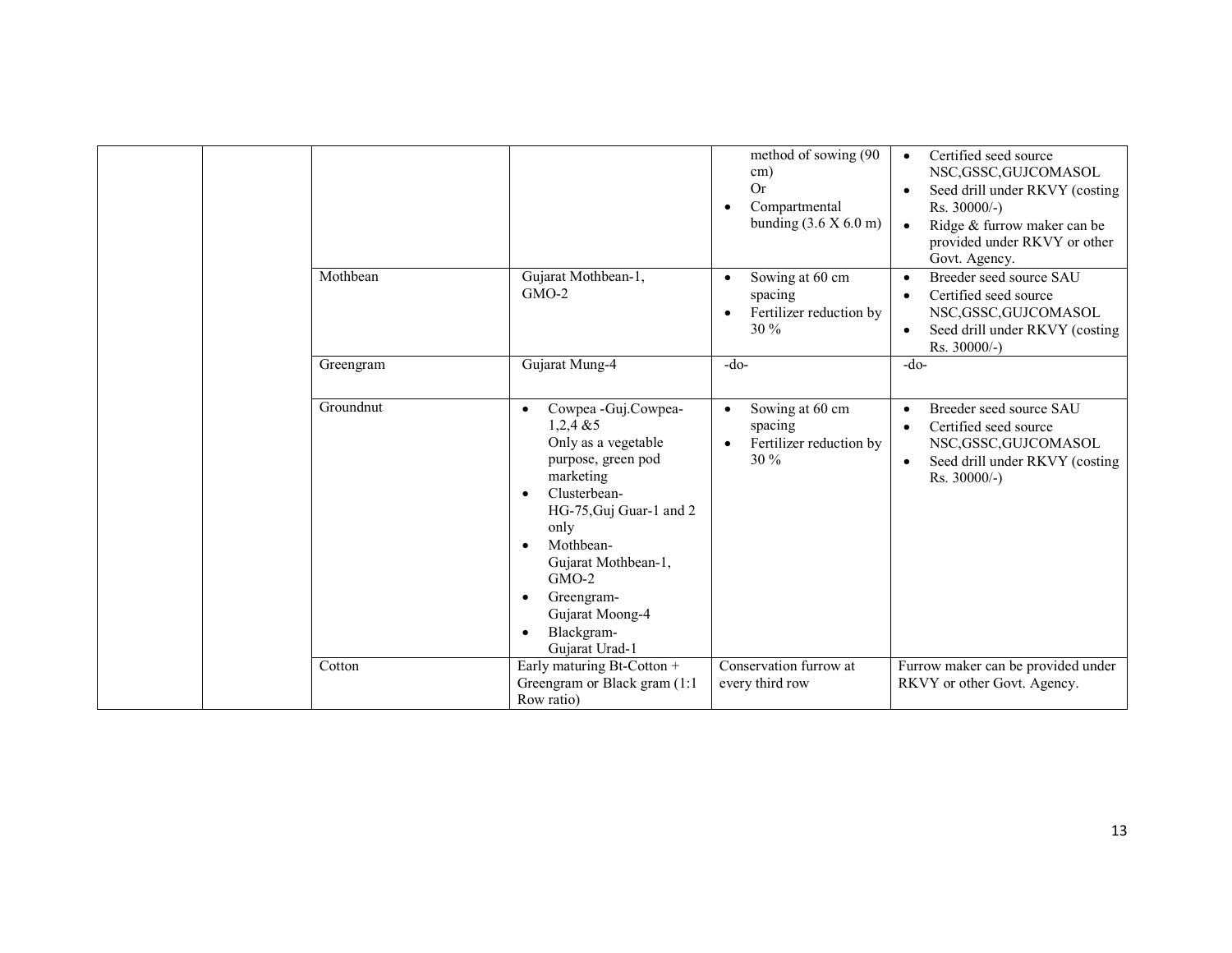|                                                    | Sesame                                     | Early maturing var. of<br>sesamum Guj.Til -1 & 2                                                                 | 60 cm Row to Row<br>spacing<br>Thin the plant at 20<br>$\bullet$<br>cm spacing<br>Fertilizer reduction<br>by 30 %              | Breeder seed source SAU<br>$\bullet$<br>Certified seed source<br>$\bullet$<br>NSC, GSSC,<br><b>GUJCOMASOL</b><br>Seed drill under RKVY (costing<br>Rs. 30000/-) |
|----------------------------------------------------|--------------------------------------------|------------------------------------------------------------------------------------------------------------------|--------------------------------------------------------------------------------------------------------------------------------|-----------------------------------------------------------------------------------------------------------------------------------------------------------------|
|                                                    | Fodder crop<br>Jowar                       | Jowar:<br>S-1049, SSG-59-3 (Multicut)<br>Bajra:<br>GF Bajra-1 (Multicut)                                         | Compartmental<br>Bunding $(3.6 \text{ m x } 6.0$<br>m)<br>S application $\omega$ 20<br>$\bullet$<br>kg/ha in form of<br>Gypsum | Seed source NSC,<br>$\bullet$<br>GUJCOMASOL, GSSC.<br>Gypsum may supplied by<br>GSFC under subsidized rate                                                      |
|                                                    | Maize local                                | African tall                                                                                                     | Compartmental<br>Bunding $(3.6 \text{ m x } 6.0$<br>m)<br>S applicaton $\omega$ 20<br>kg/ha in form of<br>Gypsum               | Bund maker can be provided under<br><b>RKVY</b>                                                                                                                 |
| Low rainfall,<br>Hydromorphic<br>Soils<br>(Mundra) | Cotton-Wheat/<br>Groundnut-Wheat/<br>Bajra | Short duration early<br>maturing Var. GHB-538<br>and 577<br>Karingdo as a inter crop<br>after every third row of | Sowing at 60 cm-seed<br>$\bullet$<br>priming with thiurea<br>$(0.05\%)$ for four<br>hours<br>Sowing by adopting                | Breeder seed source SAU<br>Certified seed source<br>$\bullet$<br>NSC, GSSC, GUJCOMASOL<br>Seed drill under RKVY (costing<br>$\bullet$<br>Rs. 30000/-)           |
|                                                    |                                            | pearl millet<br>Replace 25% acreage of<br>pearl millet by Guar and<br>Mothbean                                   | compartmental<br>bunding $(3.0 X 4.5 m)$                                                                                       |                                                                                                                                                                 |
|                                                    | Greengram                                  | Gujarat Mung-4                                                                                                   | Sowing at 60 cm<br>$\bullet$<br>spacing<br>Fertilizer reduction by<br>$\bullet$<br>30 %                                        | $-do-$                                                                                                                                                          |
|                                                    | Castor                                     | No Change                                                                                                        | Ridge & furrow<br>$\bullet$<br>method of sowing (90<br>cm)<br><b>Or</b>                                                        | Breeder seed source SAU<br>$\bullet$<br>Certified seed source<br>$\bullet$<br>NSC, GSSC, GUJCOMASOL<br>Seed drill under RKVY (costing                           |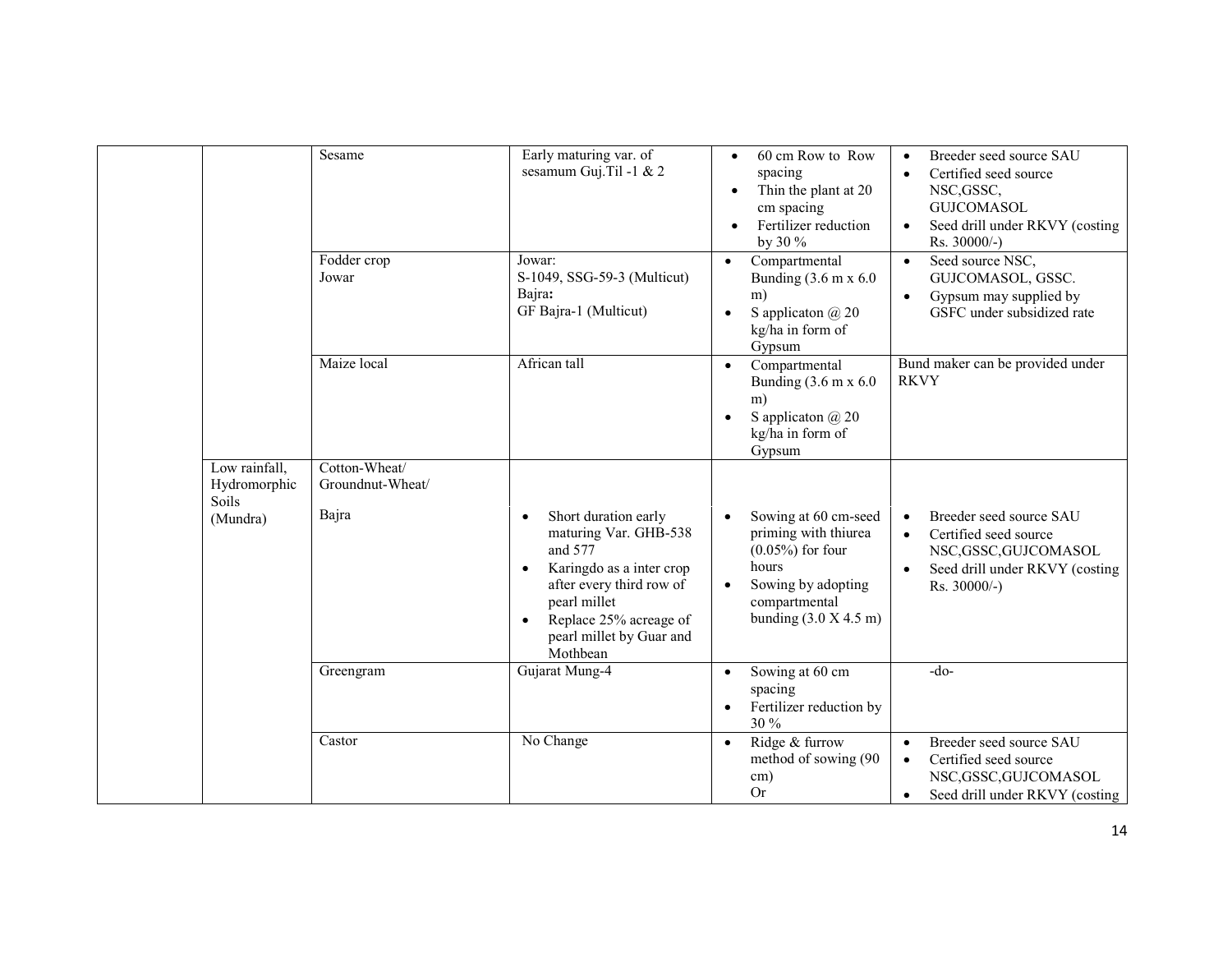| Cotton               | Early maturing Bt-Cotton +<br>Greengram or Blackgram (1:1)<br>Row ratio)                                                                                                                                                                                                                                | Compartmental<br>$\bullet$<br>bunding $(3.6 \times 6.0 \text{ m})$<br>Conservation furrow at<br>every third row                              | Rs. 30000/-)<br>Ridge & furrow maker can be<br>provided under RKVY or other<br>Govt. Agency.<br>Furrow maker can be provided under<br>RKVY or other Govt. Agency. |
|----------------------|---------------------------------------------------------------------------------------------------------------------------------------------------------------------------------------------------------------------------------------------------------------------------------------------------------|----------------------------------------------------------------------------------------------------------------------------------------------|-------------------------------------------------------------------------------------------------------------------------------------------------------------------|
| Groundnut            | Cowpea - Guj.Cowpea-<br>$\bullet$<br>$1,2,4$ & 5<br>Only as a vegetable<br>purpose, green pod<br>marketing<br>Clusterbean-<br>$\bullet$<br>HG-75, Guj Guar-1 and 2<br>only<br>Mothbean-<br>$\bullet$<br>Gujarat Mothbean-1,<br>$GMO-2$<br>Greengram-<br>Gujarat Moong-4<br>Blackgram-<br>Gujarat Urad-1 | Sowing at 60 cm<br>spacing<br>Fertilizer reduction by<br>$\bullet$<br>30 %                                                                   | Breeder seed source SAU<br>Certified seed source<br>NSC, GSSC, GUJCOMASOL<br>Seed drill under RKVY (costing<br>$\bullet$<br>Rs. 30000/-)                          |
| Fodder crop<br>Jowar | Jowar:<br>S-1049, SSG-59-3 (Multicut)<br>Bajra:<br>GF Bajra-1 (Multicut)                                                                                                                                                                                                                                | Compartmental<br>$\bullet$<br>Bunding $(3.6 \text{ m x } 6.0)$<br>m)<br>S application $\omega$ 20<br>$\bullet$<br>kg/ha in form of<br>Gypsum | Seed source NSC,<br>$\bullet$<br>GUJCOMASOL, GSSC.<br>Gypsum may supplied by<br>٠<br>GSFC under subsidies rate                                                    |
| Maize local          | African tall                                                                                                                                                                                                                                                                                            | Compartmental<br>Bunding $(3.6 \text{ m x } 6.0$<br>m)<br>S application $\omega$ 20<br>kg/ha in form of<br>Gypsum                            | Bund maker can be provided under<br><b>RKVY</b>                                                                                                                   |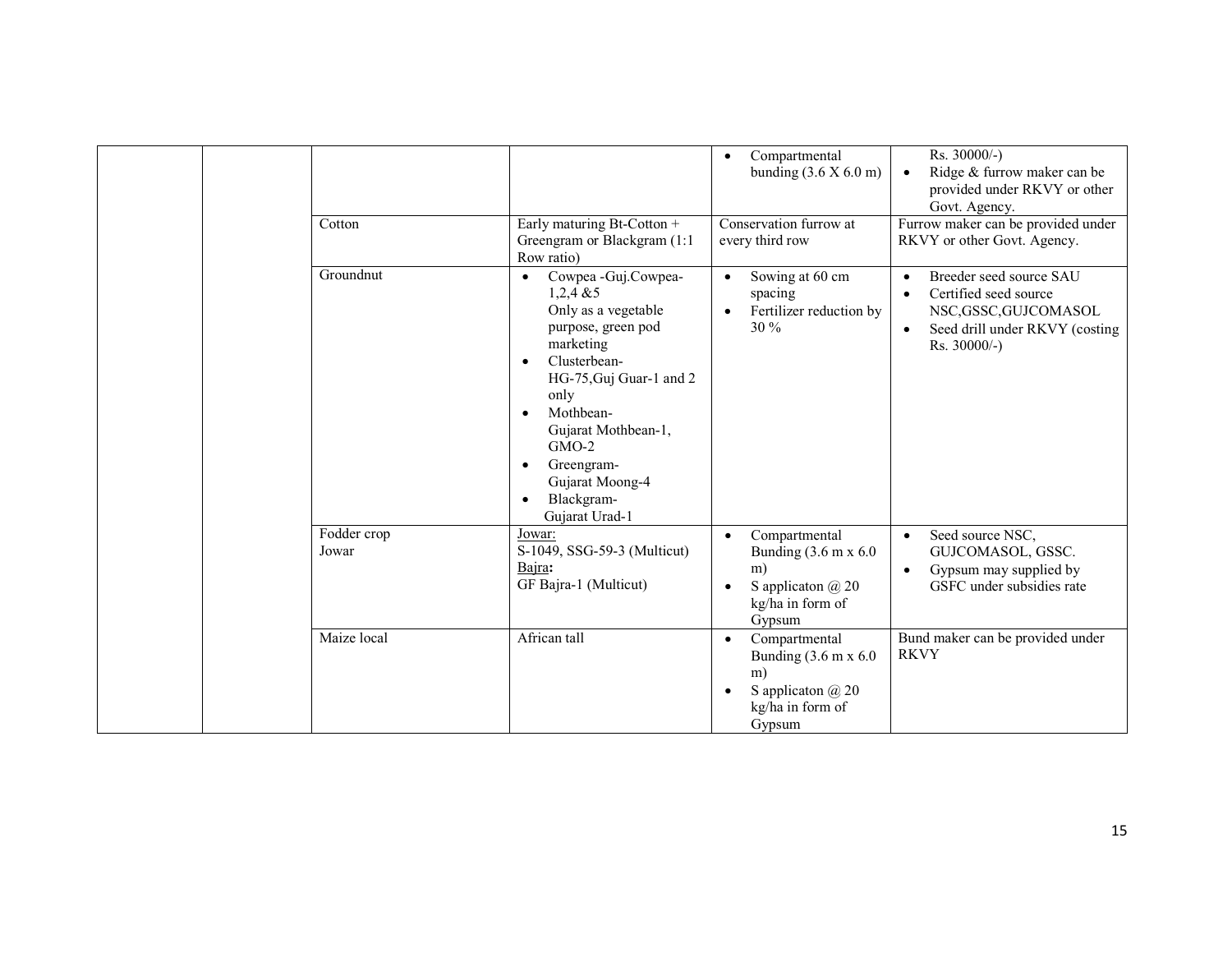| <b>Condition</b>                                     |                                                                                   |                                             | <b>Suggested Contingency measures</b>                                                                                                                                                                                                                 |                                                                                                                                                                                                                 |                                                                                                                                                                                                                                                                                                                   |  |
|------------------------------------------------------|-----------------------------------------------------------------------------------|---------------------------------------------|-------------------------------------------------------------------------------------------------------------------------------------------------------------------------------------------------------------------------------------------------------|-----------------------------------------------------------------------------------------------------------------------------------------------------------------------------------------------------------------|-------------------------------------------------------------------------------------------------------------------------------------------------------------------------------------------------------------------------------------------------------------------------------------------------------------------|--|
| <b>Early season</b><br>drought<br>(delayed<br>onset) | <b>Major Farming</b><br>situation                                                 | Normal Crop/<br><b>Cropping system</b>      | Change in crop /<br>cropping system<br>including variety                                                                                                                                                                                              | <b>Agronomic measures</b>                                                                                                                                                                                       | <b>Remarks on Implementation</b>                                                                                                                                                                                                                                                                                  |  |
| Delay by 6<br>weeks<br>August<br>$2nd$ week          | Low rainfall<br><b>Black Soils</b><br>(Abdasa,<br>Mandvi,<br>Nakhatrana,<br>Bhuj) | Cotton-Wheat/<br>Groundnut-Wheat/<br>Cotton | Castor (GCH-4,5 or<br>$\bullet$<br>7)<br>Castor (GCH-4,5 or<br>$\bullet$<br>$7$ ) + Clusterbean<br>(Guj Guar 1 or 2)<br>One row of Cowpea<br>$\bullet$<br>or Clusterbean<br>between regular two<br>rows of castor<br>without giving any<br>fertilizer | Seed hardening (soaking the<br>seed 8 hours in water<br>followed by shade drying)<br>Sow the castor crop at 120<br>$\bullet$<br>cm spacing<br>Compartmental bunding (3.6)<br>$X$ 6.0 m)                         | Breeder seed source SAU<br>Certified seed source<br>$\bullet$<br>NSC, GSSC, GUJCOMASOL<br>Seed drill under RKVY (costing Rs.<br>$\bullet$<br>$30000/-$ )<br>Ridge & furrow maker can be<br>provided under RKVY or other<br>Govt. Agency.                                                                          |  |
|                                                      |                                                                                   | Bajra                                       | Clusterbean HG-75,<br>Gujarat Guar 1 or 2                                                                                                                                                                                                             | 25% higher seed rate with<br>$\bullet$<br>60 cm spacing<br>Reduce the fertilizer by 40<br>$\bullet$<br>$\frac{0}{0}$<br>Seed hardening (soaking the<br>seed 3 to 4 hours in water<br>followed by shadow drying) | $-do-$                                                                                                                                                                                                                                                                                                            |  |
|                                                      |                                                                                   | Castor                                      | Fodder sorghum GJ-39<br>and Malvan                                                                                                                                                                                                                    | Wider spacing at 60 cm with<br>$\bullet$<br>25 % higher seed rate<br>Reduce the fertilizer<br>$\bullet$<br>application by 40 %<br>In fodder Sorghum, apply 20<br>kg S/ha through Gypsum                         | Breeder seed source SAU<br>$\bullet$<br>Certified seed source<br>$\bullet$<br>NSC, GSSC, GUJCOMASOL<br>Seed drill under RKVY (costing Rs.<br>$\bullet$<br>$30000/-$ )<br>Ridge & furrow maker can be<br>provided under RKVY or other<br>Govt. Agency.+<br>Gypsum provided under subsidies<br>rate by Govt. Agency |  |
|                                                      |                                                                                   | Groundnut                                   | Castor (GCH-4,5 or 7) +<br>Mothbean (GMO-2) (1:2                                                                                                                                                                                                      | Seed hardening (soaking the<br>$\bullet$<br>seed 4 to 6 hours in water                                                                                                                                          | Breeder seed source SAU<br>Certified seed source<br>$\bullet$                                                                                                                                                                                                                                                     |  |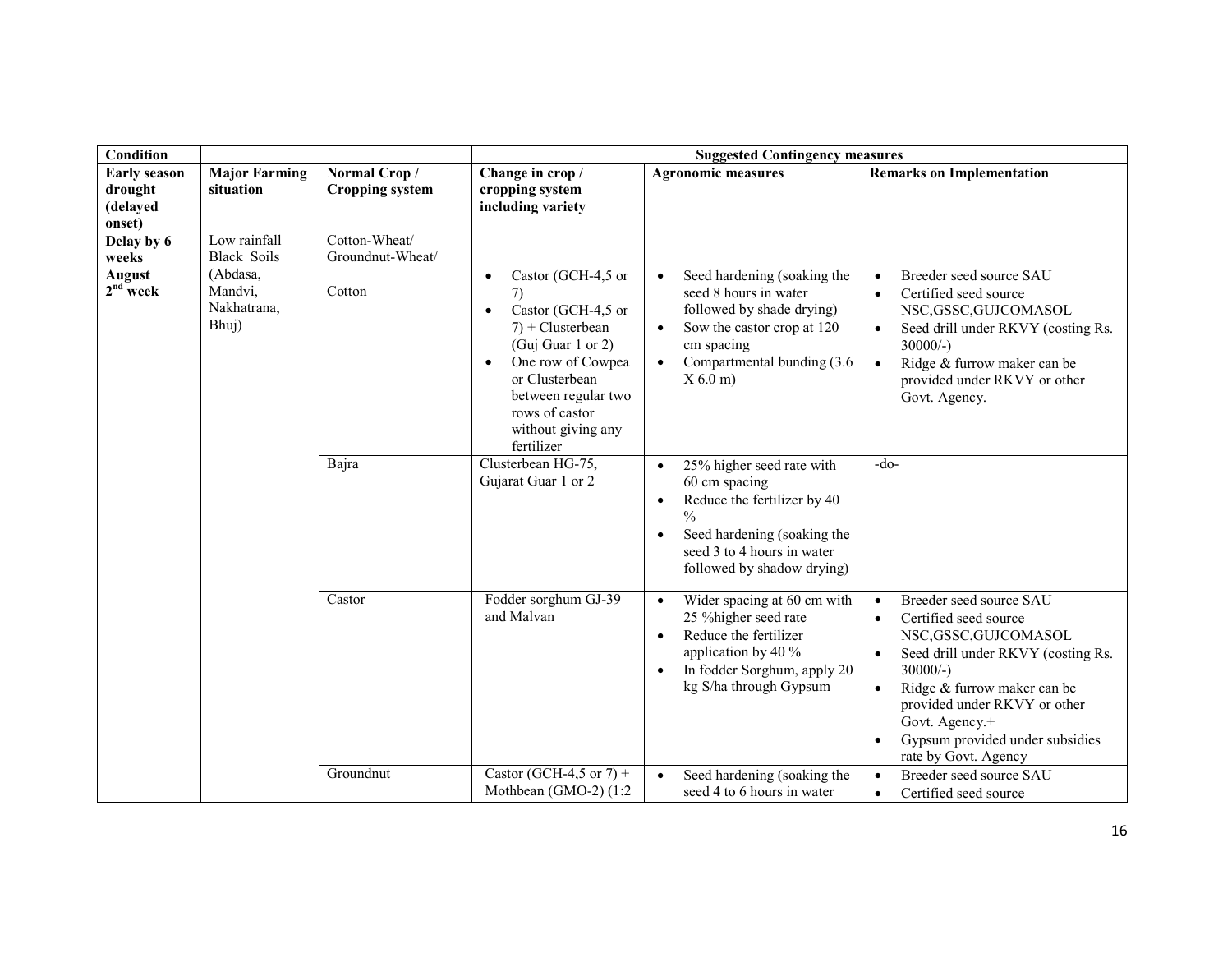|                             |                                   | row ratio) (two lines of<br>Mothbean in regular<br>spacing of Castor)                      | followed by shadow drying)<br>Compartmental bunding (3.6)<br>$\bullet$<br>X 5.0 m<br>Reduction in fertilizer<br>$\bullet$<br>application by 50 %<br>Sowing distance 120 cm for<br>$\bullet$<br>castor<br>No fertilizer application for<br>inter crop                    | NSC, GSSC, GUJCOMASOL<br>Seed drill under RKVY (costing Rs.<br>$30000/-$ )<br>Bund maker provide under RKVY<br>$\bullet$                                                                                             |
|-----------------------------|-----------------------------------|--------------------------------------------------------------------------------------------|-------------------------------------------------------------------------------------------------------------------------------------------------------------------------------------------------------------------------------------------------------------------------|----------------------------------------------------------------------------------------------------------------------------------------------------------------------------------------------------------------------|
|                             | Greengram                         | Clusterbean<br>Hg-75, Gujarat Guar 1 or<br>$\overline{2}$<br>Fodder Jowar<br>GJ-39, Malvan | 25% higher seed rate with<br>60 cm spacing<br>Reduce the fertilizer by 40<br>$\bullet$<br>$\frac{0}{0}$<br>Seed hardening (soaking the<br>seed 3 to 4 hours in water<br>followed by shade drying)<br>In fodder Sorghum, apply 20<br>$\bullet$<br>kg S/ha through Gypsum | Breeder seed source SAU<br>$\bullet$<br>Certified seed source<br>$\bullet$<br>NSC, GSSC, GUJCOMASOL<br>Seed drill under RKVY (costing Rs.<br>$30000/-$ )<br>Gypsum provided under subsidies<br>rate by Govt. Agency. |
|                             | Mothbean                          | Fodder sorghum-GJ-39,<br>Malvan                                                            | Wider spacing at 60 cm with<br>$\bullet$<br>25 % higher seed rate<br>Reduce the fertilizer<br>$\bullet$<br>application by 40 %<br>In fodder Sorghum, apply 20<br>$\bullet$<br>kg S/ha through Gypsum                                                                    | Breeder seed source SAU<br>$\bullet$<br>Certified seed source<br>$\bullet$<br>NSC, GSSC, GUJCOMASOL<br>Seed drill under RKVY (costing Rs.<br>$30000/-$ )                                                             |
|                             | Fodder crop<br>Jowar              | Gujarat Mothbean-1 and<br>$GMO-2$                                                          | Sowing at 60 cm spacing<br>$\bullet$<br>Fertilizer reduction by 30 %<br>$\bullet$                                                                                                                                                                                       | $-do-$                                                                                                                                                                                                               |
|                             | Maize local                       | Jowar:<br>S-1049, SSG-59-3<br>(Multicut)<br>Bajra:<br>GF Bajra-1 (Multicut)                | Compartmental Bunding<br>$\bullet$<br>$(3.6 \text{ m} \times 6.0 \text{ m})$<br>S applicaton $\omega$ 20 kg/ha in<br>$\bullet$<br>form of Gypsum                                                                                                                        | Seed source NSC, GUJCOMASOL,<br>$\bullet$<br>GSSC.<br>Gypsum may supplied by GSFC<br>under subsidies rate                                                                                                            |
|                             |                                   | African tall                                                                               | <b>Compartmental Bunding</b><br>$\bullet$<br>$(3.6 \text{ m} \times 6.0 \text{ m})$<br>S applicaton $\omega$ 20 kg/ha in<br>form of Gypsum                                                                                                                              | Bund maker can be provided under<br><b>RKVY</b>                                                                                                                                                                      |
| Low Rainfall<br>Sandy Soils | Cotton-Wheat/<br>Groundnut-Wheat/ |                                                                                            |                                                                                                                                                                                                                                                                         |                                                                                                                                                                                                                      |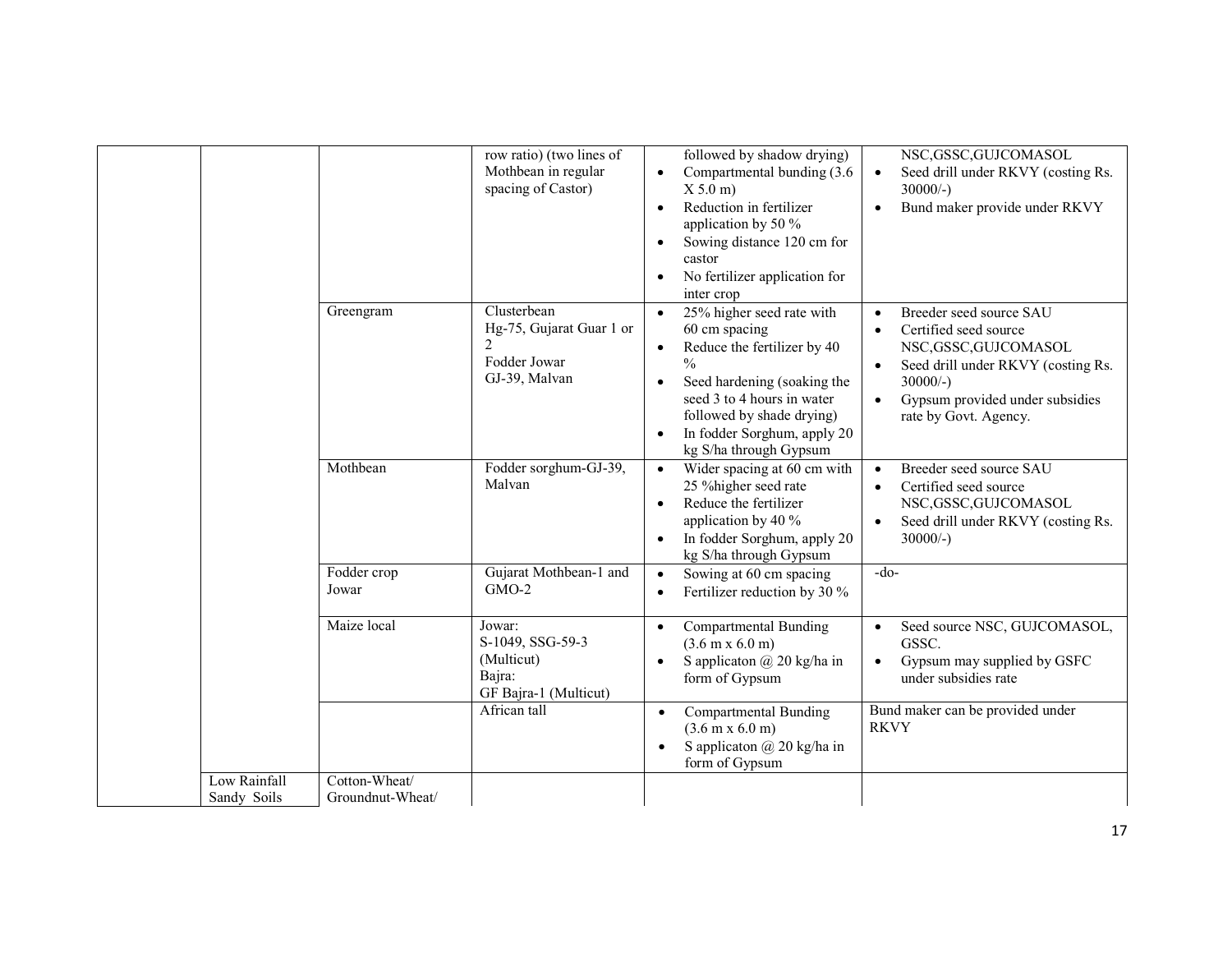| (Rapar,<br>Bhachau, Anjar,<br>Lakhpat,<br>Gandhidham) | Bajra     | Clusterbean HG-75,<br>Gujarat Guar 1 or 2                                                                                 | 25% higher seed rate with<br>60 cm spacing<br>Reduce the fertilizer by 40<br>$\bullet$<br>$\frac{0}{0}$<br>Seed hardening (soaking the<br>$\bullet$<br>seed 3 to 4 hours in water<br>followed by shadow drying)                                                                                                                | Breeder seed source SAU<br>Certified seed source<br>$\bullet$<br>NSC, GSSC, GUJCOMASOL<br>Seed drill under RKVY (costing Rs.<br>$\bullet$<br>$30000/-$ )<br>Ridge & furrow maker can be<br>$\bullet$<br>provided under RKVY or other<br>Govt. Agency.                                                              |
|-------------------------------------------------------|-----------|---------------------------------------------------------------------------------------------------------------------------|--------------------------------------------------------------------------------------------------------------------------------------------------------------------------------------------------------------------------------------------------------------------------------------------------------------------------------|--------------------------------------------------------------------------------------------------------------------------------------------------------------------------------------------------------------------------------------------------------------------------------------------------------------------|
|                                                       | Castor    | Fodder sorghum GJ-39<br>and Malvan                                                                                        | Wider spacing at 60 cm with<br>25 % higher seed rate<br>Reduce the fertilizer<br>$\bullet$<br>application by 40 %<br>In fodder Sorghum, apply 20<br>$\bullet$<br>kg S/ha through Gypsum                                                                                                                                        | Breeder seed source SAU<br>$\bullet$<br>Certified seed source<br>$\bullet$<br>NSC, GSSC, GUJCOMASOL<br>Seed drill under RKVY (costing Rs.<br>$30000/-$ )<br>Ridge & furrow maker can be<br>$\bullet$<br>provided under RKVY or other<br>Govt. Agency.+<br>Gypsum provided under subsidies<br>rate by Govt. Agency. |
|                                                       | Mothbean  | Castor (GCH-4,5 or 7) +<br>Mothbean (GMO-2) (1:2<br>row ratio) (two lines of<br>Mothbean in regular<br>spacing of Castor) | Seed hardening (soaking the<br>$\bullet$<br>seed 4 to 6 hours in water<br>followed by shadow drying)<br>Compartmental bunding (3.6)<br>$\bullet$<br>X 5.0 m<br>Reduction in fertilizer<br>$\bullet$<br>application by 50 %<br>Sowing distance 120 cm for<br>$\bullet$<br>castor<br>No fertilizer application for<br>inter crop | Breeder seed source SAU<br>$\bullet$<br>Certified seed source<br>$\bullet$<br>NSC, GSSC, GUJCOMASOL<br>Seed drill under RKVY (costing Rs.<br>$\bullet$<br>$30000/-$ )<br>Bund maker provide under RKVY<br>$\bullet$                                                                                                |
|                                                       | Greengram | Gujarat Mothbean-1 and<br>$GMO-2$                                                                                         | Sowing at 60 cm spacing<br>$\bullet$<br>Fertilizer reduction by 30 %<br>$\bullet$                                                                                                                                                                                                                                              | Breeder seed source SAU<br>$\bullet$<br>Certified seed source<br>$\bullet$<br>NSC, GSSC, GUJCOMASOL<br>Seed drill under RKVY (costing Rs.<br>$30000/-$ )                                                                                                                                                           |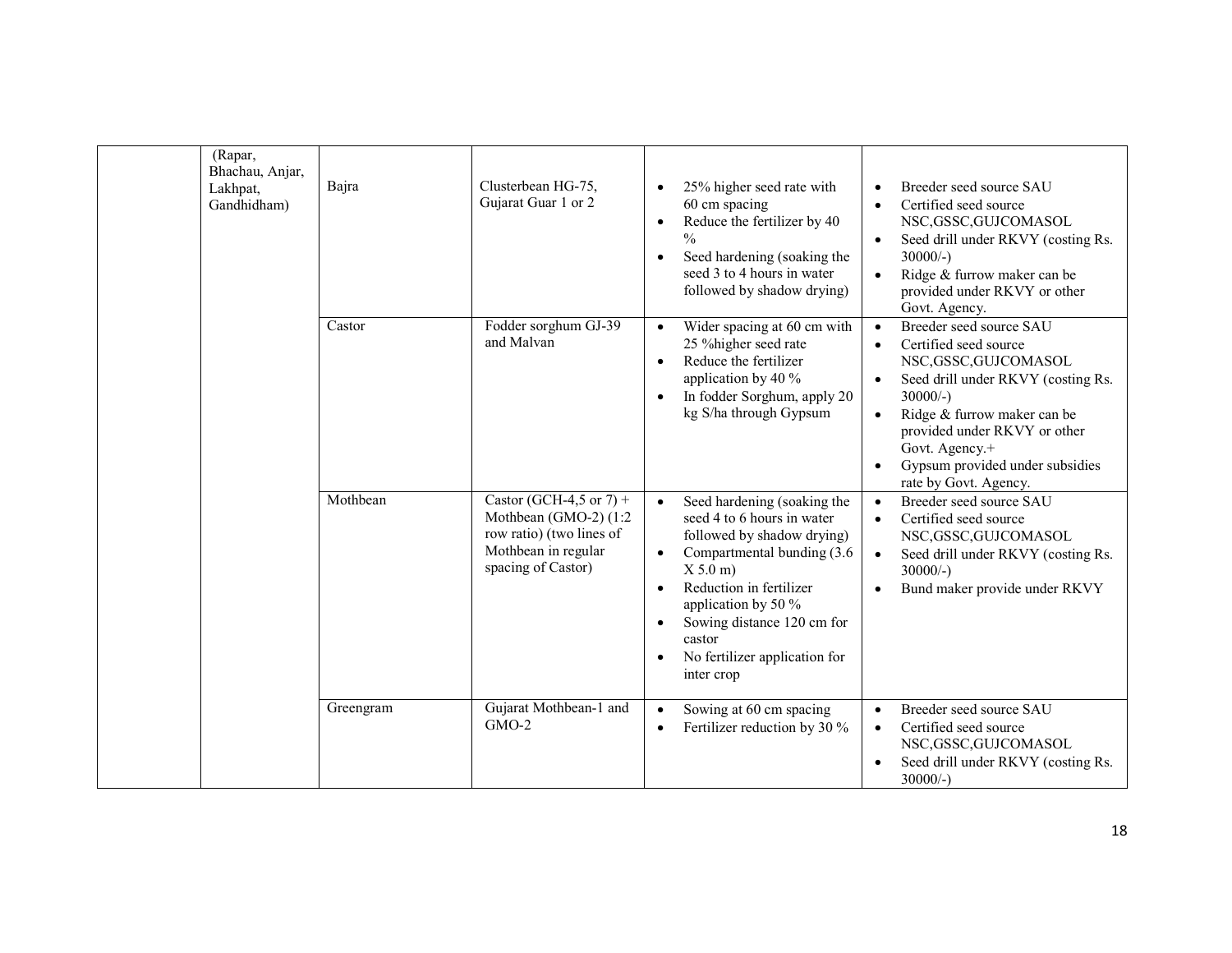| Groundnut<br>Cotton  | Fodder sorghum-GJ-39,<br>Malvan<br>Clusterbean                                                                                                                                                                                                       | Wider spacing at 60 cm with<br>$\bullet$<br>25 % higher seed rate<br>Reduce the fertilizer<br>$\bullet$<br>application by 40 %<br>In fodder Sorghum, apply 20<br>$\bullet$<br>kg S/ha through Gypsum<br>25% higher seed rate with<br>$\bullet$           | $-do-$<br>Breeder seed source SAU                                                                                                                                                                                                  |
|----------------------|------------------------------------------------------------------------------------------------------------------------------------------------------------------------------------------------------------------------------------------------------|----------------------------------------------------------------------------------------------------------------------------------------------------------------------------------------------------------------------------------------------------------|------------------------------------------------------------------------------------------------------------------------------------------------------------------------------------------------------------------------------------|
|                      | Hg-75, Gujarat Guar 1 or<br>2<br>Fodder Jowar<br>GJ-39, Malvan                                                                                                                                                                                       | 60 cm spacing<br>Reduce the fertilizer by 40<br>$\bullet$<br>$\frac{0}{0}$<br>Seed hardening (soaking the<br>$\bullet$<br>seed 3 to 4 hours in water<br>followed by shadow drying)<br>In fodder Sorghum, apply 20<br>$\bullet$<br>kg S/ha through Gypsum | Certified seed source<br>NSC, GSSC, GUJCOMASOL<br>Seed drill under RKVY (costing Rs.<br>$\bullet$<br>$30000/-$ )<br>Gypsum provided under subsidies<br>$\bullet$<br>rate by Govt. Agency.                                          |
| Sesame               | Castor (GCH-4,5 or<br>$\bullet$<br>7)<br>Castor (GCH-4,5 or<br>$\bullet$<br>$7$ ) + Clusterbean<br>(Guj Guar 1 or 2)<br>One row of Cowpea<br>$\bullet$<br>or Clusterbean<br>between regular two<br>row of castor<br>without giving any<br>fertilizer | Seed hardening (soaking the<br>seed 8 hours in water<br>followed by shadow drying)<br>Sow the castor crop at 120<br>cm spacing<br>Compartmental bunding (3.6)<br>X 6.0 m                                                                                 | Breeder seed source SAU<br>Certified seed source<br>NSC, GSSC, GUJCOMASOL<br>Seed drill under RKVY (costing Rs.<br>$\bullet$<br>$30000/-$ )<br>Ridge & furrow maker can be<br>provided under RKVY or other<br>Govt. Agency.        |
| Fodder crop<br>Jowar | Fodder sorghum-GJ-39,<br>Malvan                                                                                                                                                                                                                      | Wider spacing at 60 cm with<br>$\bullet$<br>25 % higher seed rate<br>Reduce the fertilizer<br>$\bullet$<br>application by 40 %<br>In fodder Sorghum, apply 20<br>kg S/ha through Gypsum                                                                  | Breeder seed source SAU<br>$\bullet$<br>Certified seed source<br>$\bullet$<br>NSC, GSSC, GUJCOMASOL<br>Seed drill under RKVY (costing Rs.<br>$30000/-$ )<br>Gypsum provided under subsidized<br>$\bullet$<br>rate by Govt. Agency. |
| Maize local          | Jowar:<br>S-1049, SSG-59-3<br>(Multicut)<br>Bajra:<br>GF Bajra-1 (Multicut)                                                                                                                                                                          | <b>Compartmental Bunding</b><br>$\bullet$<br>$(3.6 \text{ m} \times 6.0 \text{ m})$<br>S applicaton $\omega$ 20 kg/ha in<br>$\bullet$<br>form of Gypsum                                                                                                  | Seed source NSC, GUJCOMASOL,<br>$\bullet$<br>GSSC.<br>Gypsum may supplied by GSFC<br>$\bullet$<br>under subsidized rate                                                                                                            |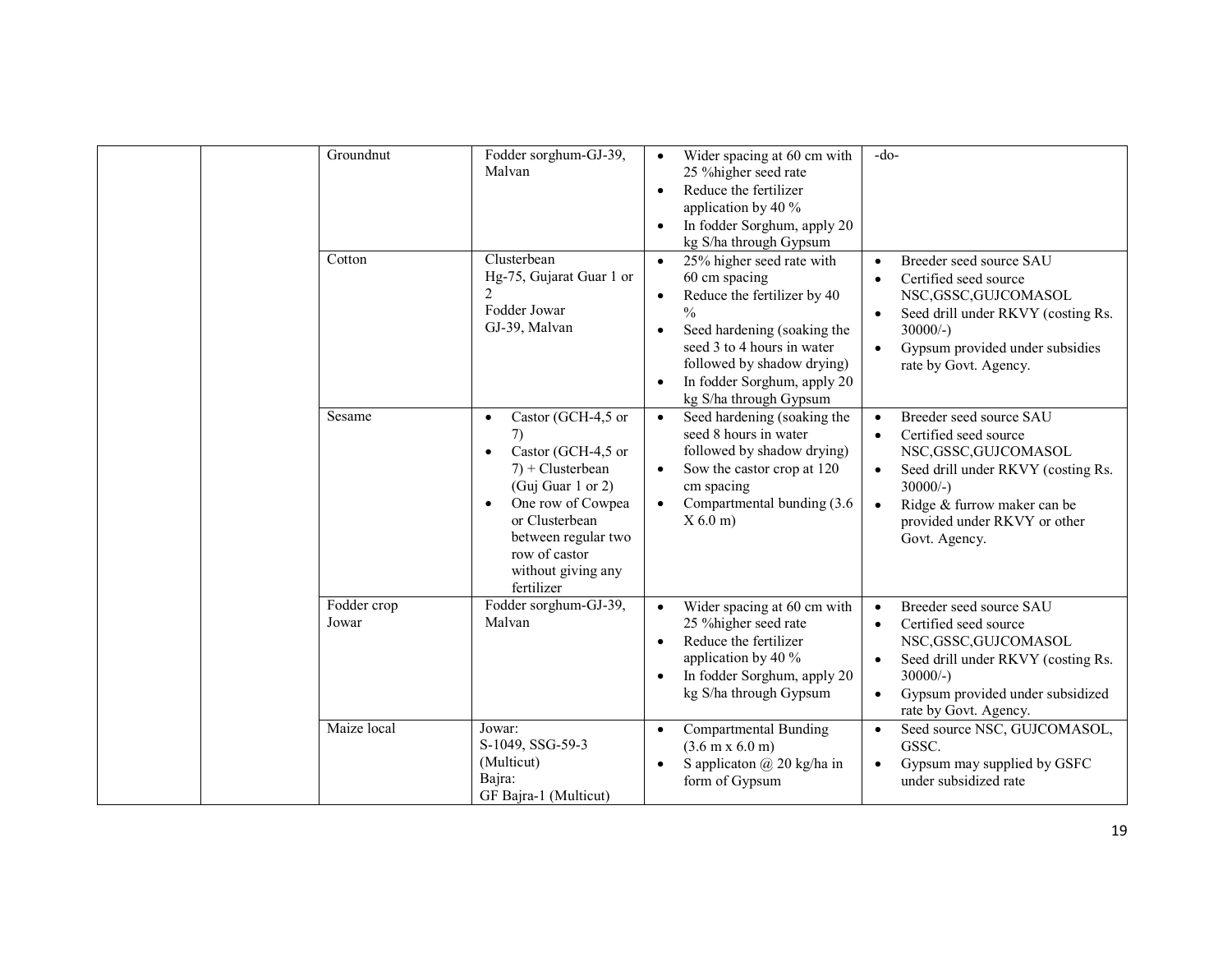|  |                                        |                                   | African tall                                                                                        | Compartmental Bunding                                                                                                                                                                                | Bund maker can be provided under                                                                                                                                                                                                                                                                                                             |
|--|----------------------------------------|-----------------------------------|-----------------------------------------------------------------------------------------------------|------------------------------------------------------------------------------------------------------------------------------------------------------------------------------------------------------|----------------------------------------------------------------------------------------------------------------------------------------------------------------------------------------------------------------------------------------------------------------------------------------------------------------------------------------------|
|  |                                        |                                   |                                                                                                     | $(3.6 \text{ m} \times 6.0 \text{ m})$<br>S applicaton $\omega$ 20 kg/ha in<br>$\bullet$<br>form of Gypsum                                                                                           | <b>RKVY</b>                                                                                                                                                                                                                                                                                                                                  |
|  | Low rainfall,<br>Hydromorphic<br>Soils | Cotton-Wheat/<br>Groundnut-Wheat/ |                                                                                                     |                                                                                                                                                                                                      |                                                                                                                                                                                                                                                                                                                                              |
|  | (Mundra)                               | Bajra                             | Clusterbean HG-75,<br>Gujarat Guar 1 or 2                                                           | 25% higher seed rate with<br>60 cm spacing<br>Reduce the fertilizer by 40<br>$\bullet$<br>$\frac{0}{0}$<br>Seed hardening (soaking the<br>seed 3 to 4 hours in water<br>followed by shade drying)    | Breeder seed source SAU<br>$\bullet$<br>Certified seed source<br>$\bullet$<br>NSC, GSSC, GUJCOMASOL<br>Seed drill under RKVY (costing Rs.<br>$\bullet$<br>$30000/-$ )<br>Ridge & furrow maker can be<br>provided under RKVY or other<br>Govt. Agency.                                                                                        |
|  |                                        | Greengram                         | Fodder sorghum GJ-39<br>and Malvan                                                                  | Wider spacing at 60 cm with<br>$\bullet$<br>25 % higher seed rate<br>Reduce the fertilizer<br>$\bullet$<br>application by 40 %<br>In fodder Sorghum, apply 20<br>kg S/ha through Gypsum              | Breeder seed source SAU<br>$\bullet$<br>Certified seed source<br>$\bullet$<br>NSC, GSSC, GUJCOMASOL<br>Seed drill under RKVY (costing Rs.<br>$\bullet$<br>$30000/-$ )<br>Ridge & furrow maker can be<br>$\bullet$<br>provided under RKVY or other<br>Govt. Agency.+<br>Gypsum provided under subsidies<br>$\bullet$<br>rate by Govt. Agency. |
|  |                                        | Castor                            | Fodder sorghum-GJ-39,<br>Malvan                                                                     | Wider spacing at 60 cm with<br>$\bullet$<br>25 % higher seed rate<br>Reduce the fertilizer<br>$\bullet$<br>application by 40 %<br>In fodder Sorghum, apply 20<br>$\bullet$<br>kg S/ha through Gypsum | Breeder seed source SAU<br>$\bullet$<br>Certified seed source<br>$\bullet$<br>NSC, GSSC, GUJCOMASOL<br>Seed drill under RKVY (costing Rs.<br>$\bullet$<br>$30000/-$ )                                                                                                                                                                        |
|  |                                        | Cotton                            | Castor (GCH-4,5 or 7) +<br>Mothbean (GMO-2) (1:2<br>row ratio) (two lines of<br>Mothbean in regular | Seed hardening (soaking the<br>seed 4 to 6 hours in water<br>followed by shade drying)<br>Compartmental bunding (3.6)<br>$\bullet$                                                                   | Breeder seed source SAU<br>$\bullet$<br>Certified seed source<br>$\bullet$<br>NSC, GSSC, GUJCOMASOL<br>Seed drill under RKVY (costing Rs.<br>$\bullet$                                                                                                                                                                                       |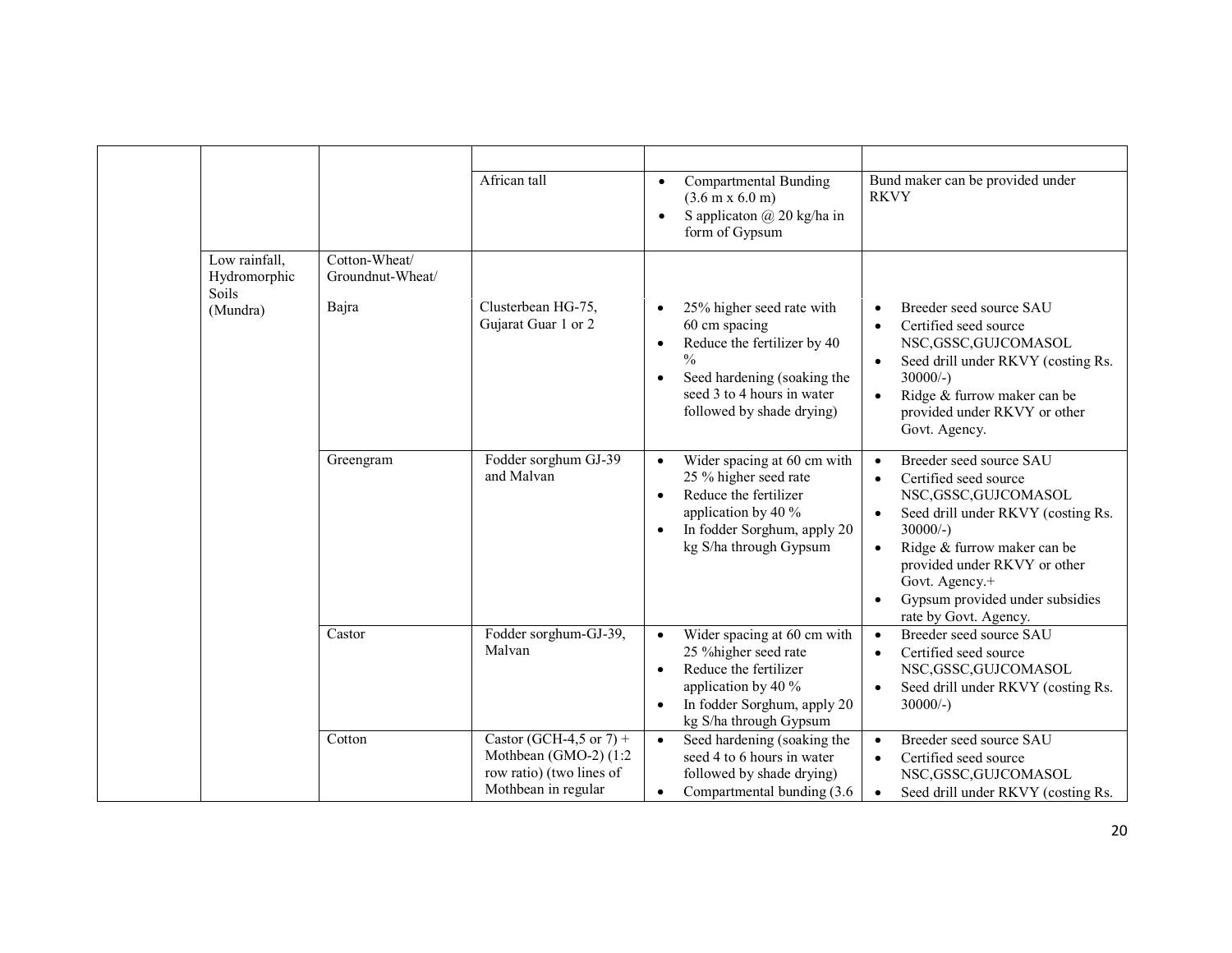|                      | spacing of Castor)                                                                                                                                                                                                                            | X 5.0 m<br>Reduction in fertilizer<br>application by 50 %<br>Sowing distance 120 cm for<br>castor<br>No fertilizer application for<br>inter crop                                                                                                                        | $30000/-$<br>Bund maker provide under RKVY                                                                                                                                                                                                            |
|----------------------|-----------------------------------------------------------------------------------------------------------------------------------------------------------------------------------------------------------------------------------------------|-------------------------------------------------------------------------------------------------------------------------------------------------------------------------------------------------------------------------------------------------------------------------|-------------------------------------------------------------------------------------------------------------------------------------------------------------------------------------------------------------------------------------------------------|
| Groundnut            | Castor (GCH-4,5 or<br>$\bullet$<br>7)<br>Castor (GCH-4,5 or<br>٠<br>$7$ ) + Clusterbean<br>(Guj Guar 1 or 2)<br>One row of Cowpea<br>$\bullet$<br>or Clusterbean<br>between regular two<br>rows of Castor<br>without giving any<br>fertilizer | Seed hardening (soaking the<br>seed 8 hours in water<br>followed by shade drying)<br>Sow the Castor crop at 120<br>cm spacing<br>Compartmental bunding (3.6)<br>$X$ 6.0 m)                                                                                              | Breeder seed source SAU<br>$\bullet$<br>Certified seed source<br>$\bullet$<br>NSC, GSSC, GUJCOMASOL<br>Seed drill under RKVY (costing Rs.<br>$\bullet$<br>$30000/-$ )<br>Ridge & furrow maker can be<br>provided under RKVY or other<br>Govt. Agency. |
| Fodder crop<br>Jowar | Clusterbean<br>Hg-75, Gujarat Guar 1 or<br>Fodder Jowar<br>GJ-39, Malvan                                                                                                                                                                      | 25% higher seed rate with<br>$\bullet$<br>60 cm spacing<br>Reduce the fertilizer by 40<br>$\bullet$<br>$\frac{0}{0}$<br>Seed hardening (soaking the<br>seed 3 to 4 hours in water<br>followed by shade drying)<br>In fodder Sorghum, apply 20<br>kg S/ha through Gypsum | Breeder seed source SAU<br>$\bullet$<br>Certified seed source<br>NSC, GSSC, GUJCOMASOL<br>Seed drill under RKVY (costing Rs.<br>$\bullet$<br>$30000/-$ )<br>Gypsum provided under subsidies<br>rate by Govt. Agency.                                  |
| Maize local          | Jowar:<br>S-1049, SSG-59-3<br>(Multicut)<br>Bajra:<br>GF Bajra-1 (Multicut)                                                                                                                                                                   | Compartmental Bunding<br>$\bullet$<br>$(3.6 \text{ m} \times 6.0 \text{ m})$<br>S applicaton $\omega$ 20 kg/ha in<br>$\bullet$<br>form of Gypsum                                                                                                                        | Seed source NSC, GUJCOMASOL,<br>GSSC.<br>Gypsum may supplied by GSFC<br>under subsidies rate                                                                                                                                                          |
|                      | African tall                                                                                                                                                                                                                                  | $-do-$                                                                                                                                                                                                                                                                  | Bund maker can be provided under<br><b>RKVY</b>                                                                                                                                                                                                       |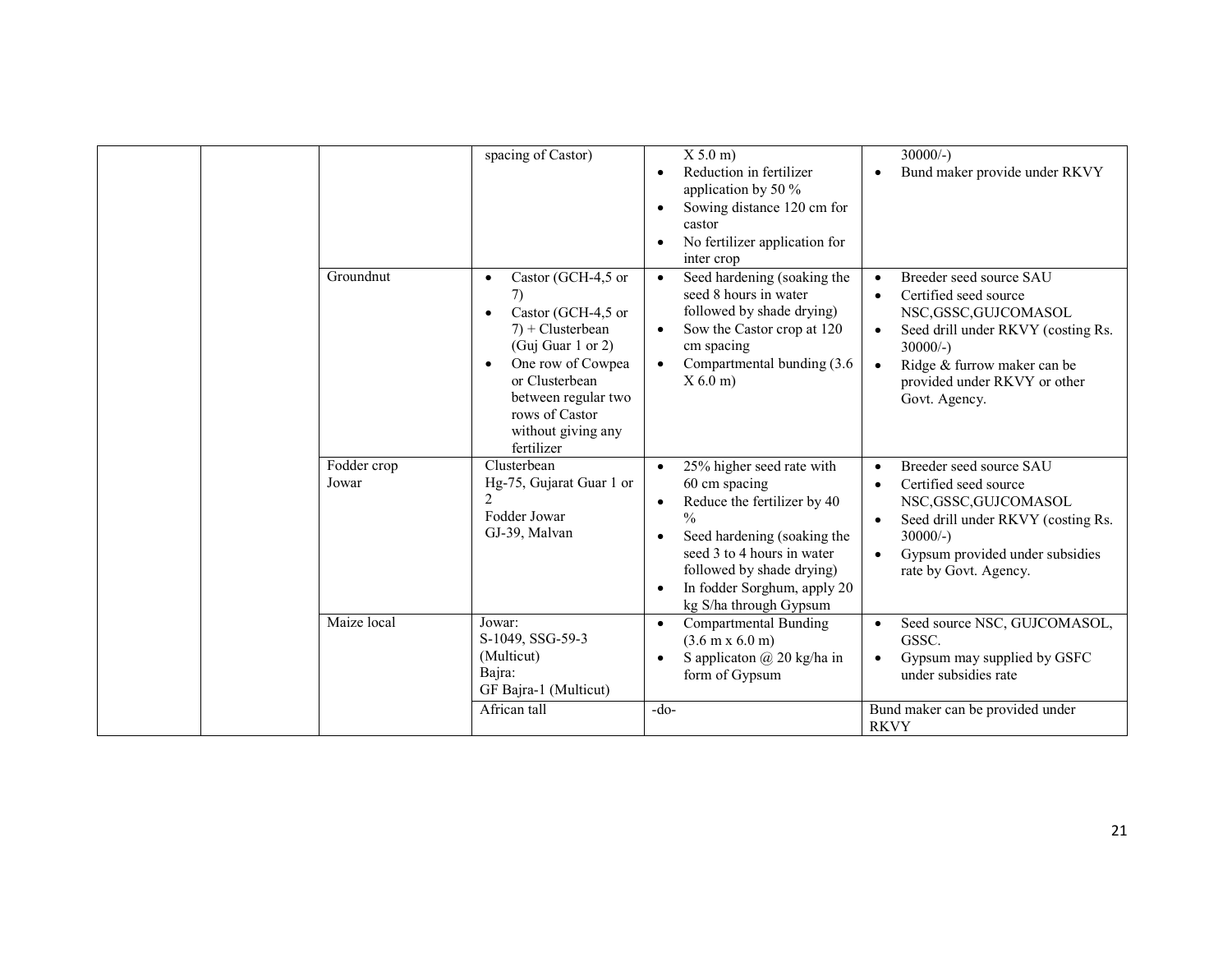| <b>Condition</b>                                     |                                                                                   |                                             | <b>Suggested Contingency measures</b>                                                                                                                                                                                      |                                                                                                                                                                                                                                                                               |                                                                                                                                                                                                                                                                                                                                |  |
|------------------------------------------------------|-----------------------------------------------------------------------------------|---------------------------------------------|----------------------------------------------------------------------------------------------------------------------------------------------------------------------------------------------------------------------------|-------------------------------------------------------------------------------------------------------------------------------------------------------------------------------------------------------------------------------------------------------------------------------|--------------------------------------------------------------------------------------------------------------------------------------------------------------------------------------------------------------------------------------------------------------------------------------------------------------------------------|--|
| <b>Early season</b><br>drought<br>(delayed<br>onset) | <b>Major Farming</b><br>situation                                                 | <b>Normal Crop / Cropping</b><br>system     | Change in crop /<br>cropping system<br>including variety                                                                                                                                                                   | <b>Agronomic measures</b>                                                                                                                                                                                                                                                     | <b>Remarks on Implementation</b>                                                                                                                                                                                                                                                                                               |  |
| Delay by<br>8 weeks<br><b>August</b><br>$4th$ week   | Low rainfall<br><b>Black Soils</b><br>(Abdasa,<br>Mandvi,<br>Nakhatrana,<br>Bhuj) | Cotton-Wheat/<br>Groundnut-Wheat/<br>Cotton | Clusterbean Hg-75,<br>Gujarat Guar 1 or 2<br>Fodder Jowar<br>GJ-39, Malvan                                                                                                                                                 | 25% higher seed rate with<br>60 cm spacing<br>Reduce the fertilizer by 40<br>$\frac{0}{0}$<br>Seed hardening (soaking<br>$\bullet$<br>the seed 3 to 4 hours in<br>water followed by shade<br>drying)<br>In fodder Sorghum, apply<br>$\bullet$<br>20 kg S/ha through<br>Gypsum | Breeder seed source SAU<br>$\bullet$<br>Certified seed source<br>$\bullet$<br>NSC, GSSC, GUJCOMASOL<br>Seed drill under RKVY (costing Rs.<br>$30000/-$ )<br>Ridge & furrow maker can be<br>$\bullet$<br>provided under RKVY or other Govt.<br>Agency.<br>Gypsum provided under subsidies<br>$\bullet$<br>rate by Govt. Agency. |  |
|                                                      |                                                                                   | Bajra                                       | Fodder Jowar<br>GJ-39, Malvan                                                                                                                                                                                              | Wider spacing at 60 cm<br>$\bullet$<br>with 25 % higher seed rate<br>Reduce the fertilizer<br>$\bullet$<br>application by 40 %<br>In fodder Sorghum, apply<br>20 kg S/ha through<br>Gypsum                                                                                    | $-do-$                                                                                                                                                                                                                                                                                                                         |  |
|                                                      |                                                                                   | Castor                                      | Castor (GCH-4,5 or<br>$\bullet$<br>$7) + Cowpea(GC-4)$<br>(one line of Cowpea<br>in regular spacing of<br>Castor)<br><b>Or</b><br>Castor (GCH-4,5 or<br>$\bullet$<br>$7$ ) + Purva Til<br>$(purva-1)$<br>$(1:1$ Row ratio) | Seed hardening (soaking<br>the seed 4 to 6 hours in<br>water followed by shade<br>drying)<br>Reduction in fertilizer<br>$\bullet$<br>application by 50 %<br>Sowing distance 120 cm<br>$\bullet$<br>for Castor<br>No fertilizer application<br>for inter crop                  | Breeder seed source SAU<br>$\bullet$<br>Certified seed source<br>$\bullet$<br>NSC, GSSC, GUJCOMASOL<br>Bund maker provide under RKVY<br>$\bullet$<br>Seed drill can be provided under<br>$\bullet$<br>RKVY or any other Govt. Agency on<br>subsidies rate                                                                      |  |
|                                                      |                                                                                   | Groundnut                                   | Sesame<br>Purva (semi rabi var.)                                                                                                                                                                                           | No change                                                                                                                                                                                                                                                                     | Breeder seed source SAU<br>$\bullet$<br>Certified seed source<br>$\bullet$                                                                                                                                                                                                                                                     |  |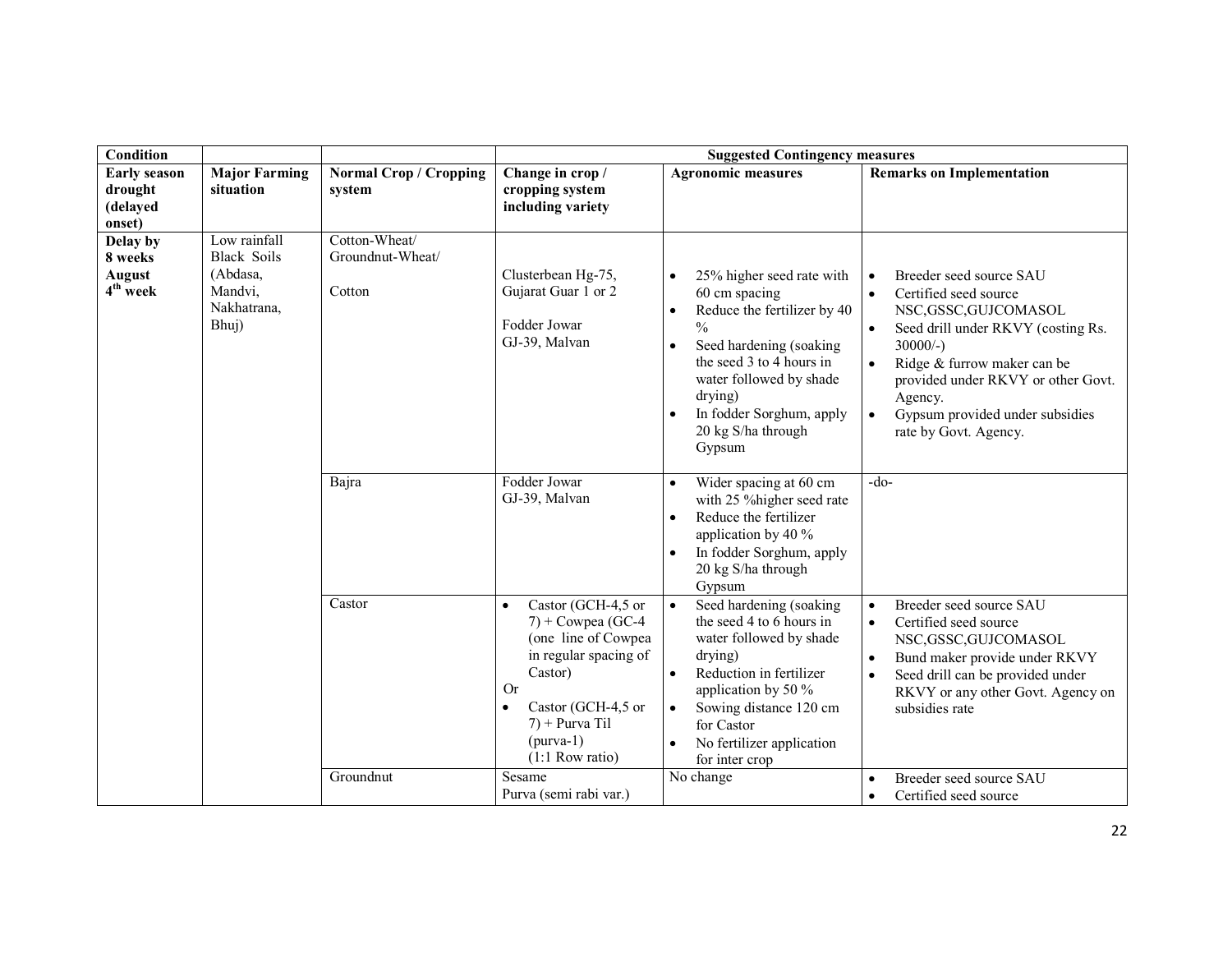|                                            | Greengram                         | Purva-1<br>Fodder Jowar<br>GJ-39, Malvan                                                                    | Wider spacing at 60 cm<br>$\bullet$<br>with 25 % higher seed rate<br>Reduce the fertilizer<br>$\bullet$<br>application by 40 %<br>In fodder Sorghum, apply<br>$\bullet$<br>20 kg S/ha through<br>Gypsum | NSC, GSSC, GUJCOMASOL<br>Breeder seed source SAU<br>$\bullet$<br>$\bullet$<br>Certified seed source<br>NSC, GSSC, GUJCOMASOL<br>$\bullet$<br>Seed drill under RKVY (costing Rs.<br>$30000/-$ )<br>Gypsum provided under subsidies<br>$\bullet$<br>rate by Govt. Agency.                                                                      |
|--------------------------------------------|-----------------------------------|-------------------------------------------------------------------------------------------------------------|---------------------------------------------------------------------------------------------------------------------------------------------------------------------------------------------------------|----------------------------------------------------------------------------------------------------------------------------------------------------------------------------------------------------------------------------------------------------------------------------------------------------------------------------------------------|
|                                            | Mothbean                          | Fodder Jowar<br>GJ-39, Malvan                                                                               | $-do-$                                                                                                                                                                                                  | $-do-$                                                                                                                                                                                                                                                                                                                                       |
|                                            | Fodder crop<br>Jowar              | Jowar: S-1049, SSG-59-3<br>(Multicut)<br>Bajra: GF Bajra-1<br>(Multicut)<br>Reduce the seed rate by<br>25 % | <b>Compartmental Bunding</b><br>$\bullet$<br>$(3.6 \text{ m} \times 6.0 \text{ m})$<br>S applicaton @ 20 kg/ha<br>$\bullet$<br>in form of Gypsum                                                        | Seed source NSC, GUJCOMASOL,<br>$\bullet$<br>GSSC.<br>Gypsum may supplied by GSFC<br>$\bullet$<br>under subsidized rate<br>Bund maker can be provided under<br>$\bullet$<br><b>RKVY</b>                                                                                                                                                      |
|                                            | Maize local                       | $-do-$                                                                                                      | $-do-$                                                                                                                                                                                                  | Bund maker can be provided under<br>$\bullet$<br><b>RKVY</b><br>Gypsum may supplied by GSFC<br>$\bullet$<br>under subsidized rate                                                                                                                                                                                                            |
| Low Rainfall<br>Sandy Soils<br>(Rapar,     | Cotton-Wheat/<br>Groundnut-Wheat/ |                                                                                                             |                                                                                                                                                                                                         |                                                                                                                                                                                                                                                                                                                                              |
| Bhachau, Anjar,<br>Lakhpat,<br>Gandhidham) | Bajra                             | Fodder Jowar<br>GJ-39, Malvan                                                                               | Wider spacing at 60 cm<br>$\bullet$<br>with 25 % higher seed rate<br>Reduce the fertilizer<br>$\bullet$<br>application by 40 %<br>In fodder Sorghum, apply<br>$\bullet$<br>20 kg S/ha through<br>Gypsum | Breeder seed source SAU<br>$\bullet$<br>$\bullet$<br>Certified seed source<br>NSC, GSSC, GUJCOMASOL<br>$\bullet$<br>Seed drill under RKVY (costing Rs.<br>$30000/-$ )<br>Ridge & furrow maker can be<br>$\bullet$<br>provided under RKVY or other Govt.<br>Agency.<br>Gypsum provided under subsidised<br>$\bullet$<br>rate by Govt. Agency. |
|                                            | Castor                            | Castor (GCH-4,5 or<br>$\bullet$<br>$7$ ) + Cowpea (GC-4                                                     | Seed hardening (soaking<br>$\bullet$<br>the seed 4 to 6 hours in                                                                                                                                        | Breeder seed source SAU<br>$\bullet$<br>$\bullet$<br>Certified seed source                                                                                                                                                                                                                                                                   |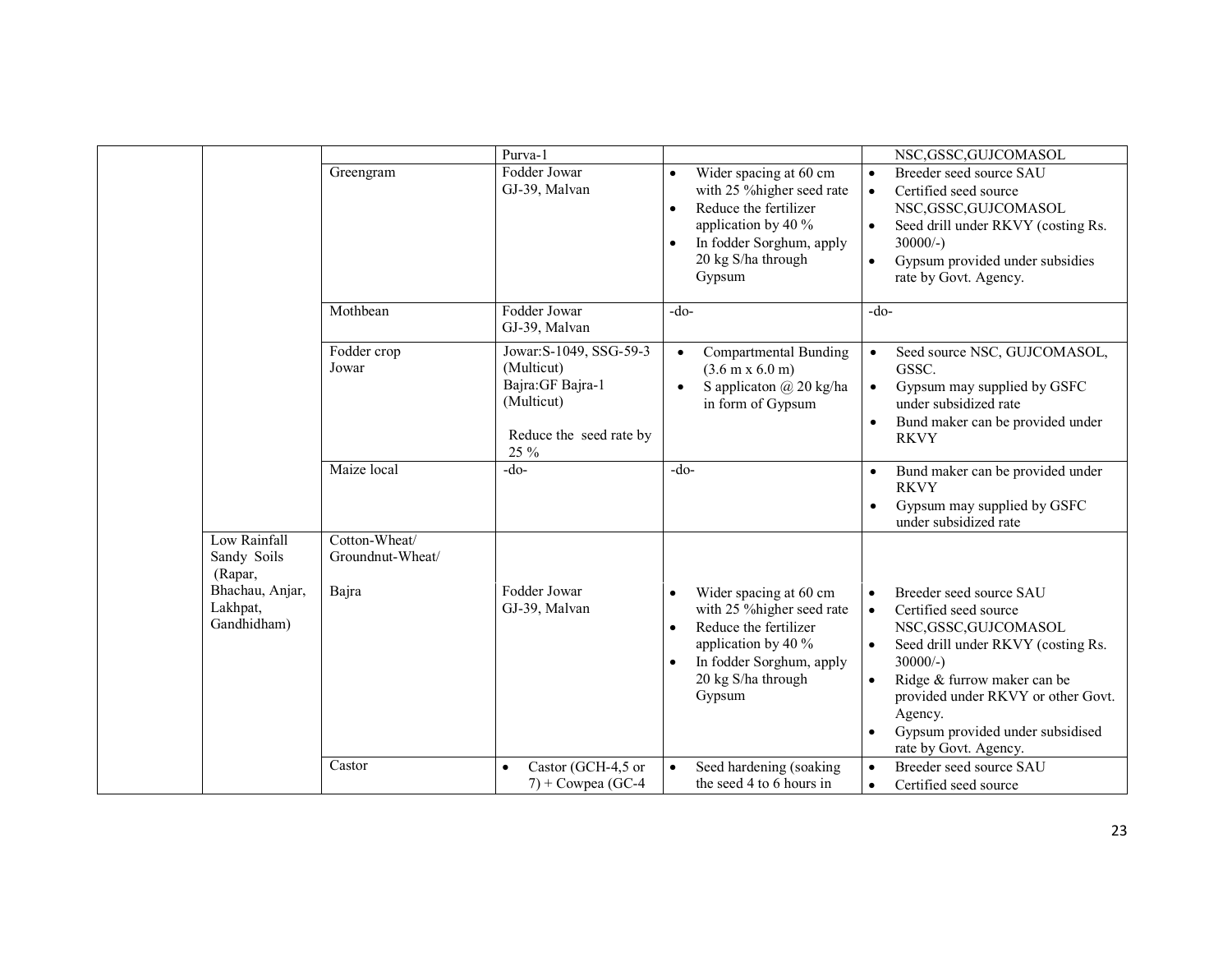|                      | (one line of Cowpea<br>in regular spacing of<br>castor)<br><b>Or</b><br>Castor (GCH-4,5 or<br>$\bullet$<br>$7$ ) + Purva Til<br>$(purva-1)$<br>$(1:1$ Row ratio) | water followed by shadow<br>drying)<br>Reduction in fertilizer<br>$\bullet$<br>application by 50 $\%$<br>Sowing distance 120 cm<br>for castor<br>No fertilizer application<br>for inter crop                                                                                                | NSC, GSSC, GUJCOMASOL<br>Bund maker provide under RKVY<br>$\bullet$<br>Seed drill can be provided under<br>$\bullet$<br>RKVY or any other Govt. Agency on<br>subsidised rate                                                                                                                                                                |
|----------------------|------------------------------------------------------------------------------------------------------------------------------------------------------------------|---------------------------------------------------------------------------------------------------------------------------------------------------------------------------------------------------------------------------------------------------------------------------------------------|---------------------------------------------------------------------------------------------------------------------------------------------------------------------------------------------------------------------------------------------------------------------------------------------------------------------------------------------|
| Mothbean             | Fodder Jowar<br>GJ-39, Malvan                                                                                                                                    | Wider spacing at 60 cm<br>with 25 % higher seed rate<br>Reduce the fertilizer<br>$\bullet$<br>application by 40 %<br>In fodder Sorghum, apply<br>20 kg S/ha through<br>Gypsum                                                                                                               | Breeder seed source SAU<br>$\bullet$<br>Certified seed source<br>$\bullet$<br>NSC, GSSC, GUJCOMASOL<br>Seed drill under RKVY (costing Rs.<br>$\bullet$<br>$30000/-$ )<br>Gypsum provided under subsidised<br>$\bullet$<br>rate by Govt. Agency.                                                                                             |
| Greengram            | Fodder Jowar<br>GJ-39, Malvan                                                                                                                                    | $-do-$                                                                                                                                                                                                                                                                                      | $-do-$                                                                                                                                                                                                                                                                                                                                      |
| Groundnut            | Sesame<br>Purva (semi rabi var.)<br>Purva-1                                                                                                                      | No change                                                                                                                                                                                                                                                                                   | Breeder seed source SAU<br>$\bullet$<br>Certified seed source<br>$\bullet$<br>NSC, GSSC, GUJCOMASOL                                                                                                                                                                                                                                         |
| Cotton               | Clusterbean Hg-75,<br>Gujarat Guar 1 or 2<br>Fodder Jowar<br>GJ-39, Malvan                                                                                       | 25% higher seed rate with<br>$\bullet$<br>60 cm spacing<br>Reduce the fertilizer by 40<br>$\bullet$<br>$\frac{0}{0}$<br>Seed hardening (soaking)<br>$\bullet$<br>the seed 3 to 4 hours in<br>water followed by shade<br>drying)<br>In fodder Sorghum, apply<br>20 kg S/ha through<br>Gypsum | Breeder seed source SAU<br>$\bullet$<br>Certified seed source<br>$\bullet$<br>NSC, GSSC, GUJCOMASOL<br>Seed drill under RKVY (costing Rs.<br>$\bullet$<br>$30000/-$ )<br>Ridge & furrow maker can be<br>$\bullet$<br>provided under RKVY or other Govt.<br>Agency.<br>$\bullet$<br>Gypsum provided under subsidies<br>rate by Govt. Agency. |
| Sesame               | Purva (semi rabi var.)<br>Purva-1                                                                                                                                | No change                                                                                                                                                                                                                                                                                   | Breeder seed source SAU<br>$\bullet$<br>Certified seed source<br>$\bullet$<br>NSC, GSSC, GUJCOMASOL                                                                                                                                                                                                                                         |
| Fodder crop<br>Jowar | Jowar: S-1049, SSG-59-3<br>(Multicut)<br>Bajra: GF Bajra-1                                                                                                       | Compartmental Bunding<br>$\bullet$<br>$(3.6 \text{ m x } 6.0 \text{ m})$                                                                                                                                                                                                                    | Seed source NSC, GUJCOMASOL,<br>$\bullet$<br>GSSC.                                                                                                                                                                                                                                                                                          |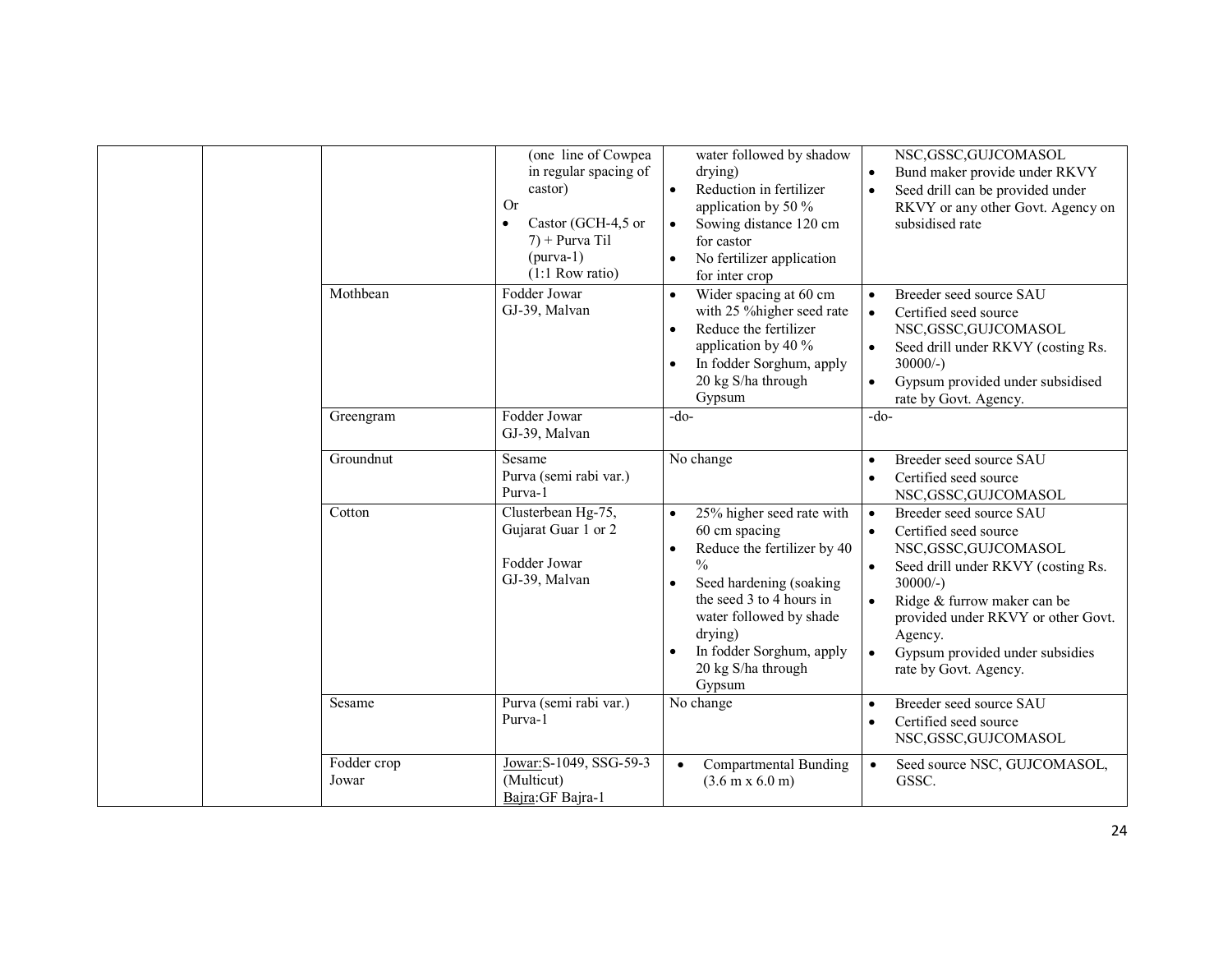|       |                               |                                   | (Multicut)<br>Reduce the 25 % seed<br>rate                                                                                                                                                            | S applicaton @ 20 kg/ha<br>$\bullet$<br>in form of Gypsum                                                                                                                                                                      | Gypsum may supplied by GSFC<br>$\bullet$<br>under subsidies rate<br>Bund maker can be provided under<br>$\bullet$<br><b>RKVY</b>                                                                                                                                                                                                            |
|-------|-------------------------------|-----------------------------------|-------------------------------------------------------------------------------------------------------------------------------------------------------------------------------------------------------|--------------------------------------------------------------------------------------------------------------------------------------------------------------------------------------------------------------------------------|---------------------------------------------------------------------------------------------------------------------------------------------------------------------------------------------------------------------------------------------------------------------------------------------------------------------------------------------|
|       |                               | Maize local                       | $-do-$                                                                                                                                                                                                | $-do-$                                                                                                                                                                                                                         | Bund maker can be provided under<br>$\bullet$<br><b>RKVY</b><br>Gypsum may supplied by GSFC<br>$\bullet$<br>under subsidies rate                                                                                                                                                                                                            |
| Soils | Low rainfall,<br>Hydromorphic | Cotton-Wheat/<br>Groundnut-Wheat/ |                                                                                                                                                                                                       |                                                                                                                                                                                                                                |                                                                                                                                                                                                                                                                                                                                             |
|       | (Mundra)                      | Bajra                             | Fodder Jowar<br>GJ-39, Malvan                                                                                                                                                                         | Wider spacing at 60 cm<br>with 25 % higher seed rate<br>Reduce the fertilizer<br>$\bullet$<br>application by 40 %<br>In fodder Sorghum, apply<br>$\bullet$<br>20 kg S/ha through<br>Gypsum                                     | Breeder seed source SAU<br>$\bullet$<br>$\bullet$<br>Certified seed source<br>NSC, GSSC, GUJCOMASOL<br>Seed drill under RKVY (costing Rs.<br>$\bullet$<br>$30000/-$ )<br>Ridge & furrow maker can be<br>$\bullet$<br>provided under RKVY or other Govt.<br>Agency.<br>Gypsum provided under subsidies<br>$\bullet$<br>rate by Govt. Agency. |
|       |                               | Greengram                         | Fodder Jowar<br>GJ-39, Malvan                                                                                                                                                                         | Wider spacing at 60 cm<br>with 25 % higher seed rate<br>Reduce the fertilizer<br>$\bullet$<br>application by 40 %<br>In fodder Sorghum, apply<br>20 kg S/ha through<br>Gypsum                                                  | Breeder seed source SAU<br>$\bullet$<br>Certified seed source<br>$\bullet$<br>NSC, GSSC, GUJCOMASOL<br>Seed drill under RKVY (costing Rs.<br>$\bullet$<br>$30000/-$ )<br>Gypsum provided under subsidies<br>$\bullet$<br>rate by Govt. Agency.                                                                                              |
|       |                               | Castor                            | Castor (GCH-4,5 or<br>$\bullet$<br>$7) + Cowpea$ (GC-4<br>(one line of Cowpea<br>in regular spacing of<br>Castor)<br><b>Or</b><br>Castor (GCH-4,5 or<br>$\bullet$<br>$7$ ) + Purva Til<br>$(purva-1)$ | Seed hardening (soaking<br>the seed 4 to 6 hours in<br>water followed by shadow<br>drying)<br>Reduction in fertilizer<br>$\bullet$<br>application by 50 %<br>Sowing distance 120 cm<br>for castor<br>No fertilizer application | Breeder seed source SAU<br>$\bullet$<br>Certified seed source<br>$\bullet$<br>NSC,GSSC,GUJCOMASOL<br>Bund maker provide under RKVY<br>$\bullet$<br>Seed drill can be provided under<br>$\bullet$<br>RKVY or any other Govt. Agency on<br>subsidies rate                                                                                     |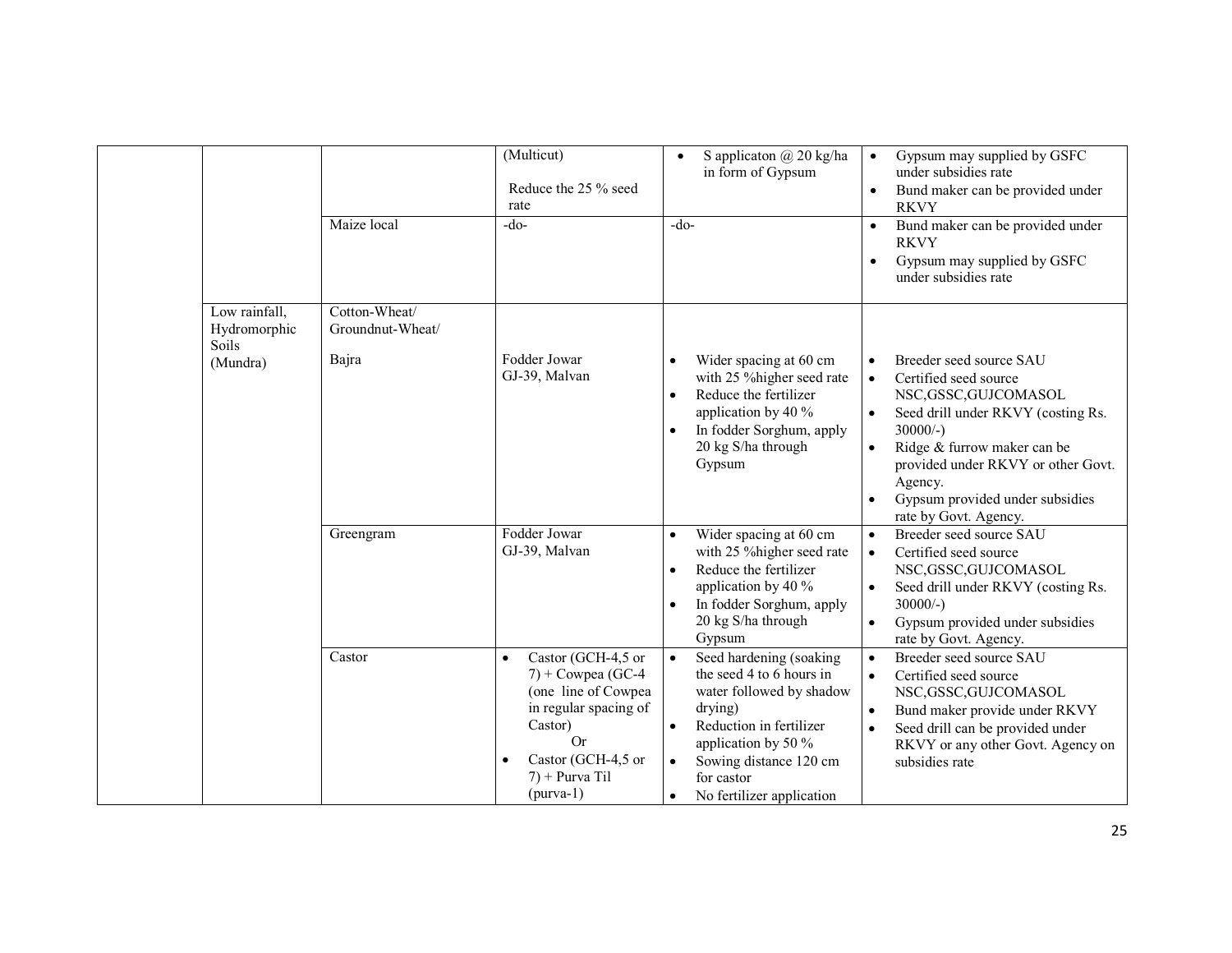|                      | $(1:1$ Row ratio)                                                                                             | for inter crop                                                                                                                                                                                                                                                                                           |                                                                                                                                                                                                                                                                                                                                             |
|----------------------|---------------------------------------------------------------------------------------------------------------|----------------------------------------------------------------------------------------------------------------------------------------------------------------------------------------------------------------------------------------------------------------------------------------------------------|---------------------------------------------------------------------------------------------------------------------------------------------------------------------------------------------------------------------------------------------------------------------------------------------------------------------------------------------|
| Cotton               | Clusterbean Hg-75,<br>Gujarat Guar 1 or 2<br>Fodder Jowar<br>GJ-39, Malvan                                    | 25% higher seed rate with<br>$\bullet$<br>60 cm spacing<br>Reduce the fertilizer by 40<br>$\bullet$<br>$\frac{0}{0}$<br>Seed hardening (soaking<br>$\bullet$<br>the seed 3 to 4 hours in<br>water followed by shadow<br>drying)<br>In fodder Sorghum, apply<br>$\bullet$<br>20 kg S/ha through<br>Gypsum | Breeder seed source SAU<br>$\bullet$<br>Certified seed source<br>$\bullet$<br>NSC, GSSC, GUJCOMASOL<br>Seed drill under RKVY (costing Rs.<br>$\bullet$<br>$30000/-$ )<br>Ridge & furrow maker can be<br>$\bullet$<br>provided under RKVY or other Govt.<br>Agency.<br>Gypsum provided under subsidies<br>$\bullet$<br>rate by Govt. Agency. |
| Groundnut            | Sesame<br>Purva (semi rabi var.)<br>Purva-1                                                                   | No change                                                                                                                                                                                                                                                                                                | Breeder seed source SAU<br>٠<br>Certified seed source<br>$\bullet$<br>NSC, GSSC, GUJCOMASOL                                                                                                                                                                                                                                                 |
| Fodder crop<br>Jowar | Jowar: S-1049, SSG-59-3<br>(Multicut)<br>Bajra: GF Bajra-1<br>(Multicut)<br>Reduce the seed rate by<br>$25\%$ | Compartmental Bunding<br>$\bullet$<br>$(3.6 \text{ m} \times 6.0 \text{ m})$<br>S applicaton $\omega$ 20 kg/ha<br>$\bullet$<br>in form of Gypsum                                                                                                                                                         | Seed source NSC, GUJCOMASOL,<br>$\bullet$<br>GSSC.<br>Gypsum may supplied by GSFC<br>$\bullet$<br>under subsidies rate<br>Bund maker can be provided under<br>$\bullet$<br><b>RKVY</b>                                                                                                                                                      |
| Maize local          | $-do-$                                                                                                        | $-do-$                                                                                                                                                                                                                                                                                                   | Bund maker can be provided under<br>$\bullet$<br><b>RKVY</b><br>Gypsum may supplied by GSFC<br>under subsidies rate                                                                                                                                                                                                                         |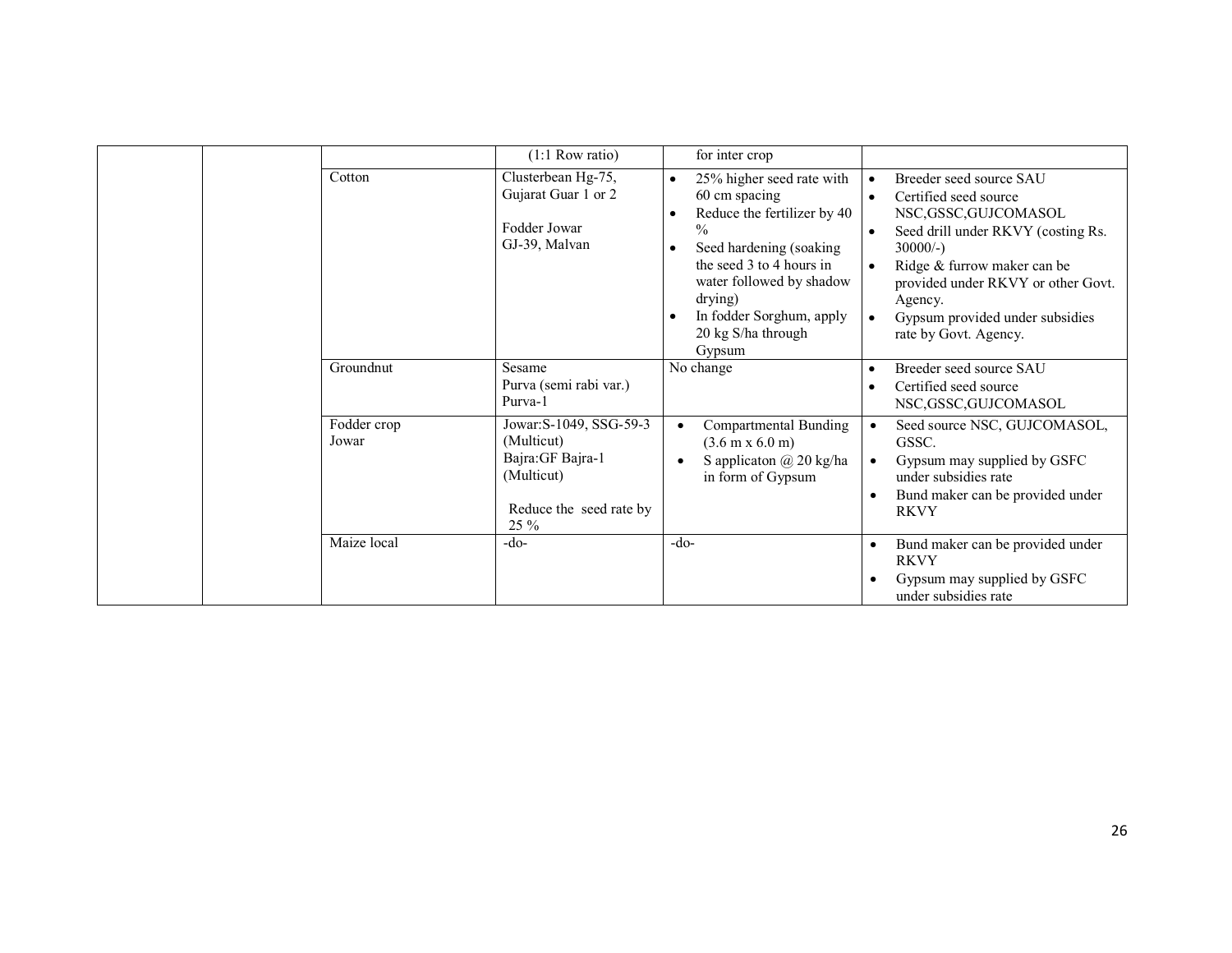| Condition                                         |                                            |                                   |                                                             | <b>Suggested Contingency measures</b>                                         |                                                                                        |
|---------------------------------------------------|--------------------------------------------|-----------------------------------|-------------------------------------------------------------|-------------------------------------------------------------------------------|----------------------------------------------------------------------------------------|
| Early season drought                              | <b>Major Farming</b>                       | <b>Normal Crop/cropping</b>       | Crop management                                             | Soil nutrient & moisture                                                      | <b>Remarks on Implementation</b>                                                       |
| (Normal onset)                                    | situation                                  | system                            |                                                             | conservation measures                                                         |                                                                                        |
| <b>Normal onset</b>                               | Low rainfall                               | Cotton-Wheat/                     |                                                             |                                                                               |                                                                                        |
| followed by 15-20                                 | <b>Black Soils</b>                         | Groundnut-Wheat/                  |                                                             |                                                                               |                                                                                        |
| days dry spell after<br>sowing leading to<br>poor | (Abdasa,<br>Mandvi,<br>Nakhatrana,         | Cotton                            | Gap filling and thinning to<br>retain one plant / hill      | Conservation of soil moisture<br>by hoeing and weeding. Use<br>weeds as mulch | Implements for hoeing $&$<br>weeding be procured under<br>RKVY or Govt. subsidies rate |
| germination/crop<br>stand etc.                    | Bhuj)                                      | Bajra                             | Thinning to maintain 10 to<br>15 cm plant to plant distance | $-do-$                                                                        | $-do-$                                                                                 |
|                                                   |                                            | Castor                            | Gap filling and Thinning to<br>retain one plant/hill        | $-do-$                                                                        | $-do-$                                                                                 |
|                                                   |                                            | Groundnut                         | Gap filling                                                 | $-do-$                                                                        | $-do-$                                                                                 |
|                                                   |                                            | Greengram                         | $\overline{a}$                                              | $-do-$                                                                        | $-do-$                                                                                 |
|                                                   |                                            | Mothbean                          |                                                             | $\omega$                                                                      |                                                                                        |
|                                                   |                                            | Fodder crop<br>Jowar              | No change                                                   | No change                                                                     | $\overline{\phantom{a}}$                                                               |
|                                                   |                                            | Maize local                       | No change                                                   | No change                                                                     | $\blacksquare$                                                                         |
|                                                   | Low Rainfall<br>Sandy Soils<br>(Rapar,     | Cotton-Wheat/<br>Groundnut-Wheat/ |                                                             |                                                                               |                                                                                        |
|                                                   | Bhachau, Anjar,<br>Lakhpat,<br>Gandhidham) | Bajra                             | Thinning to maintain 10 to<br>15 cm plant to plant distance | Conservation of soil moisture<br>by hoeing and weeding. Use<br>weeds as mulch | Implements for hoeing $&$<br>weeding be procured under<br>RKVY or Govt. subsidies rate |
|                                                   |                                            | Castor                            | Gap filling and Thinning to<br>retain one plant/hill        | $-do-$                                                                        | $-do-$                                                                                 |
|                                                   |                                            | Mothbean                          |                                                             | $-do-$                                                                        | $-do-$                                                                                 |
|                                                   |                                            | Greengram                         |                                                             | $-do-$                                                                        | $-do-$                                                                                 |
|                                                   |                                            | Groundnut                         | Gap filling                                                 | $-do-$                                                                        | $-do-$                                                                                 |
|                                                   |                                            | Cotton                            | Gap filling and thinning to                                 | $-do-$                                                                        | $-do-$                                                                                 |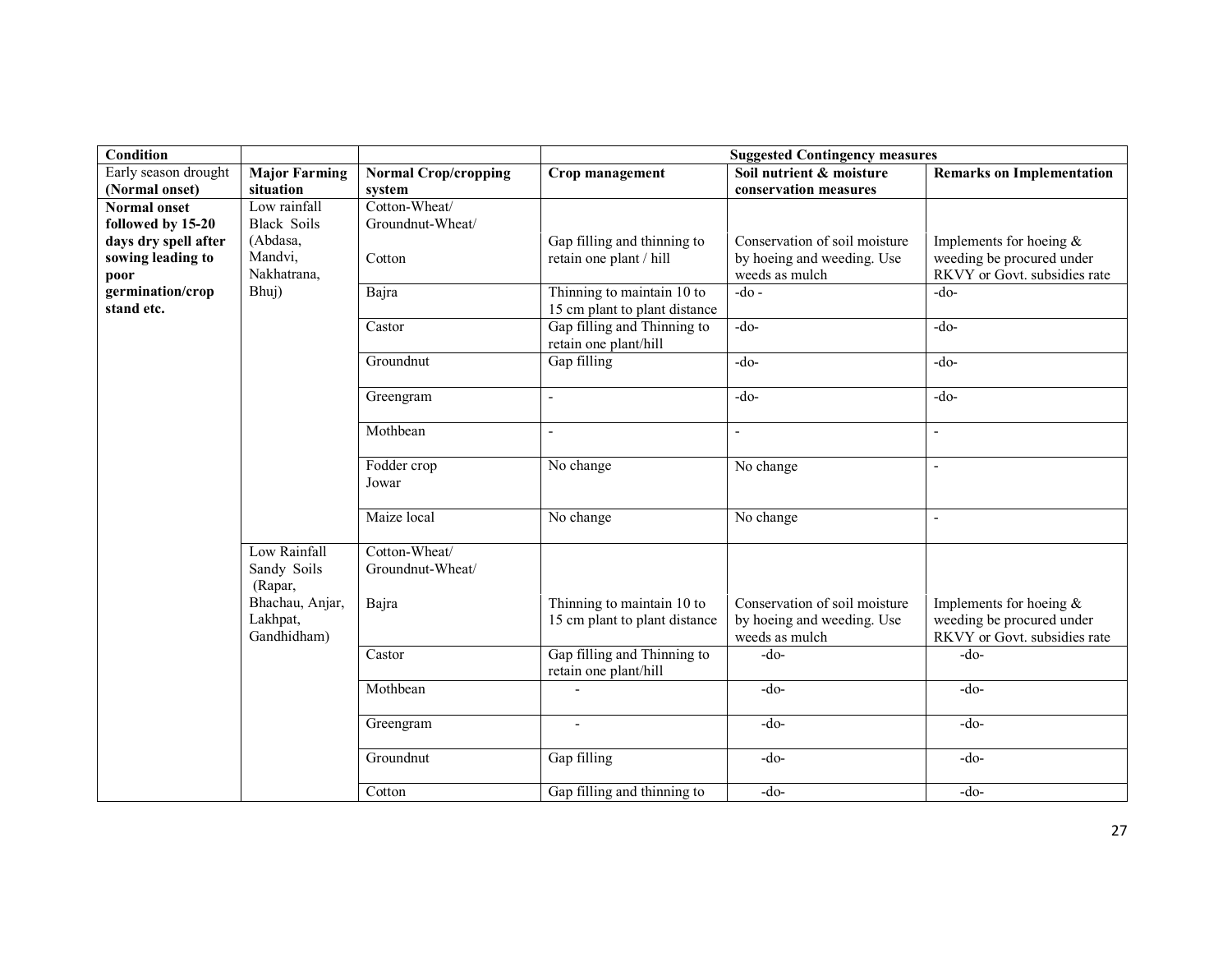|                                                    |                                            | retain one plant / hill                                     |                                                                               |                                                                                          |
|----------------------------------------------------|--------------------------------------------|-------------------------------------------------------------|-------------------------------------------------------------------------------|------------------------------------------------------------------------------------------|
|                                                    | Sesame                                     | Thinning to maintain 15 to<br>20 cm plant to plant distance | $-do-$                                                                        | $-do-$                                                                                   |
|                                                    | Fodder crop<br>Jowar                       | No change                                                   | No change                                                                     |                                                                                          |
|                                                    | Maize local                                | No change                                                   | No change                                                                     |                                                                                          |
| Low rainfall,<br>Hydromorphic<br>Soils<br>(Mundra) | Cotton-Wheat/<br>Groundnut-Wheat/<br>Bajra | Thinning to maintain 10 to<br>15 cm plant to plant distance | Conservation of soil moisture<br>by hoeing and weeding. Use<br>weeds as mulch | Implements for hoeing $\&$<br>weeding be procured under<br>RKVY or Govt. subsidised rate |
|                                                    | Greengram                                  | $\overline{\phantom{a}}$                                    | $-do-$                                                                        | $-do-$                                                                                   |
|                                                    | Castor                                     | Gap filling and Thinning to<br>retain one plant/hill        | $-do-$                                                                        | $-do-$                                                                                   |
|                                                    | Cotton                                     | Gap filling and thinning to<br>retain one plant / hill      | $-do-$                                                                        | $-do-$                                                                                   |
|                                                    | Groundnut                                  | Gap filling                                                 | $-do-$                                                                        | $-do-$                                                                                   |
|                                                    | Fodder crop<br>Jowar                       | No change                                                   | No change                                                                     |                                                                                          |
|                                                    | Maize local                                | No change                                                   | No change                                                                     | $\overline{\phantom{a}}$                                                                 |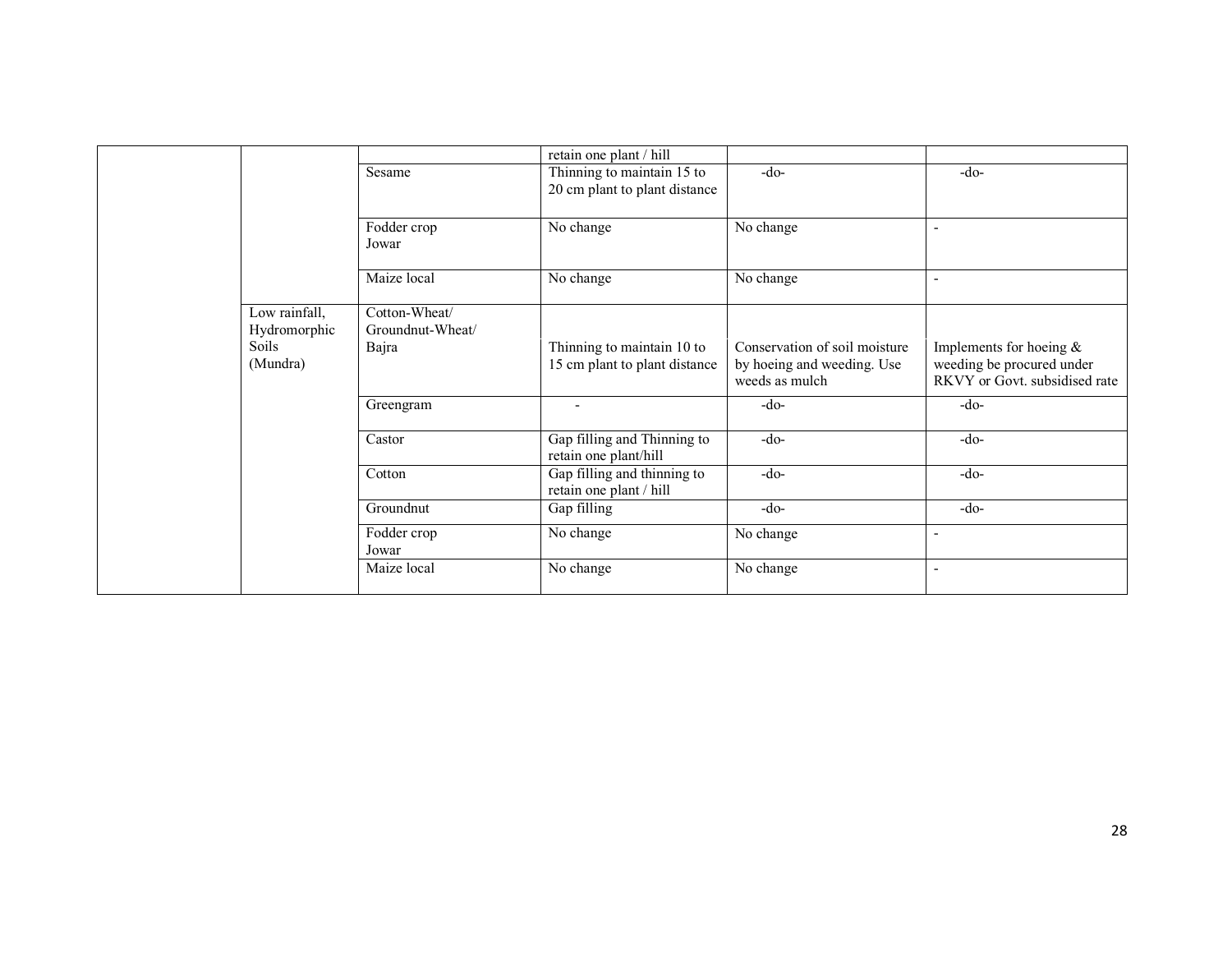| <b>Condition</b> |                      |                             | <b>Suggested Contingency measures</b> |                                         |                                  |  |
|------------------|----------------------|-----------------------------|---------------------------------------|-----------------------------------------|----------------------------------|--|
| Mid season       | <b>Major Farming</b> | <b>Normal</b>               | Crop management                       | Soil nutrient & moisture                | <b>Remarks on Implementation</b> |  |
| drought (long    | situation            | <b>Crop/cropping system</b> |                                       | conservation measures                   |                                  |  |
| dry spell,       |                      |                             |                                       |                                         |                                  |  |
| consecutive 2    |                      |                             |                                       |                                         |                                  |  |
| weeks rainless   |                      |                             |                                       |                                         |                                  |  |
| $(>2.5$ mm)      |                      |                             |                                       |                                         |                                  |  |
| period)          |                      |                             |                                       |                                         |                                  |  |
| At vegetative    | Low rainfall         | Cotton-Wheat/               |                                       |                                         |                                  |  |
| stage            | <b>Black Soils</b>   | Groundnut-Wheat/            |                                       |                                         |                                  |  |
|                  | (Abdasa,             |                             | • Reduce the plant population by      | • Conservation of soil moisture by      | • Implements for hoeing $&$      |  |
|                  | Mandvi.              | Cotton                      | 15 to 20 % and use as mulching        | hoeing and weeds use as mulch           | weeding be procured under        |  |
|                  | Nakhatrana,          |                             | material                              | • Mulching with farm byproduct $\omega$ | RKVY or Govt. subsides           |  |
|                  | Bhuj)                |                             | • Alternate furrow irrigation or      | 10t/ha (castor shell or Bajra husk      | rate                             |  |
|                  |                      |                             | irrigation through MIS if             |                                         | • Mulching material under        |  |
|                  |                      |                             | possible                              | • Postpone the top dressing of $N$      | RKVY or Govt. subsidized         |  |
|                  |                      |                             |                                       | fertilizers                             | rate                             |  |
|                  |                      |                             |                                       | • Mulching with Plastic film of 25      | • Water harvesting structure     |  |
|                  |                      |                             |                                       | micron $(a)$ 200 kg/ha                  | can be constructed under         |  |
|                  |                      |                             |                                       |                                         | <b>NAREGA</b>                    |  |
|                  |                      | Bajra                       | • Thinning of 20 to 25 % plants       | • Conservation of soil moisture by      | -do-                             |  |
|                  |                      |                             | within row                            | hoeing and weeding                      |                                  |  |
|                  |                      |                             | • Life saving irrigation if           | • Postpone the top dressing of $N$      |                                  |  |
|                  |                      |                             | possible                              | fertilizers                             |                                  |  |
|                  |                      |                             |                                       | • Spraying of 5 % kaoline solution      |                                  |  |
|                  |                      | Castor                      | • Reduce the plant population by      | • Conservation of soil moisture by      | • Implements for hoeing $&$      |  |
|                  |                      |                             | 10 to 15 % and use as mulch           | hoeing and weeds can be used as         | weeding be procured under        |  |
|                  |                      |                             | • Alternate furrow irrigation         | mulch                                   | <b>RKVY</b> or Govt. subsidies   |  |
|                  |                      |                             | • If possible life saving             | • Mulching with farm byproduct $\omega$ | rate                             |  |
|                  |                      |                             | irrigation through MIS                | 10t/ha (Castor shell or Bajra husk)     | • Mulching material under        |  |
|                  |                      |                             |                                       | • Postponed the top dressing of $N$     | RKVY or Govt. subsidies          |  |
|                  |                      |                             |                                       | fertilizers                             | rate                             |  |
|                  |                      |                             |                                       | • Mulching with Plastic film of 25      | • Water harvested structure      |  |
|                  |                      |                             |                                       | micron @ 200 kg/ha + Spraying           | can be constructed under         |  |
|                  |                      |                             |                                       | of 5% kaolin solution                   | <b>NAREGA</b>                    |  |
|                  |                      |                             |                                       |                                         | • MIS can be provided under      |  |
|                  |                      |                             |                                       |                                         | subsidies rate through           |  |
|                  |                      |                             |                                       |                                         | GGRC                             |  |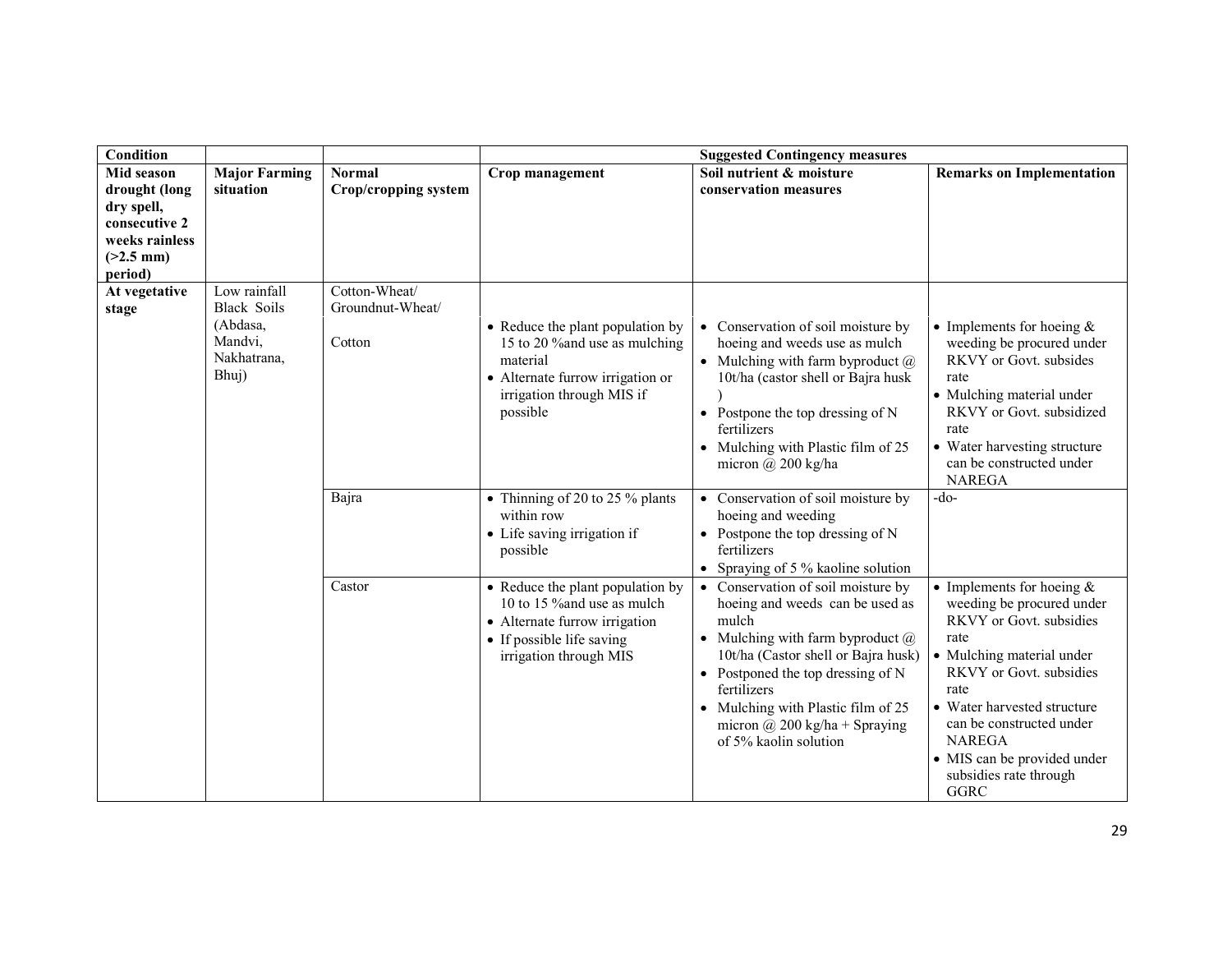|                                            | Groundnut                         | $\bullet$ Weeding & hoeing<br>• Protection against sucking<br>pest(Spraying of Methyle o<br>demeton or Diamethoate 10<br>ml/10 lit of water)<br>• If possible life saving<br>irrigation through MIS               | • Aviod top dressing of N fertilizers<br>• Mulching with farm byproduct $(a)$<br>10t/ha (Castor shell or Bajra husk)<br>• Mulching with Plastic film of 25<br>micron $(a)200$ kg/ha | • Implements for hoeing $&$<br>weeding be procured under<br>RKVY or Govt. subsides<br>rate<br>• Mulching material can be<br>provided under RKVY<br>• MIS can be provided under<br>subsidies rate through<br><b>GGRC</b> |
|--------------------------------------------|-----------------------------------|-------------------------------------------------------------------------------------------------------------------------------------------------------------------------------------------------------------------|-------------------------------------------------------------------------------------------------------------------------------------------------------------------------------------|-------------------------------------------------------------------------------------------------------------------------------------------------------------------------------------------------------------------------|
|                                            | Greengram                         | • Removal of 20% plants from<br>the row<br>• Protection against sucking pest<br>(Spraying of Methyle o<br>demeton or Diamethoate 10<br>ml/10 lit of water)<br>• If possible life saving<br>irrigation through MIS | • Intercultivation<br>• Weeding                                                                                                                                                     | Implements for hoeing $&$<br>$\bullet$<br>weeding be procured<br>under RKVY or Govt.<br>subsidies rate                                                                                                                  |
|                                            | Mothbean                          | $-do-$                                                                                                                                                                                                            | $-do-$                                                                                                                                                                              | -do-                                                                                                                                                                                                                    |
|                                            | Fodder crop<br>Jowar              | Life saving irrigation if possible.<br>Restrict the fertilizer<br>$\bullet$<br>application if moisture is<br>insufficient<br>Reduce 25% plant<br>$\bullet$<br>population                                          | Interculturing<br>$\bullet$<br>Soil mulch by selo interculturing<br>$\bullet$                                                                                                       |                                                                                                                                                                                                                         |
|                                            | Maize local                       | $-do-$                                                                                                                                                                                                            | $-do-$                                                                                                                                                                              |                                                                                                                                                                                                                         |
| Low Rainfall<br>Sandy Soils<br>(Rapar,     | Cotton-Wheat/<br>Groundnut-Wheat/ |                                                                                                                                                                                                                   |                                                                                                                                                                                     |                                                                                                                                                                                                                         |
| Bhachau, Anjar,<br>Lakhpat,<br>Gandhidham) | Bajra                             | • Thinning of 20 to 25 % plants<br>within row<br>• Life saving irrigation if<br>possible<br>• Spraying of 5 % kaoline<br>solution                                                                                 | • Conservation of soil moisture by<br>hoeing and weeding                                                                                                                            | Implements for hoeing $\&$<br>weeding be procured under<br><b>RKVY</b> or Govt. subsides<br>rate<br>Mulching material under<br>RKVY or Govt. subsides<br>rate                                                           |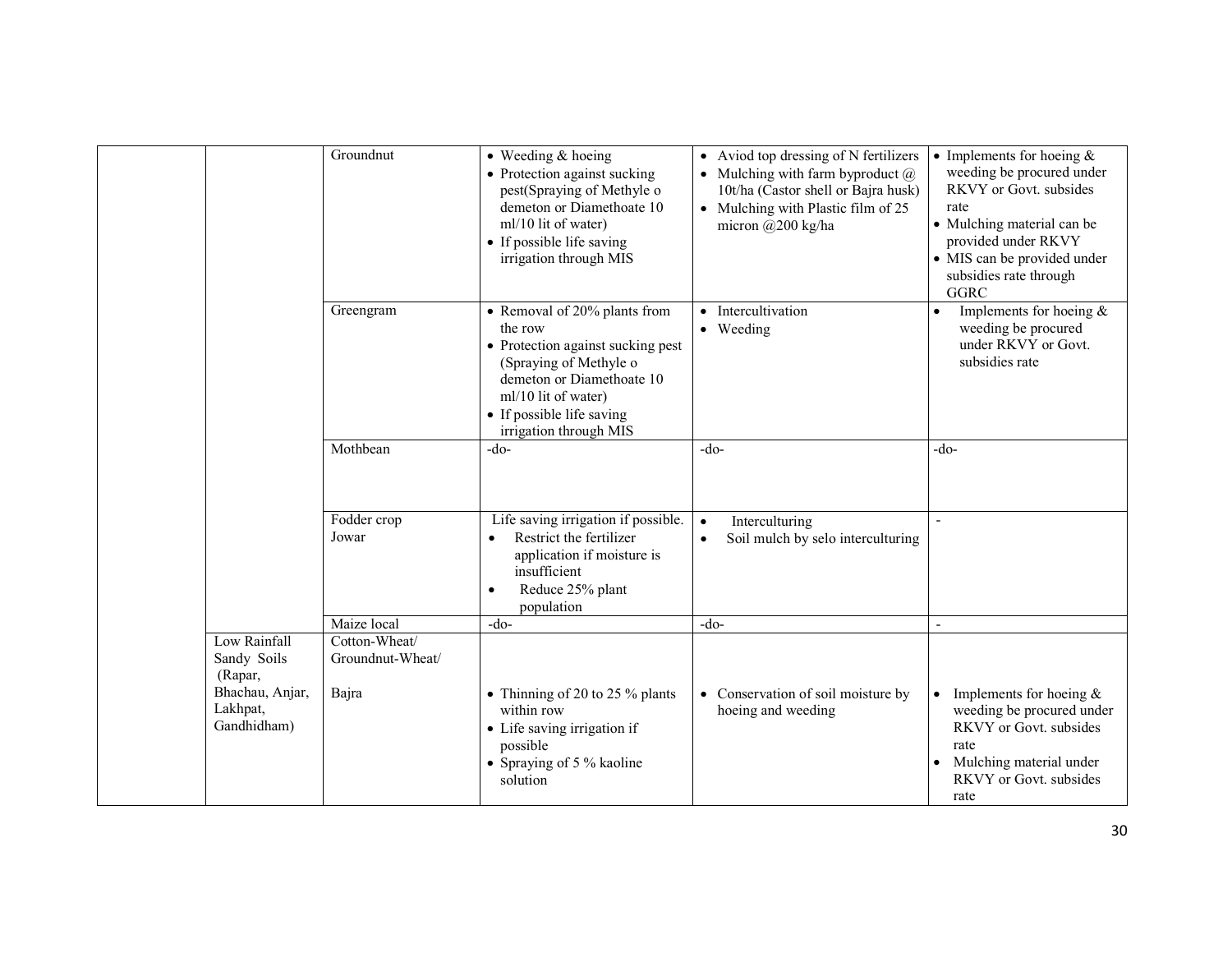|           | $\bullet$ Postpone the top dressing of N<br>fertilizers                                                                                                                                                                                                                                |                                                                                                                                                                                                                                                                         | Water harvested structure<br>can be constructed under<br><b>NAREGA</b>                                                                                                                                                                                                                                   |
|-----------|----------------------------------------------------------------------------------------------------------------------------------------------------------------------------------------------------------------------------------------------------------------------------------------|-------------------------------------------------------------------------------------------------------------------------------------------------------------------------------------------------------------------------------------------------------------------------|----------------------------------------------------------------------------------------------------------------------------------------------------------------------------------------------------------------------------------------------------------------------------------------------------------|
| Castor    | • Reduce the plant population by<br>10 to 15 % and use as mulch<br>• Alternate furrow irrigation<br>• If possible life saving<br>irrigation through MIS<br>• Postponed the top dressing of<br>N fertilizers                                                                            | • Conservation of soil moisture by<br>hoeing and weeds can be used as<br>mulch<br>• Mulching with farm byproduct $\omega$<br>10t/ha (castor shell or Bajra husk<br>• Mulching with Plastic film of 25<br>micron $\omega$ 200 kg/ha )+ Spraying<br>of 5% kaolin solution | • Implements for hoeing $&$<br>weeding be procured under<br>RKVY or Govt. subsidies<br>rate<br>• Mulching material under<br>RKVY or Govt. subsidies<br>rate<br>• Water harvested structure<br>can be constructed under<br><b>NAREGA</b><br>• MIS can be provided under<br>subsidies rate through<br>GGRC |
| Mothbean  | • Reduce the plant population by<br>10 to 15 % and use as mulch<br>• Alternate furrow irrigation<br>• weeding<br>• Protection against sucking pest<br>(Spraying of Methyle o<br>demeton or Dimethoate 10<br>ml/10 lit of water)<br>• If possible life saving<br>irrigation through MIS | $-do-$                                                                                                                                                                                                                                                                  | -do-                                                                                                                                                                                                                                                                                                     |
| Greengram | • Removal of 20% plant from<br>the row<br>• Weeding<br>• Protection against sucking pest<br>(Spraying of Methyle o<br>demeton or Dimethoate 10<br>ml/10 lit of water)<br>• If possible life saving<br>irrigation through MIS                                                           | $-do-$                                                                                                                                                                                                                                                                  | -do-                                                                                                                                                                                                                                                                                                     |
| Groundnut | • Protection against sucking<br>pest(Spraying of Methyle o<br>demeton or Diamethioate 10                                                                                                                                                                                               | $\bullet$ Weeding & hoeing<br>• Mulching with farm byproduct $\omega$                                                                                                                                                                                                   | • Implements for hoeing $&$<br>weeding be procured under<br>RKVY or Govt. subsidised                                                                                                                                                                                                                     |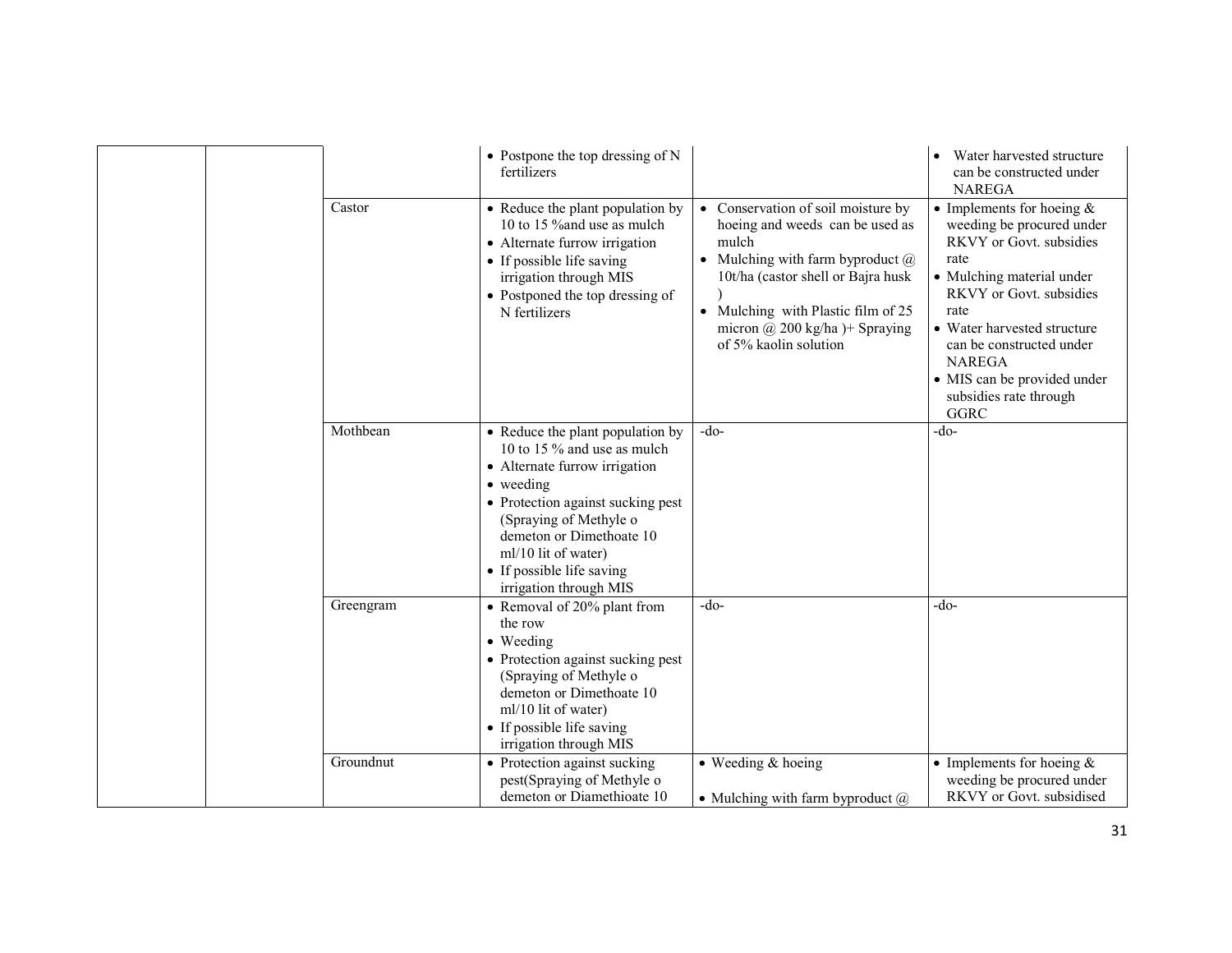|                                                    | Cotton<br>Sesame                           | ml/10 lit of water)<br>• If possible life saving<br>irrigation through MIS<br>• Aviod top dressing of N<br>fertilizers<br>• Reduce the plant population by<br>15 to 20 % and use as mulching<br>material<br>• Alternate furrow irrigation or<br>irrigation through MIS if<br>possible<br>• Removal of 20% plant from<br>the row<br>• Weeding<br>• Protection against sucking pest<br>(Spraying of Methyle o | 10t/ha (castor shell or Bajra husk)<br>• Mulching with Plastic film of 25<br>micron @200 kg/ha<br>• Conservation of soil moisture by<br>hoeing and weeds can be used as<br>mulch<br>• Mulching with farm byproduct $\omega$<br>10t/ha (castor shell or Bajra husk<br>• Postpone the top dressing of $N$<br>fertilizers<br>• Mulching with Plastic film of 25<br>micron $\omega$ 200 kg/ha<br>$\bullet$ Interculturing | rate<br>• Mulching material can be<br>provided under RKVY<br>• MIS can be provided under<br>subsidies rate through<br><b>GGRC</b><br>• Implements for hoeing $&$<br>weeding be procured under<br>RKVY or Govt. subsides<br>rate<br>• Mulching material under<br>RKVY or Govt. subsides<br>rate<br>• Water harvesting structure<br>can be constructed under<br><b>NAREGA</b><br>Implements for hoeing $&$<br>weeding be procured<br>under RKVY or Govt.<br>subsides rate<br>MIS can be provided |
|----------------------------------------------------|--------------------------------------------|-------------------------------------------------------------------------------------------------------------------------------------------------------------------------------------------------------------------------------------------------------------------------------------------------------------------------------------------------------------------------------------------------------------|-----------------------------------------------------------------------------------------------------------------------------------------------------------------------------------------------------------------------------------------------------------------------------------------------------------------------------------------------------------------------------------------------------------------------|------------------------------------------------------------------------------------------------------------------------------------------------------------------------------------------------------------------------------------------------------------------------------------------------------------------------------------------------------------------------------------------------------------------------------------------------------------------------------------------------|
|                                                    |                                            | demeton or Dimethoate 10<br>ml/10 lit of water)<br>• If possible life saving<br>irrigation through MIS                                                                                                                                                                                                                                                                                                      |                                                                                                                                                                                                                                                                                                                                                                                                                       | under subsidies rate<br>through GGRC                                                                                                                                                                                                                                                                                                                                                                                                                                                           |
|                                                    | Fodder crop<br>Jowar                       | • Restrict the fertilizer<br>application if moisture is<br>insufficient<br>• Reduce 25% plant population                                                                                                                                                                                                                                                                                                    | • Interculturing<br>• Soil mulch by sallow<br>interculturing<br>• Life saving irrigation if possible.                                                                                                                                                                                                                                                                                                                 |                                                                                                                                                                                                                                                                                                                                                                                                                                                                                                |
|                                                    | Maize local                                | $-do-$                                                                                                                                                                                                                                                                                                                                                                                                      | $-do-$                                                                                                                                                                                                                                                                                                                                                                                                                |                                                                                                                                                                                                                                                                                                                                                                                                                                                                                                |
| Low rainfall,<br>Hydromorphic<br>Soils<br>(Mundra) | Cotton-Wheat/<br>Groundnut-Wheat/<br>Bajra | Thinning of 20 to 25 $%$<br>$\bullet$<br>plants within row<br>Life saving irrigation if<br>$\bullet$<br>possible                                                                                                                                                                                                                                                                                            | Conservation of soil moisture by<br>$\bullet$<br>hoeing and weeding<br>Postpone the top dressing of N<br>$\bullet$<br>fertilizers                                                                                                                                                                                                                                                                                     | Implements for hoeing &<br>weeding be procured<br>under RKVY or Govt.<br>subsides rate                                                                                                                                                                                                                                                                                                                                                                                                         |
|                                                    |                                            |                                                                                                                                                                                                                                                                                                                                                                                                             | Spraying of 5 % kaoline solution                                                                                                                                                                                                                                                                                                                                                                                      | Mulching material under                                                                                                                                                                                                                                                                                                                                                                                                                                                                        |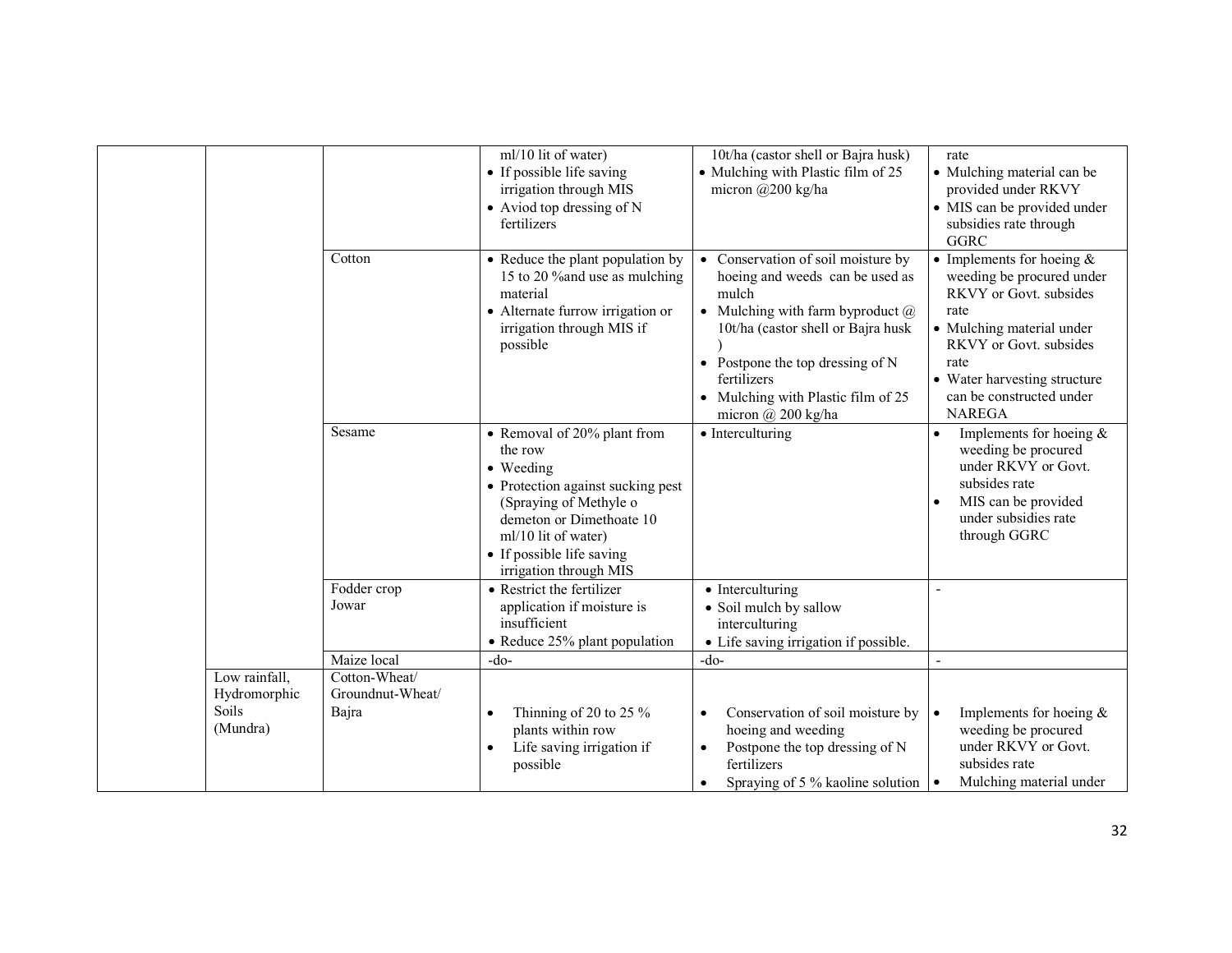|  |           |                                                                                                                                                                                                                                                             |                                                                                                                                                                                                                                                                                                   | RKVY or Govt. subsides<br>rate<br>Water harvested structure<br>can be constructed under<br><b>NAREGA</b>                                                                                                                                                                                         |
|--|-----------|-------------------------------------------------------------------------------------------------------------------------------------------------------------------------------------------------------------------------------------------------------------|---------------------------------------------------------------------------------------------------------------------------------------------------------------------------------------------------------------------------------------------------------------------------------------------------|--------------------------------------------------------------------------------------------------------------------------------------------------------------------------------------------------------------------------------------------------------------------------------------------------|
|  | Greengram | Removal of 20% plant from<br>$\bullet$<br>the row<br>Weeding<br>$\bullet$<br>Protection against sucking<br>$\bullet$<br>pest (Spraying of Methyle o<br>demeton or Dimethoate 10<br>ml/10 lit of water)<br>If possible life saving<br>irrigation through MIS | Interculturing<br>$\bullet$                                                                                                                                                                                                                                                                       | Implements for hoeing $&$<br>weeding be procured<br>under RKVY or Govt.<br>subsidies rate                                                                                                                                                                                                        |
|  | Castor    | Reduce the plant population<br>$\bullet$<br>by 10 to 15 % and use as<br>mulch<br>Alternate furrow irrigation<br>$\bullet$<br>If possible life saving<br>$\bullet$<br>irrigation through MIS                                                                 | Conservation of soil moisture by<br>$\bullet$<br>hoeing and weeds use as mulch<br>Mulching with farm byproduct<br>@ 10t/ha (Castor shell or Bajra)<br>Postpone the top dressing of N<br>fertilizers<br>Mulching with Plastic film of 25<br>micron @ 200 kg/ha + Spraying<br>of 5% kaolin solution | Implements for hoeing $&$<br>weeding be procured<br>under RKVY or Govt.<br>subsidies rate<br>Mulching material under<br>RKVY or Govt. subsidies<br>rate<br>Water harvested structure<br>can be constructed under<br><b>NAREGA</b><br>MIS can be provided<br>under subsidies rate<br>through GGRC |
|  | Cotton    | Reduce the plant population<br>$\bullet$<br>by 15 to 20 % and use as<br>mulching material<br>Alternate furrow irrigation<br>or irrigation through MIS if<br>possible                                                                                        | Conservation of soil moisture by<br>$\bullet$<br>hoeing and weeds use as mulch<br>Mulching with farm byproduct<br>@ 10t/ha (castor shell or Bajra<br>$husk$ )<br>Postpone the top dressing of N<br>fertilizers<br>Mulching with Plastic film of 25<br>micron $(a)$ 200 kg/ha                      | Implements for hoeing $&$<br>weeding be procured<br>under RKVY or Govt.<br>subsides rate<br>Mulching material under<br><b>RKVY</b> or Govt. subsides<br>rate<br>Water harvested structure<br>can be constructed under<br><b>NAREGA</b>                                                           |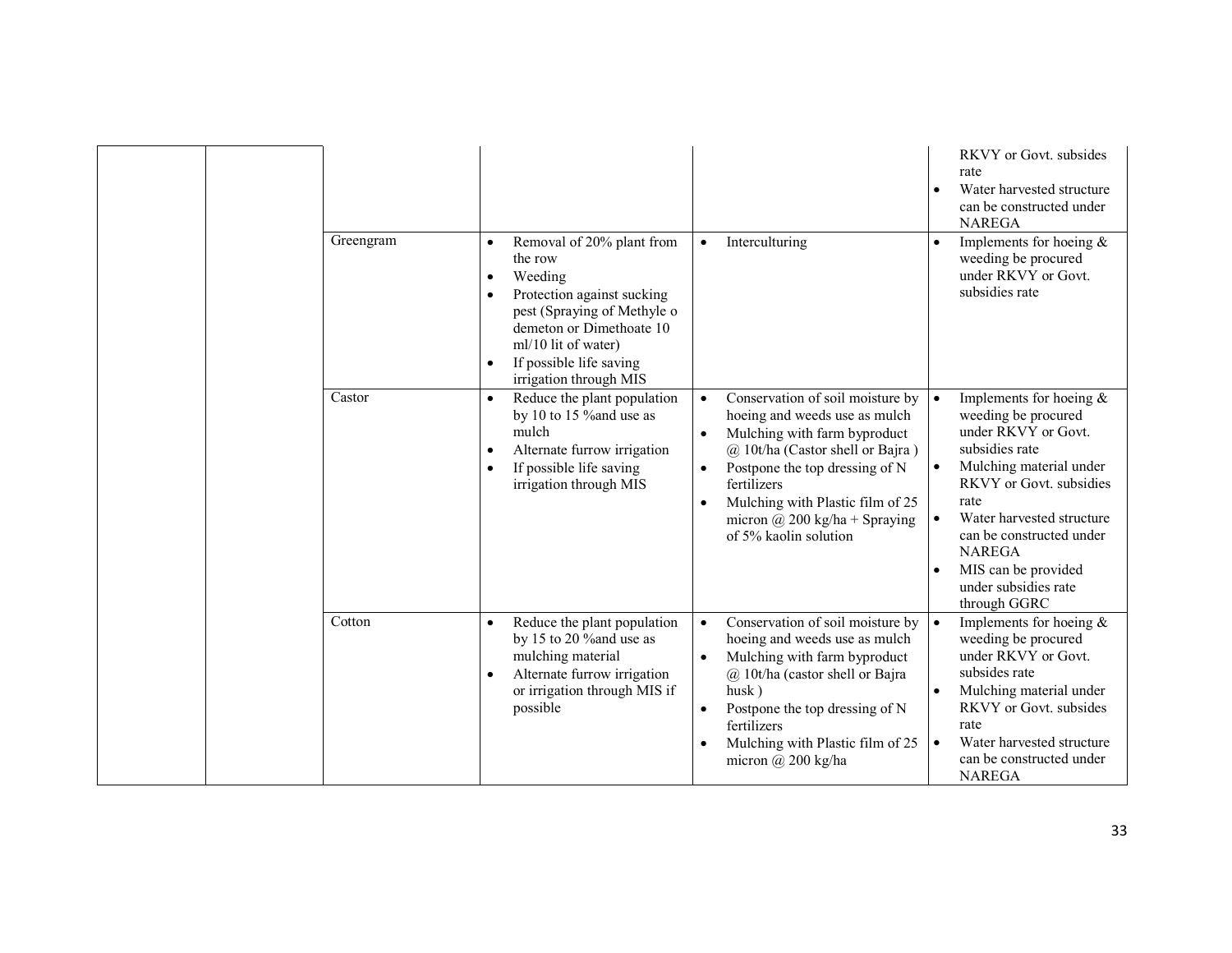| Groundnut            | Weeding $&$ hoeing<br>$\bullet$<br>Protection against sucking<br>pest(Spraying of Methyle o<br>demeton or Diamethioate 10<br>ml/10 lit of water)<br>If possible life saving<br>irrigation through MIS | Aviod top dressing of N<br>fertilizers<br>Mulching of farm byproduct $\omega$<br>$\bullet$<br>10t/ha (Castor shell or Bajra<br>husk)<br>Mulching with Plastic film of 25<br>micron $\omega$ 200 kg/ha | Implements for hoeing $\&$<br>weeding be procured<br>under RKVY or Govt.<br>subsides rate<br>Mulching material can be<br>provided under RKVY<br>MIS can be provided<br>under subsidies rate<br>through GGRC |
|----------------------|-------------------------------------------------------------------------------------------------------------------------------------------------------------------------------------------------------|-------------------------------------------------------------------------------------------------------------------------------------------------------------------------------------------------------|-------------------------------------------------------------------------------------------------------------------------------------------------------------------------------------------------------------|
| Fodder crop<br>Jowar | Restrict the fertilizer<br>application if moisture is<br>insufficient<br>Reduce 25% plant<br>population                                                                                               | Interculturing<br>c<br>Soil mulch by selo<br>$\bullet$<br>interculturing<br>Life saving irrigation if possible                                                                                        |                                                                                                                                                                                                             |
| Maize local          | $-do-$                                                                                                                                                                                                | $-do-$                                                                                                                                                                                                |                                                                                                                                                                                                             |

| <b>Condition</b>                                    |                                                                            |                                             |                                                                                                                                                                                                                                                                                                                                                                                                                                                        | <b>Suggested Contingency measures</b>                                                                                                                                                                |                                                                                                  |
|-----------------------------------------------------|----------------------------------------------------------------------------|---------------------------------------------|--------------------------------------------------------------------------------------------------------------------------------------------------------------------------------------------------------------------------------------------------------------------------------------------------------------------------------------------------------------------------------------------------------------------------------------------------------|------------------------------------------------------------------------------------------------------------------------------------------------------------------------------------------------------|--------------------------------------------------------------------------------------------------|
| <b>Mid season</b><br>drought<br>(long dry<br>spell) | <b>Major Farming</b><br>situation                                          | <b>Normal</b><br>Crop/cropping system       | Crop management                                                                                                                                                                                                                                                                                                                                                                                                                                        | Soil nutrient & moisture<br>conservation measures                                                                                                                                                    | <b>Remarks</b> on<br>Implementation                                                              |
| At flowering/<br>fruiting<br>stage                  | Low rainfall<br>Black Soils<br>(Abdasa,<br>Mandvi.<br>Nakhatrana,<br>Bhuj) | Cotton-Wheat/<br>Groundnut-Wheat/<br>Cotton | Reduce the plant population by 15 to<br>$\bullet$<br>20 % and use as mulching material<br>Alternate furrow irrigation or<br>$\bullet$<br>irrigation through drip system<br>Protect the crop against parawilt:<br>$\bullet$<br>Band application of organic manures<br>$\bullet$<br>and 25% NPK as additional dose<br>Spraying of 0.5 % $MgSO4$ solution<br>٠<br>Drenching with Trichoderma Viride<br>$\bullet$<br>and Pseudomonas fluorescens $(a)$ 100 | Avoid top dressing of N<br>fertilizers<br>Mulching with farm<br>byproduct @ 10t/ha<br>(castor shell or Bajra)<br>husk)<br>Mulching with Plastic<br>film of 25 micron $\omega$<br>$200 \text{ kg/ha}$ | Mulching material like<br>plastic film can be<br>provided under RKVY or<br><b>Cotton Mission</b> |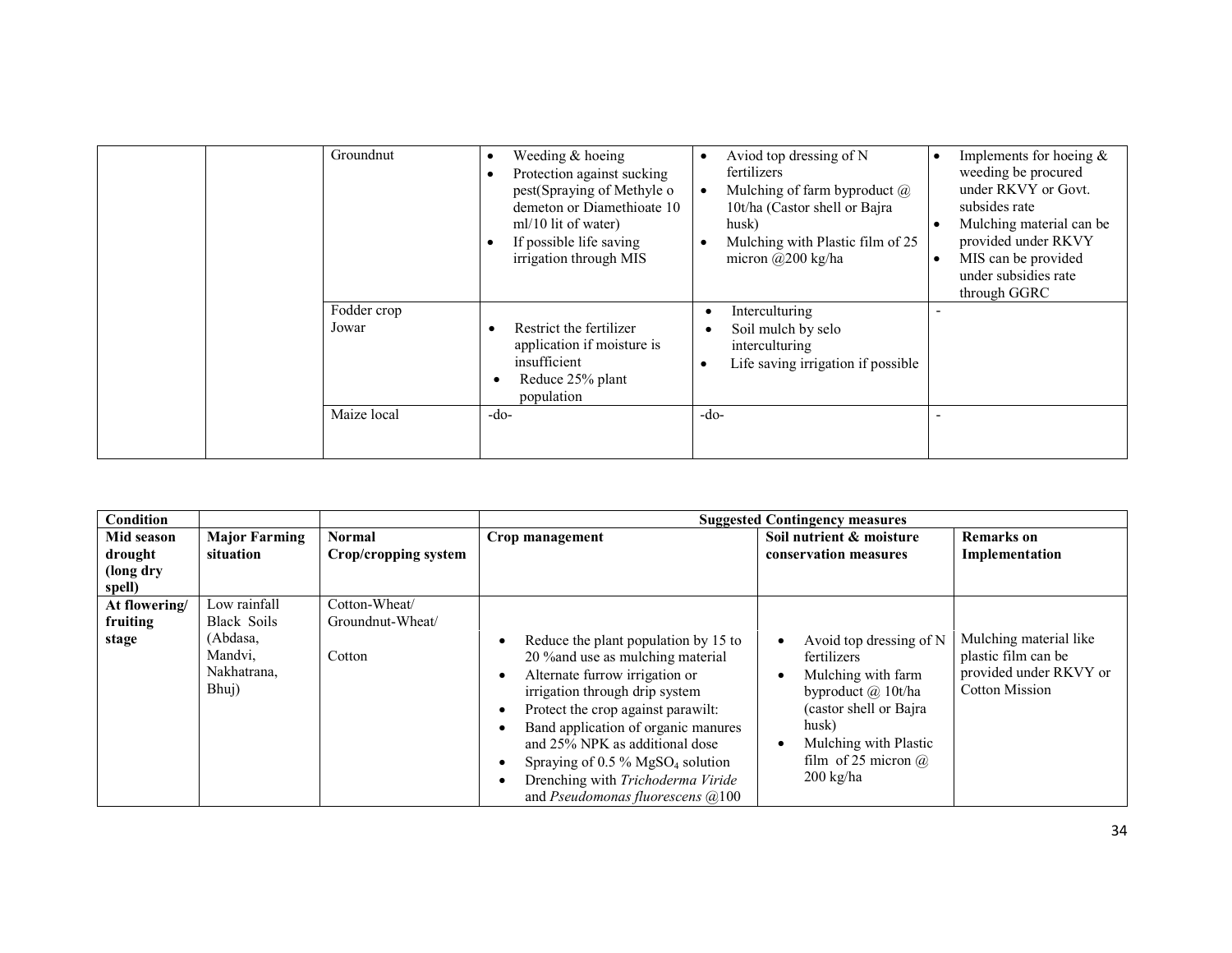|           | gm in 10 lit. water                                                                                                                                                                                                                                                                                                                                                                                                        |                                                                                                                                                                                                                                                                |                                                                                                                                                                                      |
|-----------|----------------------------------------------------------------------------------------------------------------------------------------------------------------------------------------------------------------------------------------------------------------------------------------------------------------------------------------------------------------------------------------------------------------------------|----------------------------------------------------------------------------------------------------------------------------------------------------------------------------------------------------------------------------------------------------------------|--------------------------------------------------------------------------------------------------------------------------------------------------------------------------------------|
| Bajra     | Remove the barren tillers and use as<br>$\bullet$<br>fodder<br>Remove every fourth row and use as<br>$\bullet$<br>dry fodder<br>Life saving irrigation if possible<br>$\bullet$                                                                                                                                                                                                                                            | Spraying of 5% kaolin<br>solution                                                                                                                                                                                                                              | Labour for harvesting<br>$\bullet$<br>can be provided under<br><b>MANREGA</b><br>Kaolin provided<br>$\bullet$<br>under RKVY or<br><b>NFSM</b>                                        |
| Castor    | Removal of plant population upto<br>$\bullet$<br>20% and use as mulch<br>Alternate furrow irrigation or<br>$\bullet$<br>irrigation through MIS if possible<br>Remove the 2 lower elder leaves and<br>٠<br>use as mulch                                                                                                                                                                                                     | Avoid top dressing of N<br>٠<br>fertilizers<br>Spraying of 5% kaolin<br>solution<br>Mulching with farm<br>$\bullet$<br>byproduct @ 10t/ha<br>(Castor shell or Bajra)<br>husk)<br>Mulching with Plastic<br>$\bullet$<br>film of 25 micron $\omega$<br>200 kg/ha | Kaolin and mulching<br>$\bullet$<br>material provided<br>under RKVY or other<br>Govt. Agency<br>MIS can be provided<br>under GGRC                                                    |
| Groundnut | Life saving irrigation                                                                                                                                                                                                                                                                                                                                                                                                     | Mulching with farm<br>$\bullet$<br>byproduct @ 10t/ha<br>(castor shell, Bajra,<br>wheat husk)<br>Mulching with Plastic<br>$\bullet$<br>film of 25 micron $(a)$<br>200 kg/ha                                                                                    | Implements for<br>$\bullet$<br>hoeing & weeding be<br>procured under<br>RKVY or Govt.<br>subsidized rate<br>Mulching material<br>$\bullet$<br>under RKVY or Govt.<br>subsidized rate |
| Greengram | Removal of 20% to 25 % plant from<br>$\bullet$<br>the row and use as fodder<br>Life saving irrigation<br>$\bullet$<br>Protection against sucking pest<br>$\bullet$<br>(Spraying of Methyle o demeton or<br>Dimethoate 10 ml/10 lit of water)<br>Protection against podborer (spraying<br>٠<br>of monocrotophos 10 ml,<br>Endosulphan 20 ml or Acephate 20<br>gm in 10 lit of water at 50%<br>flowering followed by 15 day) |                                                                                                                                                                                                                                                                | Sprayers and duster<br>be procured under<br>RKVY or pulse<br>production mission                                                                                                      |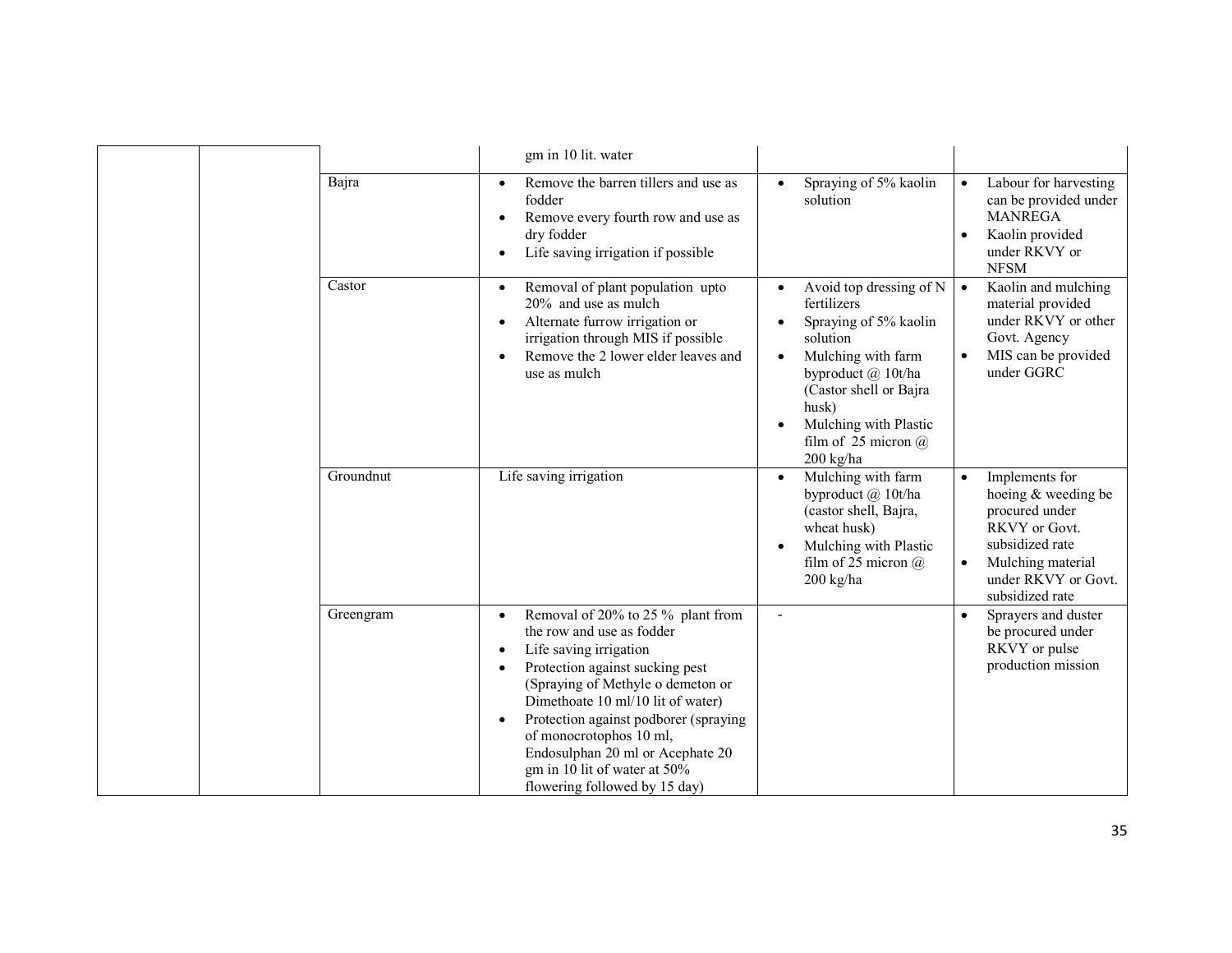|                                                                                      | Mothbean                                   | Removal of 20% to 25 % plant from<br>$\bullet$<br>the row and use as fodder<br>Life saving irrigation<br>$\bullet$<br>Protection against sucking pest<br>$\bullet$<br>(Spraying of Methyle o demeton or<br>Diamethioate 10 ml/10 lit of water)<br>Protection against podborer (spraying<br>of Monocrotophos 10 ml,<br>Endosulphan 20 ml or Acephate 20<br>gm in 10 lit of water at 50%<br>flowering followed by 15 day) | $---$                                                                                                                                                                                                                                                  | Sprayers and duster<br>$\bullet$<br>be procured under<br>RKVY or pulse<br>production mission                                     |
|--------------------------------------------------------------------------------------|--------------------------------------------|-------------------------------------------------------------------------------------------------------------------------------------------------------------------------------------------------------------------------------------------------------------------------------------------------------------------------------------------------------------------------------------------------------------------------|--------------------------------------------------------------------------------------------------------------------------------------------------------------------------------------------------------------------------------------------------------|----------------------------------------------------------------------------------------------------------------------------------|
|                                                                                      | Fodder crop<br>Jowar                       | Life saving irrigation if possible.<br>Reduce 30 % plant population                                                                                                                                                                                                                                                                                                                                                     | Restrict the fertilizer<br>application if moisture is<br>insufficient                                                                                                                                                                                  |                                                                                                                                  |
|                                                                                      | Maize local                                | Life saving irrigation if possible.                                                                                                                                                                                                                                                                                                                                                                                     | Reduce 25% of plant<br>population                                                                                                                                                                                                                      |                                                                                                                                  |
| Low Rainfall<br>Sandy Soils<br>(Rapar,<br>Bhachau, Anjar,<br>Lakhpat,<br>Gandhidham) | Cotton-Wheat/<br>Groundnut-Wheat/<br>Bajra | Remove the barren tillers and use as<br>fodder<br>Remove the every fourth row and use<br>as dry fodder<br>Life saving irrigation if possible                                                                                                                                                                                                                                                                            | Spraying of 5% kaolin<br>solution                                                                                                                                                                                                                      | Labour for harvesting<br>can be provided under<br><b>MANREGA</b><br>Kaolin provided<br>$\bullet$<br>under RKVY or<br><b>NFSM</b> |
|                                                                                      | Castor                                     | Removal of plant population from<br>$\bullet$<br>20% and use as mulch<br>Alternate furrow irrigation or<br>$\bullet$<br>irrigation through MIS if possible<br>Remove the 2 lower elder leaves and<br>use as mulch                                                                                                                                                                                                       | Avoid top dressing of N<br>$\bullet$<br>fertilizers<br>Spraying of 5% kaolin<br>solution<br>Mulching with farm<br>$\bullet$<br>byproduct @ 10t/ha<br>(castor shell or Bajra<br>husk)<br>Mulching withPlastic<br>film of $25$ micron $@$ $200$<br>kg/ha | Kaolin and mulching<br>material provided<br>under RKVY or other<br>Govt. Agency<br>MIS can be provided<br>under GGRC             |
|                                                                                      | Mothbean                                   | Removal of 20% to 25 % plant from<br>$\bullet$<br>the row and use as fodder                                                                                                                                                                                                                                                                                                                                             |                                                                                                                                                                                                                                                        | Sprayers and duster be<br>procured under RKVY or                                                                                 |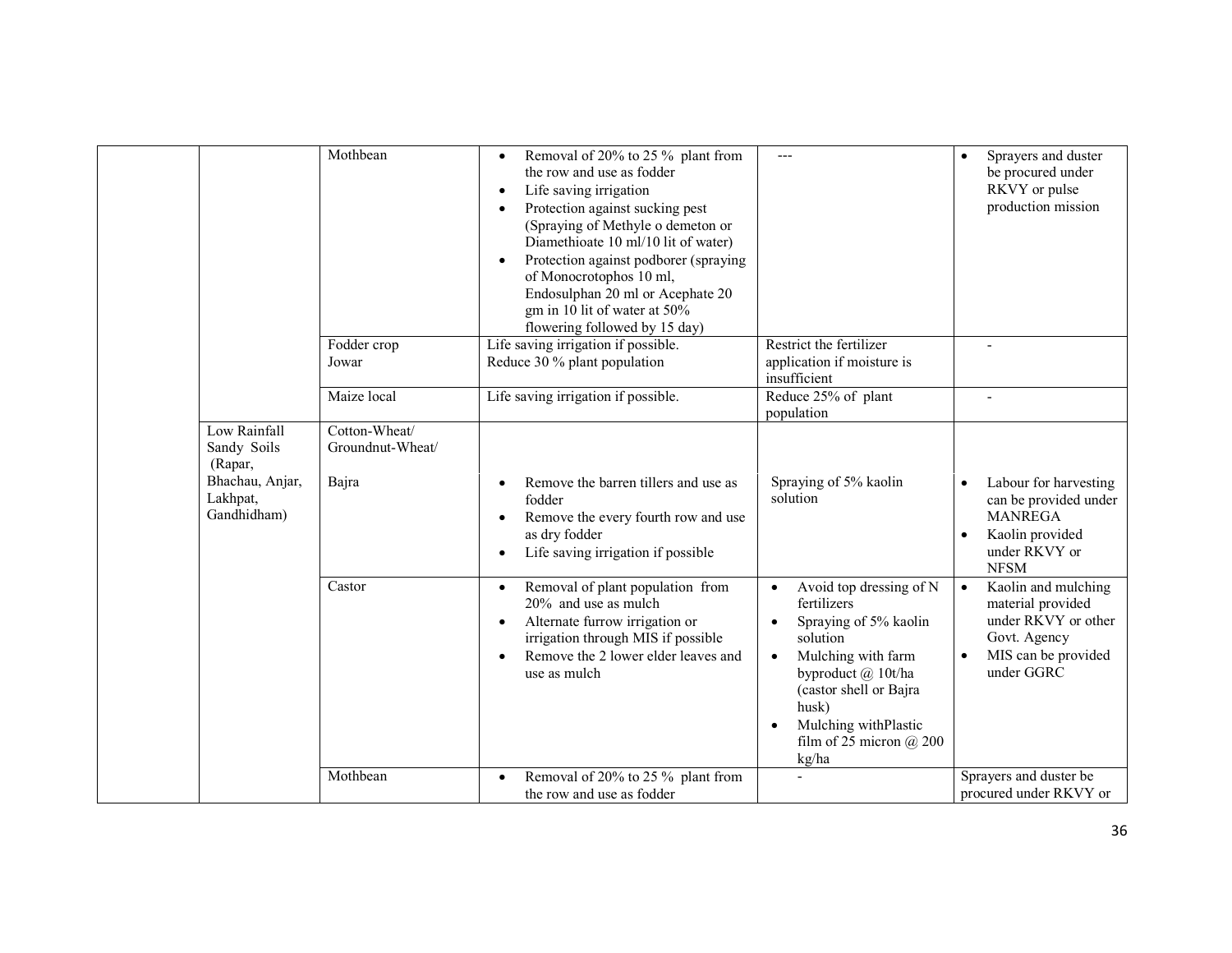|           | Life saving irrigation<br>$\bullet$<br>Protection against sucking pest<br>$\bullet$<br>(Spraying of Methyle o demeton or<br>Dimethoate 10 ml/10 lit of water)<br>Protection against podborer (spraying<br>$\bullet$<br>of monocrotophos 10 ml,<br>endosulphan 20 ml or Acephate 20<br>gm in 10 lit of water at 50%<br>flowering followed by 15 day)                                                                                                          |                                                                                                                                                                                            | pulse production mission                                                                                                                                                             |
|-----------|--------------------------------------------------------------------------------------------------------------------------------------------------------------------------------------------------------------------------------------------------------------------------------------------------------------------------------------------------------------------------------------------------------------------------------------------------------------|--------------------------------------------------------------------------------------------------------------------------------------------------------------------------------------------|--------------------------------------------------------------------------------------------------------------------------------------------------------------------------------------|
| Greengram | $-do-$                                                                                                                                                                                                                                                                                                                                                                                                                                                       |                                                                                                                                                                                            | -do-                                                                                                                                                                                 |
| Groundnut | Life saving irrigation                                                                                                                                                                                                                                                                                                                                                                                                                                       | Mulching with farm<br>byproduct @ 10t/ha<br>(castor shell, Bajra,<br>wheat husk)<br>Mulching with Plastic<br>film of 25 micron $\omega$<br>$200$ kg/ha                                     | Implements for<br>$\bullet$<br>hoeing & weeding be<br>procured under<br>RKVY or Govt.<br>subsidized rate<br>Mulching material<br>$\bullet$<br>under RKVY or Govt.<br>subsidized rate |
| Cotton    | Reduce the plant population by 15 to<br>$\bullet$<br>20 % and use as mulching material<br>Alternate furrow irrigation or<br>$\bullet$<br>irrigation through drip system<br>Protect the crop against parawilt:<br>٠<br>Band application of organic manures<br>٠<br>and 25% NPK as additional dose<br>Spraying of $0.5\%$ MgSO <sub>4</sub> solution<br>٠<br>Drenching of Trichoderma Viride and<br>Pseudomonas fluorescence (PGPS)<br>100 gm in 10 lit. water | Avoid top dressing of N<br>fertilizers<br>Mulching with farm<br>byproduct @ 10t/ha<br>(castor shell or Bajra)<br>husk)<br>Mulching with Plastic<br>film of 25 micron $\omega$<br>200 kg/ha | Mulching material like<br>plastic film can be<br>provided under RKVY or<br><b>Cotton Mission</b>                                                                                     |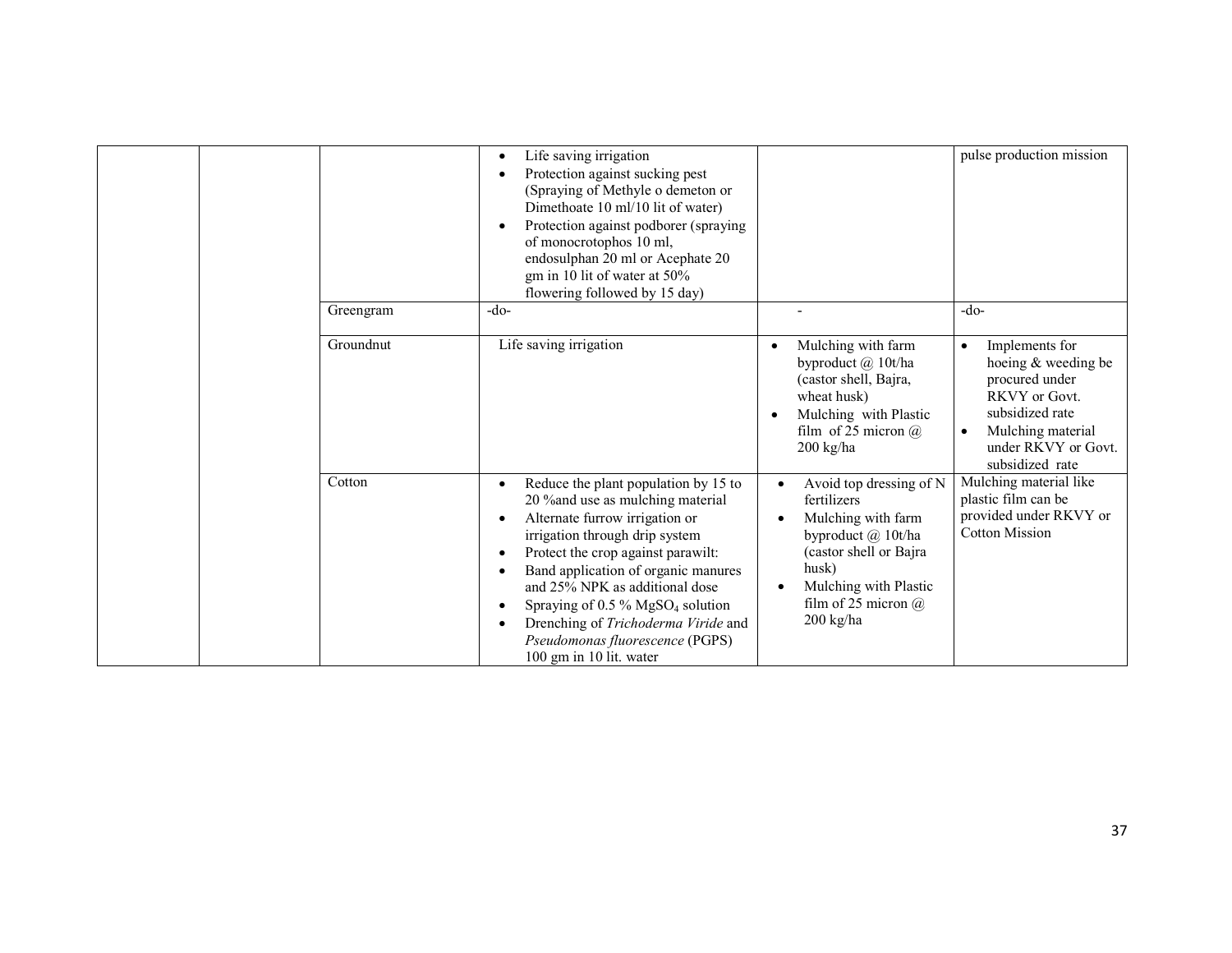|                                                    | Sesame                                     | Removal of 20% to 25 % plant from<br>$\bullet$<br>the row and use as fodder<br>Life saving irrigation<br>$\bullet$<br>Protection against sucking pest<br>$\bullet$<br>(Spraying of Methyle o demeton or<br>Dimethoate 10 ml/10 lit of water)<br>Protection against podborer (spraying<br>$\bullet$<br>of monocrotophos 10 ml,<br>endosulphan 20 ml or Acephate 20<br>gm in 10 lit of water at 50%<br>flowering followed by 15 day) |                                                                                                          | Sprayers and duster be<br>procured under RKVY or<br>pulse production mission                                                        |
|----------------------------------------------------|--------------------------------------------|------------------------------------------------------------------------------------------------------------------------------------------------------------------------------------------------------------------------------------------------------------------------------------------------------------------------------------------------------------------------------------------------------------------------------------|----------------------------------------------------------------------------------------------------------|-------------------------------------------------------------------------------------------------------------------------------------|
|                                                    | Fodder crop<br>Jowar                       | Life saving irrigation if possible.                                                                                                                                                                                                                                                                                                                                                                                                | Restrict the fertilizer<br>application if moisture is<br>insufficient<br>Reduce 30 % plant<br>population |                                                                                                                                     |
|                                                    | Maize local                                | $-do-$                                                                                                                                                                                                                                                                                                                                                                                                                             | Reduce 25% plant population                                                                              |                                                                                                                                     |
| Low rainfall,<br>Hydromorphic<br>Soils<br>(Mundra) | Cotton-Wheat/<br>Groundnut-Wheat/<br>Bajra | Remove the barren tillers and use as<br>fodder<br>Remove the every fourth row and use<br>as dry fodder<br>Life saving irrigation if possible                                                                                                                                                                                                                                                                                       | Spraying of 5% kaolin<br>solution                                                                        | Labour for<br>harvesting can be<br>provided under<br><b>MANREGA</b><br>Kaolin provided<br>$\bullet$<br>under RKVY or<br><b>NFSM</b> |
|                                                    | Greengram                                  | Removal of 20% to 25 % plant from<br>$\bullet$<br>the row and use as fodder<br>Life saving irrigation<br>$\bullet$<br>Protection against sucking pest<br>$\bullet$<br>(Spraying of Methyle o demeton or<br>Diamethioate 10 ml/10 lit of water)<br>Protection against podborer (spraying<br>$\bullet$<br>of monocrotophos 10 ml,<br>endosulphan 20 ml or Acefet 20 gm<br>in 10 lit of water at 50% flowering<br>followed by 15 day) | $---$                                                                                                    | Sprayers and duster<br>be procured under<br>RKVY or pulse<br>production mission                                                     |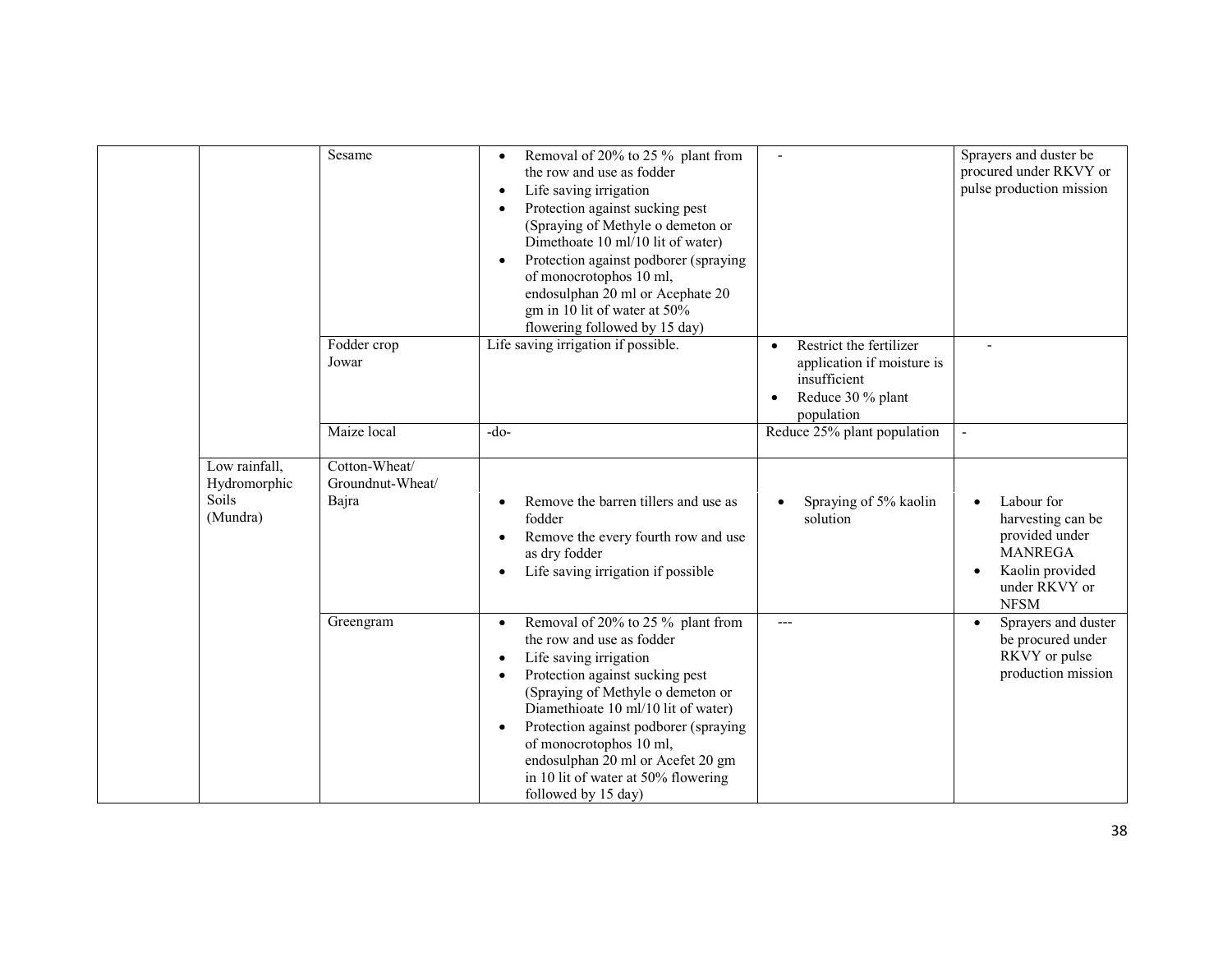|  | Castor               | Removal of plant population from<br>$\bullet$<br>20% and use as mulch<br>Alternate furrow irrigation or<br>$\bullet$<br>irrigation through MIS if possible<br>Remove the 2 lower elder leaves and<br>$\bullet$<br>use as mulch                                                                                                                                                                                                                                  | Avoid top dressing of N<br>$\bullet$<br>fertilizers<br>Spraying of 5% kaolin<br>solution<br>Mulching with farm<br>$\bullet$<br>byproduct @ 10t/ha<br>(castor shell or Bajra<br>husk)<br>Mulching with Plastic<br>$\bullet$<br>film of 25 micron $(a)$<br>200 kg/ha | Kaolin and<br>$\bullet$<br>mulching material<br>provided under<br>RKVY or other<br>Govt. Agency<br>MIS can be<br>provided under<br><b>GGRC</b>                |
|--|----------------------|-----------------------------------------------------------------------------------------------------------------------------------------------------------------------------------------------------------------------------------------------------------------------------------------------------------------------------------------------------------------------------------------------------------------------------------------------------------------|--------------------------------------------------------------------------------------------------------------------------------------------------------------------------------------------------------------------------------------------------------------------|---------------------------------------------------------------------------------------------------------------------------------------------------------------|
|  | Cotton               | Reduce the plant population by 15 to<br>$\bullet$<br>20 % and use as mulching material<br>Alternate furrow irrigation or<br>$\bullet$<br>irrigation through drip system<br>Protect the crop against Parawilt<br>$\bullet$<br>Band application of organic manures<br>and 25% NPK as additional dose<br>Spraying of 0.5 % MgSO <sub>4</sub> solution<br>$\bullet$<br>Drenching with Trichoderma Viride<br>and Pseudomonas fluorescense 100<br>gm in 10 lit. water | Avoid top dressing of N<br>$\bullet$<br>fertilizers<br>Mulching of farm<br>$\bullet$<br>byproduct @ 10t/ha<br>(castor shell or Bajra<br>husk)<br>Mulching (Plastic film<br>$\bullet$<br>25 micron @ 200 kg/ha                                                      | Mulching material<br>like plastic film can<br>be provided under<br><b>RKVY</b> or Cotton<br>Mission                                                           |
|  | Groundnut            | Life saving irrigation                                                                                                                                                                                                                                                                                                                                                                                                                                          | Mulching with farm<br>$\bullet$<br>byproduct @ 10t/ha<br>(castor shell, Bajra,<br>wheat husk)<br>Mulching with Plastic<br>$\bullet$<br>film of 25 micron $(a)$<br>$200 \text{ kg/ha}$                                                                              | Implements for<br>hoeing & weeding<br>be procured under<br>RKVY or Govt.<br>subsidies rate<br>Mulching material<br>under RKVY or<br>Govt. subsidised<br>rate. |
|  | Fodder crop<br>Jowar | Life saving irrigation if possible.                                                                                                                                                                                                                                                                                                                                                                                                                             | Restrict the fertilizer<br>$\bullet$<br>application if moisture is<br>insufficient<br>Reduce 30 % plant<br>population                                                                                                                                              | $---$                                                                                                                                                         |
|  | Maize local          | Life saving irrigation if possible.                                                                                                                                                                                                                                                                                                                                                                                                                             | Reduce 25% plant<br>population                                                                                                                                                                                                                                     | ---                                                                                                                                                           |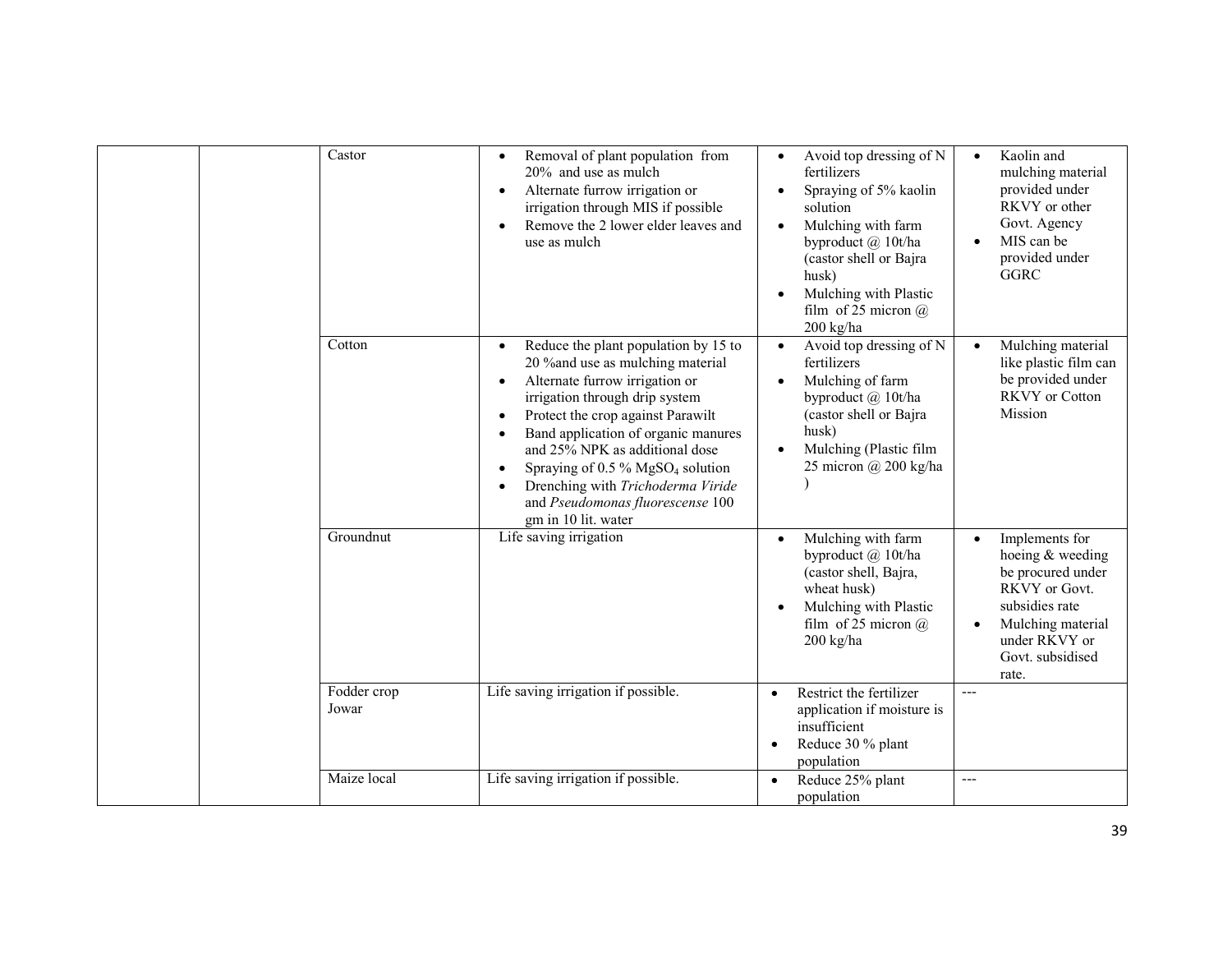| <b>Condition</b>      |                      |                             | <b>Suggested Contingency measures</b>                           |                          |                                  |  |  |
|-----------------------|----------------------|-----------------------------|-----------------------------------------------------------------|--------------------------|----------------------------------|--|--|
| <b>Terminal</b>       | <b>Major Farming</b> | <b>Normal Crop/cropping</b> | Crop management                                                 | Rabi Crop planning       | <b>Remarks on Implementation</b> |  |  |
| drought               | situation            | system                      |                                                                 |                          |                                  |  |  |
| (Early withdrawal     |                      |                             |                                                                 |                          |                                  |  |  |
| of monsoon)           | Low rainfall         | Cotton-Wheat/               |                                                                 |                          |                                  |  |  |
| At<br><b>Maturity</b> | <b>Black Soils</b>   | Groundnut-Wheat/            |                                                                 |                          |                                  |  |  |
| stage                 | (Abdasa, Mandvi,     | Cotton                      | Pick up lint from brusted ball<br>$\bullet$                     |                          | ---                              |  |  |
|                       | Nakhatrana, Bhuj)    |                             | Alternate furrow irrigation<br>$\bullet$                        |                          |                                  |  |  |
|                       |                      |                             | Cut down the lower unproductive<br>$\bullet$                    |                          |                                  |  |  |
|                       |                      |                             | twigs and kept as mulch                                         |                          |                                  |  |  |
|                       |                      | Bajra                       | Harvest the crop at physiological                               |                          | $---$                            |  |  |
|                       |                      |                             | maturity stage                                                  |                          |                                  |  |  |
|                       |                      | Castor                      | Alternate furrow irrigation<br>$\bullet$                        | $---$                    | $---$                            |  |  |
|                       |                      |                             | Harvest the mature spike<br>$\bullet$                           |                          |                                  |  |  |
|                       |                      |                             | Harvest the spike at physiological<br>$\bullet$                 |                          |                                  |  |  |
|                       |                      |                             | maturity stage                                                  |                          |                                  |  |  |
|                       |                      | Groundnut                   | Harvest the crop at physiological<br>$\bullet$                  |                          | ---                              |  |  |
|                       |                      |                             | maturity stage                                                  |                          |                                  |  |  |
|                       |                      |                             | Life saving irrigation<br>$\bullet$                             |                          |                                  |  |  |
|                       |                      | Greengram                   | Life saving irrigation<br>$\bullet$                             | $\overline{\phantom{a}}$ | $---$                            |  |  |
|                       |                      | Mothbean                    | Harvest mature pods<br>$\bullet$                                |                          |                                  |  |  |
|                       |                      |                             | Life saving irrigation<br>$\bullet$                             | $\overline{\phantom{a}}$ | $---$                            |  |  |
|                       |                      | Fodder crop                 | Harvest mature pods<br>$\bullet$<br>Harvest the crop and dry it |                          |                                  |  |  |
|                       |                      | Jowar                       |                                                                 | $\blacksquare$           | $\overline{\phantom{a}}$         |  |  |
|                       |                      | Maize local                 | $-do-$                                                          | $\overline{\phantom{0}}$ | $\overline{\phantom{a}}$         |  |  |
|                       | Low Rainfall         | Cotton-Wheat/               |                                                                 |                          |                                  |  |  |
|                       | Sandy Soils          | Groundnut-Wheat/            |                                                                 |                          |                                  |  |  |
|                       | (Rapar, Bhachau,     |                             |                                                                 |                          |                                  |  |  |
|                       | Anjar, Lakhpat,      | Bajra                       | Harvest the crop at physiological<br>$\bullet$                  | $\overline{\phantom{a}}$ | ---                              |  |  |
|                       | Gandhidham)          |                             | maturity stage                                                  |                          |                                  |  |  |
|                       |                      | Castor                      | Alternate furrow irrigation<br>$\bullet$                        | $\overline{a}$           |                                  |  |  |
|                       |                      |                             | Harvest the mature spike<br>$\bullet$                           |                          |                                  |  |  |
|                       |                      |                             | Harvest the spike at physiological<br>$\bullet$                 |                          |                                  |  |  |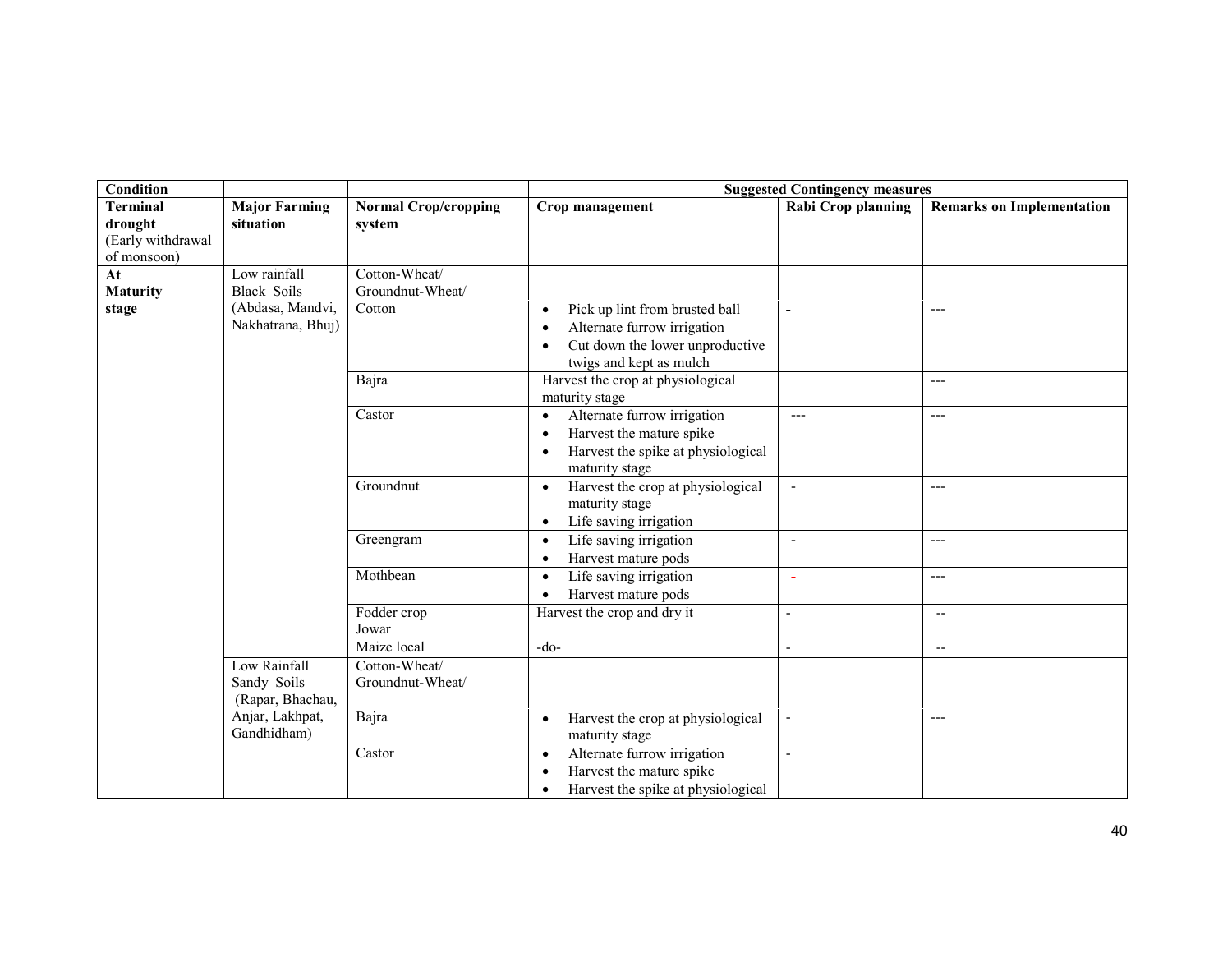|                                                    |                                            | maturity stage                                                                                                                                                     |                          |       |
|----------------------------------------------------|--------------------------------------------|--------------------------------------------------------------------------------------------------------------------------------------------------------------------|--------------------------|-------|
|                                                    | Mothbean                                   | Life saving irrigation<br>$\bullet$                                                                                                                                | $\overline{\phantom{0}}$ | $---$ |
|                                                    |                                            | Harvest mature pods<br>$\bullet$                                                                                                                                   |                          |       |
|                                                    | Greengram                                  | $-do-$                                                                                                                                                             | $\overline{a}$           | $---$ |
|                                                    | Groundnut                                  | Harvest the crop at physiological<br>$\bullet$<br>maturity stage<br>Life saving irrigation<br>$\bullet$                                                            | $\overline{a}$           | $---$ |
|                                                    | Cotton                                     | Pick up lint from bursted ball<br>$\bullet$<br>Alternate furrow irrigation<br>$\bullet$<br>Cut down the lower unproductive<br>twings and kept as mulch             | $\overline{a}$           | $---$ |
|                                                    | Sesame                                     | Harvest the crop at physiological<br>maturity stage                                                                                                                | $\blacksquare$           | $---$ |
|                                                    | Fodder crop<br>Jowar                       | Harvest the crop and drying                                                                                                                                        | $\overline{\phantom{0}}$ | $---$ |
|                                                    | Maize local                                | $-do -$                                                                                                                                                            | $\overline{a}$           | $---$ |
| Low rainfall,<br>Hydromorphic<br>Soils<br>(Mundra) | Cotton-Wheat/<br>Groundnut-Wheat/<br>Bajra | Harvest the crop at physiological<br>maturity stage                                                                                                                | ۰                        | $---$ |
|                                                    | Greengram                                  | Life saving irrigation<br>$\bullet$<br>Harvest mature pods<br>$\bullet$                                                                                            | $\blacksquare$           | $---$ |
|                                                    | Castor                                     | Alternate furrow irrigation<br>$\bullet$<br>Harvest the mature spike<br>$\bullet$<br>Harvest the spike at physiological<br>$\bullet$<br>maturity stage             | ÷,                       | $---$ |
|                                                    | Cotton                                     | Pick up lint from bursted ball<br>$\bullet$<br>Alternate furrow irrigation<br>$\bullet$<br>Cut down the lower unproductive<br>$\bullet$<br>twigs and kept as mulch | $\overline{\phantom{0}}$ | $---$ |
|                                                    | Groundnut                                  | Harvest the crop at physiological<br>$\bullet$<br>maturity stage<br>Life saving irrigation<br>$\bullet$                                                            | ä,                       | $---$ |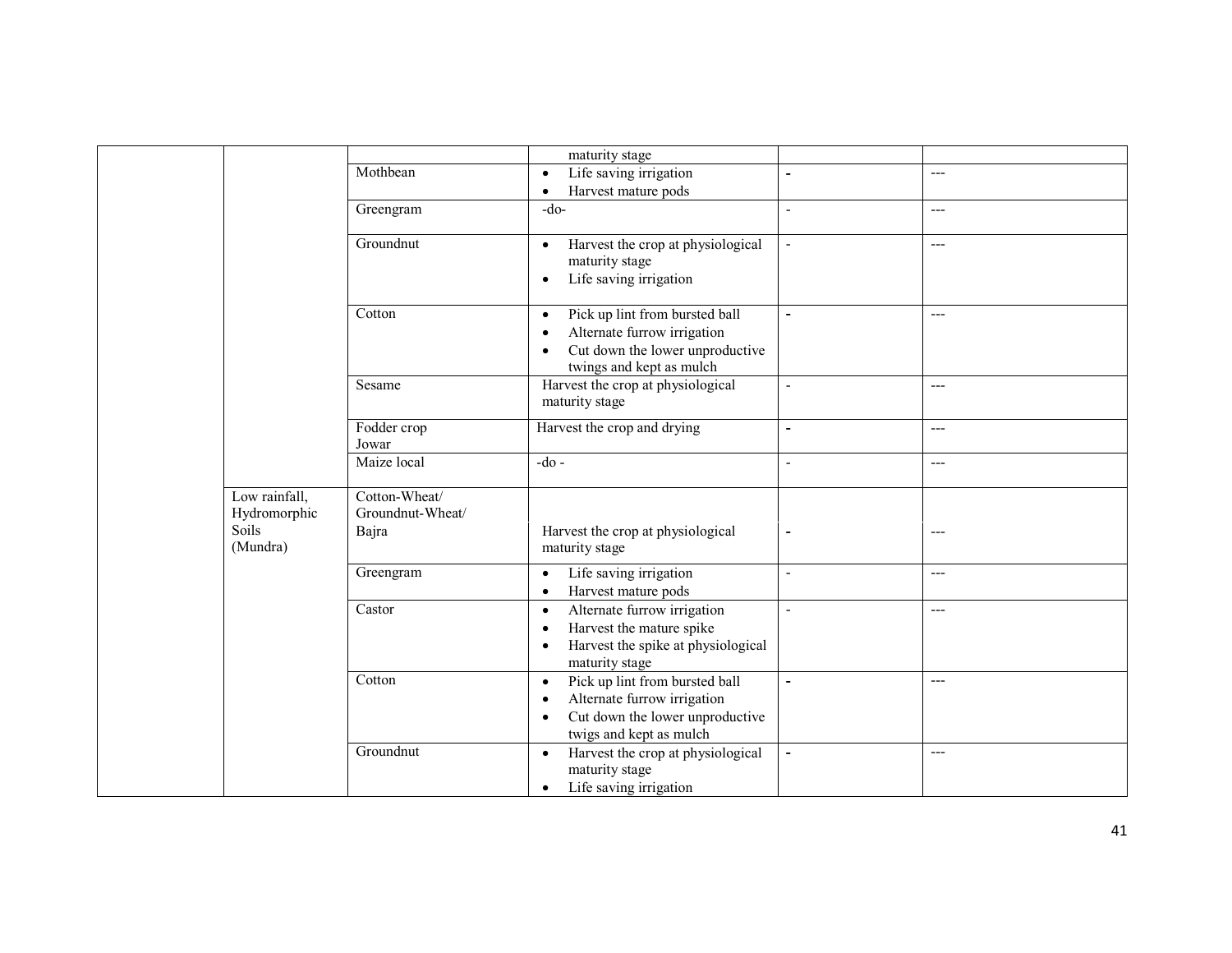|  | Fodder crop<br>Jowar | Harvest the crop and dry it | Breeder seeds from SAUs<br>Certified seeds from<br>GUJCOMOSOL, GSSC,<br>NSC, NFSM |      |
|--|----------------------|-----------------------------|-----------------------------------------------------------------------------------|------|
|  |                      | Maize local                 | -do-                                                                              | -do- |

## 2.1.2 Drought - Irrigated situation

| Condition                    |                      |                             | <b>Suggested Contingency measures</b> |                           |                   |  |
|------------------------------|----------------------|-----------------------------|---------------------------------------|---------------------------|-------------------|--|
|                              | <b>Major Farming</b> | <b>Normal Crop/cropping</b> | Change in crop/cropping               | <b>Agronomic measures</b> | <b>Remarks</b> on |  |
|                              | situation            | system                      | system                                |                           | Implementation    |  |
| Delayed released of water in |                      |                             |                                       |                           |                   |  |
| canals due to low rainfall   | NA                   |                             |                                       |                           |                   |  |
| Condition                    |                      |                             | <b>Suggested Contingency measures</b> |                           |                   |  |
|                              | <b>Major Farming</b> | <b>Normal Crop/cropping</b> | Change in                             | <b>Agronomic measures</b> | Remarks on        |  |
|                              | situation            | svstem                      | crop/cropping system                  |                           | Implementation    |  |
| Non released of water in     |                      |                             |                                       |                           |                   |  |
| canals under delayed onset   |                      |                             | NA                                    |                           |                   |  |
| of monsoon in catchment      |                      |                             |                                       |                           |                   |  |

| Condition                                                                         |                                   |                                       |                                      | <b>Suggested Contingency measures</b> |                                  |  |  |  |
|-----------------------------------------------------------------------------------|-----------------------------------|---------------------------------------|--------------------------------------|---------------------------------------|----------------------------------|--|--|--|
|                                                                                   | <b>Major Farming</b><br>situation | <b>Normal Crop/cropping</b><br>system | Change in<br>crop/cropping<br>svstem | <b>Agronomic measures</b>             | <b>Remarks on Implementation</b> |  |  |  |
| Lack of inflows into<br>tanks due to insufficient<br>/delayed onset of<br>monsoon |                                   |                                       | NA                                   |                                       |                                  |  |  |  |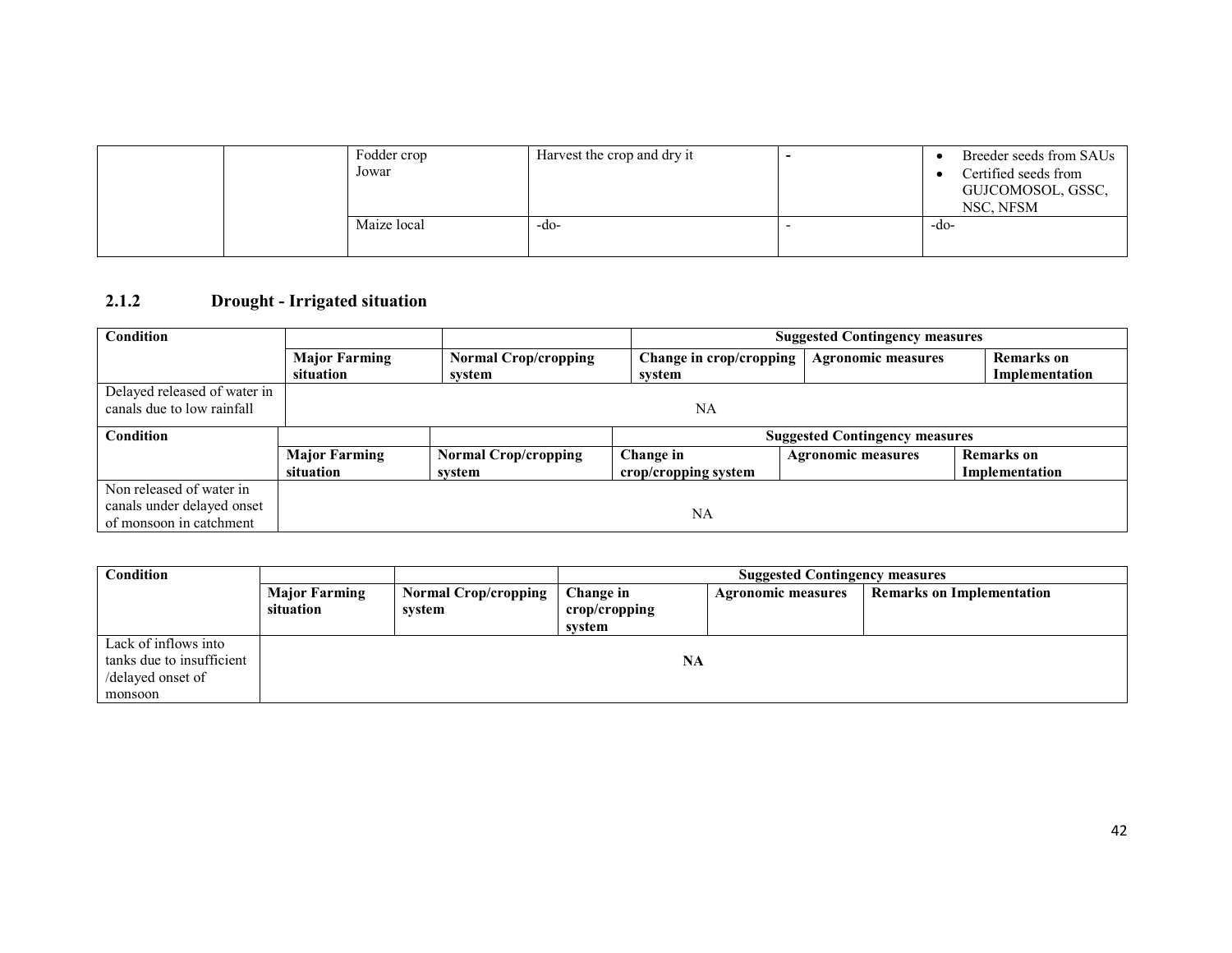| <b>Condition</b>                                               |                                                                             | <b>Suggested Contingency measures</b> |                                                                                                                                                                                                                                                                                                   |                                                                                                                              |                                                                                                                                                                                                         |  |
|----------------------------------------------------------------|-----------------------------------------------------------------------------|---------------------------------------|---------------------------------------------------------------------------------------------------------------------------------------------------------------------------------------------------------------------------------------------------------------------------------------------------|------------------------------------------------------------------------------------------------------------------------------|---------------------------------------------------------------------------------------------------------------------------------------------------------------------------------------------------------|--|
|                                                                | <b>Major Farming</b>                                                        | <b>Normal Crop/cropping</b>           | Change in crop/cropping system                                                                                                                                                                                                                                                                    | <b>Agronomic measures</b>                                                                                                    | <b>Remarks on Implementation</b>                                                                                                                                                                        |  |
|                                                                | situation                                                                   | system                                |                                                                                                                                                                                                                                                                                                   |                                                                                                                              |                                                                                                                                                                                                         |  |
| Insufficient<br>groundwater<br>recharge due to<br>low rainfall | Low rainfall<br><b>Black SoilS</b><br>(Abdasa, Mandvi,<br>Nakhatrana, Bhuj) | Wheat                                 | GW 11 and GW 173<br>$\bullet$<br>Reduce area under wheat and<br>replace by<br>Gram:<br>ICC 4, Gram Gujarat 1 & 2,<br>Cumin:<br>Guj 4<br>Fenugreek:<br>Guj Fenugreek 1<br>Leafy Vegetables:<br>Palak, Methi<br>Dill Seed:<br>Guj. Dillseed 1<br>Barley:<br>RD 2052<br>Isabgol:<br>Guj.Isabgul 1 &2 | Pressurized irrigation<br>$\bullet$<br>at critical stage<br>Narrow and short<br>$\bullet$<br>water basin in all the<br>crops | Seed sources<br>$\bullet$<br>Breeder-SAUs<br>Certified: GSSC,<br>GUJCOMASOL, NSC<br>Pressurized irrigation system<br>$\bullet$<br>through Gujarat Green<br>Revolution Co.Ltd, under<br>subsidized rate. |  |
|                                                                |                                                                             | Cumin                                 | Dill seed<br>G. Dill seed -3                                                                                                                                                                                                                                                                      | Raise bed furrow<br>irrigation system                                                                                        | Implement can be provided<br>under RKVY                                                                                                                                                                 |  |
|                                                                |                                                                             | Cucurbits                             | Bottle guard:<br>Pusa navin, Anand-1<br>Bitter gourd:<br>Arka harit<br>Musk melon:<br>Durgapura Madhu,<br>Durgapura selection                                                                                                                                                                     | Double row furrow<br>basin planting<br>Alternate furrow<br>irrigation                                                        |                                                                                                                                                                                                         |  |
|                                                                |                                                                             | Okra                                  | Cluster bean<br>Pusa Navabahar                                                                                                                                                                                                                                                                    | Double row furrow<br>basin planting<br>Alternate furrow<br>irrigation                                                        |                                                                                                                                                                                                         |  |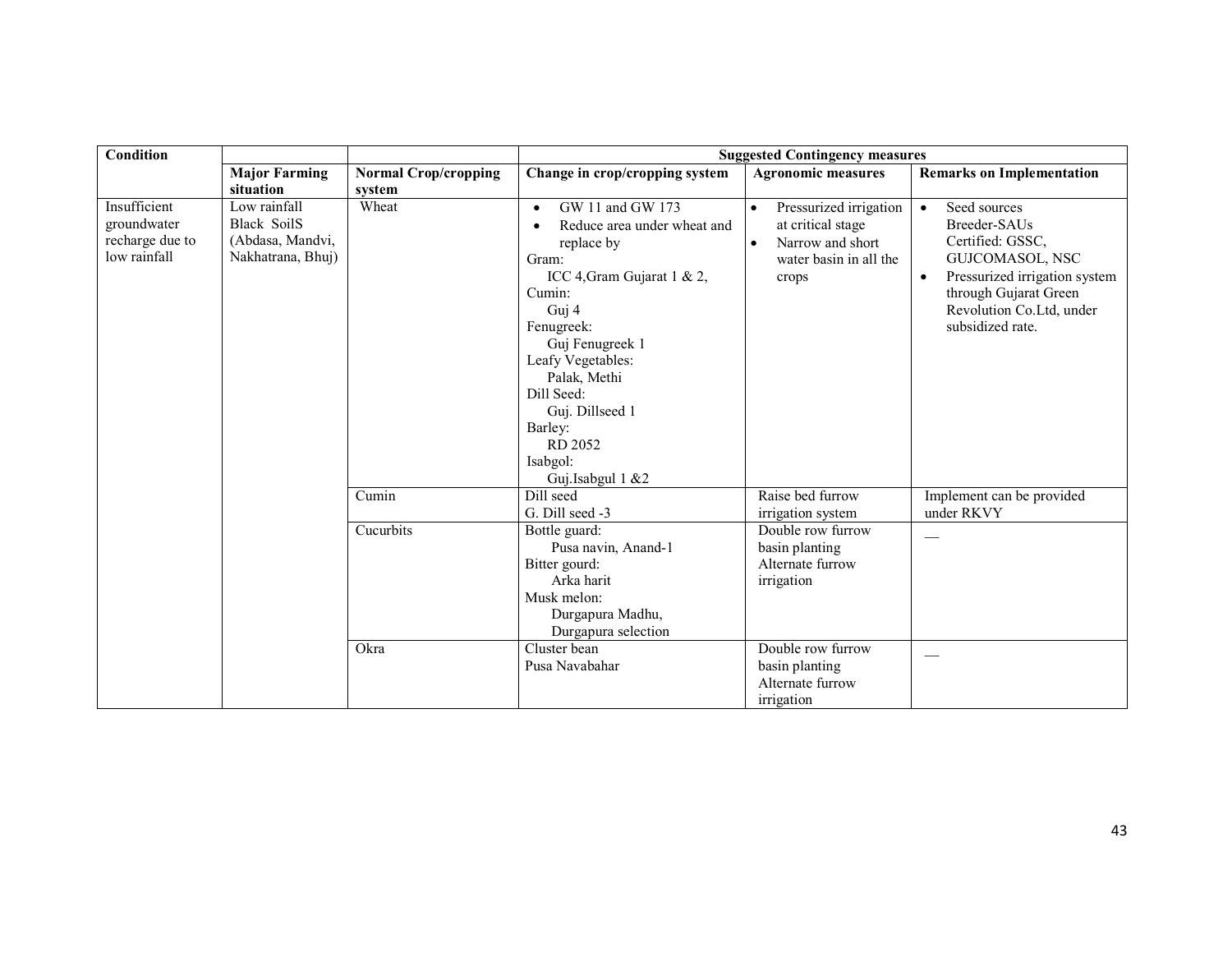| <b>Brinjal</b> | Gram<br>ICCC-4, Guj-1 & 2<br>Cumin<br>Guj-1,2,3 & 4/<br>Coriander<br>Guj-1 & 2,<br>Fenugreek<br>Guj-1,<br>Leafy vegetable<br>Radish<br>Japanese white, Pusa hemani,<br>Pusa resham/<br>Carrot/cauliflower<br>Snow ball-16, hissar-1,<br>Cabbage<br>Pride of India, Early drum<br>head, Pusa drum head, | Alternate furrow<br>irrigation through drip<br>system                 | Mulching material can be<br>provided under RKVY                                                                                      |
|----------------|--------------------------------------------------------------------------------------------------------------------------------------------------------------------------------------------------------------------------------------------------------------------------------------------------------|-----------------------------------------------------------------------|--------------------------------------------------------------------------------------------------------------------------------------|
| Tomato         | Cluster bean<br>Pusa Navabahar                                                                                                                                                                                                                                                                         | Trailing system                                                       |                                                                                                                                      |
| Cabbage        | Cluster bean<br>Pusa Navabahar                                                                                                                                                                                                                                                                         | Drip irrigation with<br>plastic mulch of 50<br>micron $(a)$ 370 kg/ha | Drip<br>system<br>be<br>can<br>$\bullet$<br>provided under GGRC<br>Plastic<br>Mulch<br>can<br>be<br>$\bullet$<br>provided under RKVY |
| Cauliflower    | Change in variety<br>$\bullet$<br>Pusa Kartki, Pusa Agni, Pusa<br>Snow ball                                                                                                                                                                                                                            | Alternate furrow<br>irrigation                                        | $-do-$                                                                                                                               |
| Dill seed      | Reduce 25% area                                                                                                                                                                                                                                                                                        | Raise bed furrow<br>irrigation system                                 | Implement can be provided<br>under RKVY                                                                                              |
| Fennel         | Reduce 25% area                                                                                                                                                                                                                                                                                        | Drip irrigation system or<br>Alternate furrow<br>irrigation           | Furrow maker can<br>be<br>$\bullet$<br>provided under RKVY<br>Drip<br>system<br>be<br>$\bullet$<br>can<br>provided under GGRC        |
| Date palm      | <b>Already Plantation</b>                                                                                                                                                                                                                                                                              | Drip irrigation system                                                | Drip system can be provided<br>under GGRC                                                                                            |
| Coconut        | Already Plantation                                                                                                                                                                                                                                                                                     | Drip irrigation system                                                | Drip system can be provided<br>under GGRC                                                                                            |
| Lucerne        | GALL-1                                                                                                                                                                                                                                                                                                 | No change                                                             | Seed source from NSSC                                                                                                                |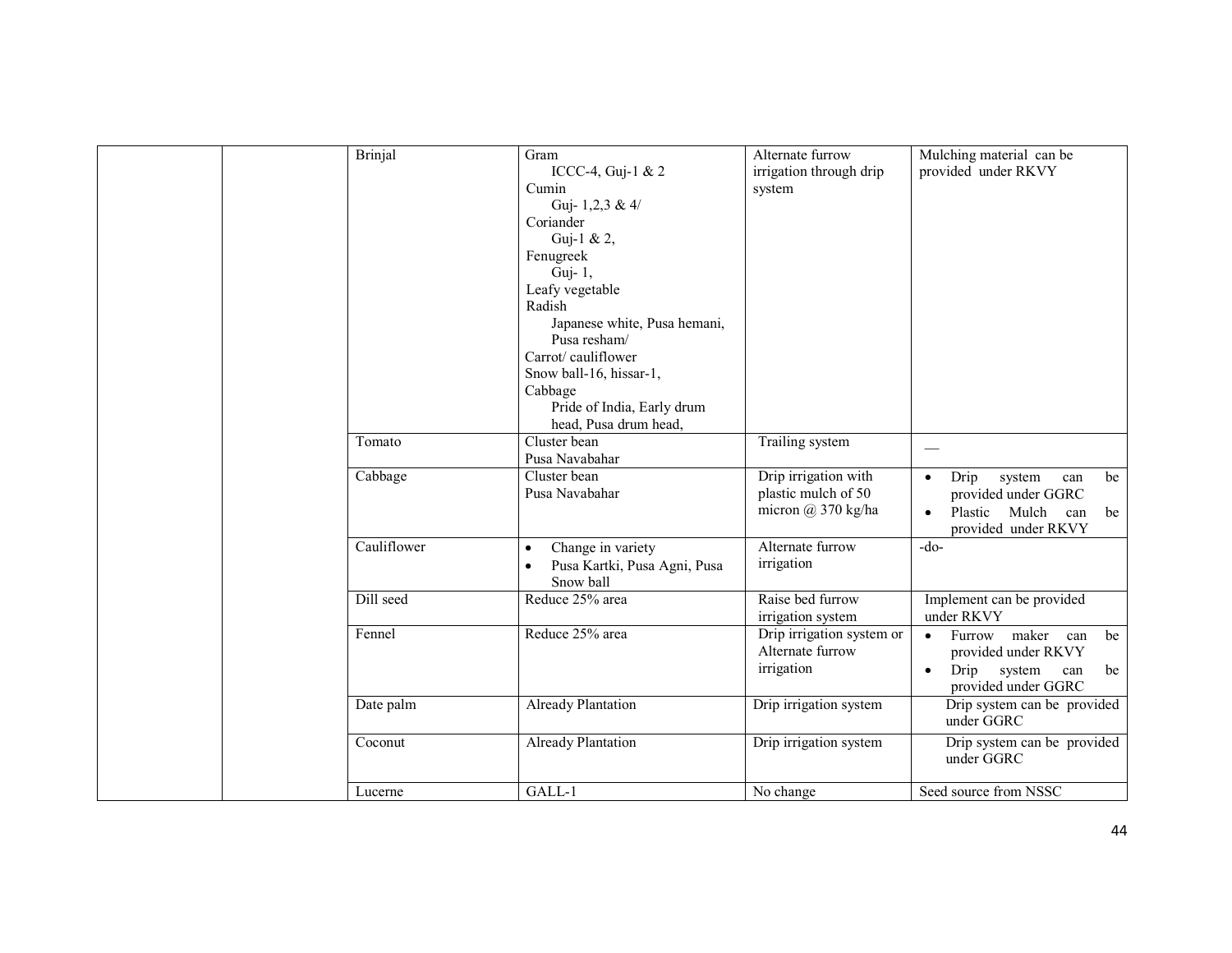|                                                                                   | Oat       | Bajra (multicut)<br>GF Bajra-1                                                                                                                                                                                                                                                                    | No change                                                                                                       | $-do-$                                                                                                                                                                                                  |
|-----------------------------------------------------------------------------------|-----------|---------------------------------------------------------------------------------------------------------------------------------------------------------------------------------------------------------------------------------------------------------------------------------------------------|-----------------------------------------------------------------------------------------------------------------|---------------------------------------------------------------------------------------------------------------------------------------------------------------------------------------------------------|
| Low rainfall<br>Sandy Soils<br>(Rapar, Bhachau,<br>Anjar, Lakhpat,<br>Gandhidham) | Wheat     | GW 11 and GW 173<br>$\bullet$<br>Reduce area under wheat and<br>replace by<br>Gram:<br>ICC 4, Gram Gujarat 1 & 2,<br>Cumin:<br>Guj 4<br>Fenugreek:<br>Guj Fenugreek 1<br>Leafy Vegetables:<br>Palak, Methi<br>Dill Seed:<br>Guj. Dillseed 1<br>Barley:<br>RD 2052<br>Isabgol:<br>Guj.Isabgul 1 &2 | Pressurized irrigation<br>at critical stage<br>Narrow and short<br>$\bullet$<br>water basin in all the<br>crops | Seed sources<br>$\bullet$<br>Breeder-SAUs<br>Certified: GSSC,<br>GUJCOMASOL, NSC<br>Pressurized irrigation system<br>$\bullet$<br>through Gujarat Green<br>Revolution Co.Ltd, under<br>subsidized rate. |
|                                                                                   | Cumin     | Dill seed:<br>G. Dill seed -3                                                                                                                                                                                                                                                                     | Raise bed furrow<br>irrigation system                                                                           | Implement can be provided under<br><b>RKVY</b>                                                                                                                                                          |
|                                                                                   | Cucurbits | Bottle guard:<br>Pusa navin, Anand-1<br>Bitter gourd:<br>Arka harit<br>Musk melon:<br>Durgapura Madhu,<br>Durgapura selection                                                                                                                                                                     | Double row furrow basin<br>planting Alternate<br>furrow irrigation                                              |                                                                                                                                                                                                         |
|                                                                                   | Okra      | Cluster bean<br>Pusa Navabahar                                                                                                                                                                                                                                                                    | Double row furrow<br>basin planting<br>Alternate furrow<br>irrigation                                           |                                                                                                                                                                                                         |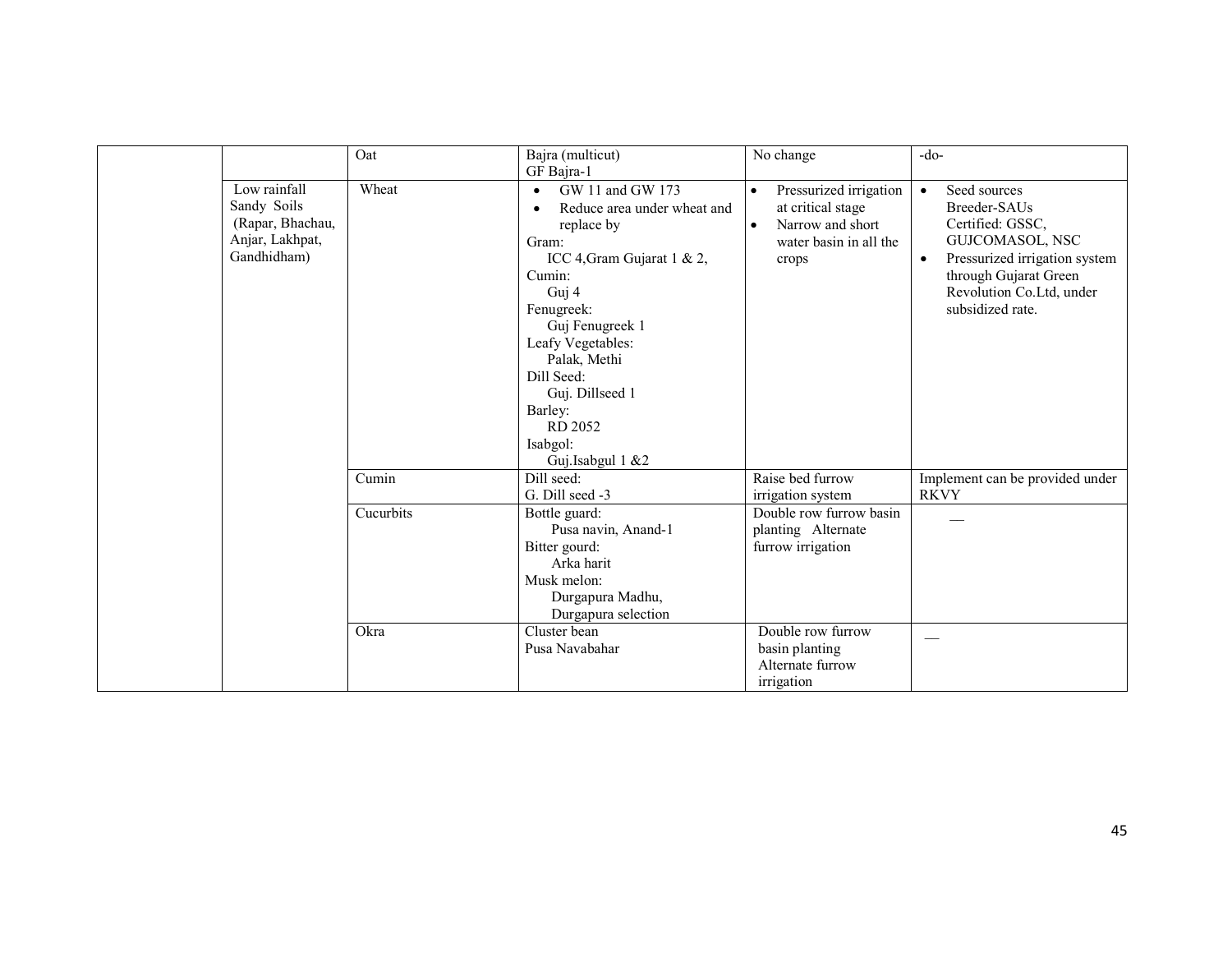|  | Brinjal:    | Gram<br>ICCC-4, Guj-1 & 2<br>Cumin<br>Guj-1,2,3 & 4/<br>Coriander<br>Guj-1 & 2,<br>Fenugreek<br>Guj-1,<br>Leafy vegetable<br>Radish<br>Japanese white, Pusa hemani,<br>Pusa resham/<br>Carrot/cauliflower<br>Snow ball-16, hissar-1,<br>Cabbage<br>Pride of India, Early drum<br>head, Pusa drum head, | Alternate furrow<br>irrigation through drip<br>system                    | Mulching material can be<br>provided under RKVY                                                                                  |
|--|-------------|--------------------------------------------------------------------------------------------------------------------------------------------------------------------------------------------------------------------------------------------------------------------------------------------------------|--------------------------------------------------------------------------|----------------------------------------------------------------------------------------------------------------------------------|
|  | Tomato      | Cluster bean<br>Pusa Navabahar                                                                                                                                                                                                                                                                         | Trailing system                                                          |                                                                                                                                  |
|  | Cabbage     | Cluster bean<br>Pusa Navabahar                                                                                                                                                                                                                                                                         | Drip irrigation with<br>plastic mulch of 50<br>micron $\omega$ 370 kg/ha | Drip<br>system<br>be<br>can<br>$\bullet$<br>provided under GGRC<br>Plastic Mulch<br>can be<br>$\bullet$<br>provided under RKVY   |
|  | Cualiflower | Change in variety<br>Pusa Kartki, Pusa Agni, Pusa Snow<br>ball                                                                                                                                                                                                                                         | Alternate furrow<br>irrigation                                           | $-do-$                                                                                                                           |
|  | Dill seed   | Reduce upto 25% area                                                                                                                                                                                                                                                                                   | Raise bed furrow<br>irrigation system                                    | Implement can be provided<br>under RKVY                                                                                          |
|  | Fennel      | Reduce upto 25% area                                                                                                                                                                                                                                                                                   | Drip irrigation system or<br>Alternate furrow<br>irrigation              | Furrow maker<br>can<br>be<br>$\bullet$<br>provided under RKVY<br>Drip<br>system<br>be<br>can<br>$\bullet$<br>provided under GGRC |
|  | Date palm   | Already Plantation<br>$\bullet$                                                                                                                                                                                                                                                                        | Drip irrigation<br>$\bullet$<br>system                                   | Drip system<br>be<br>can<br>$\bullet$<br>provided under GGRC                                                                     |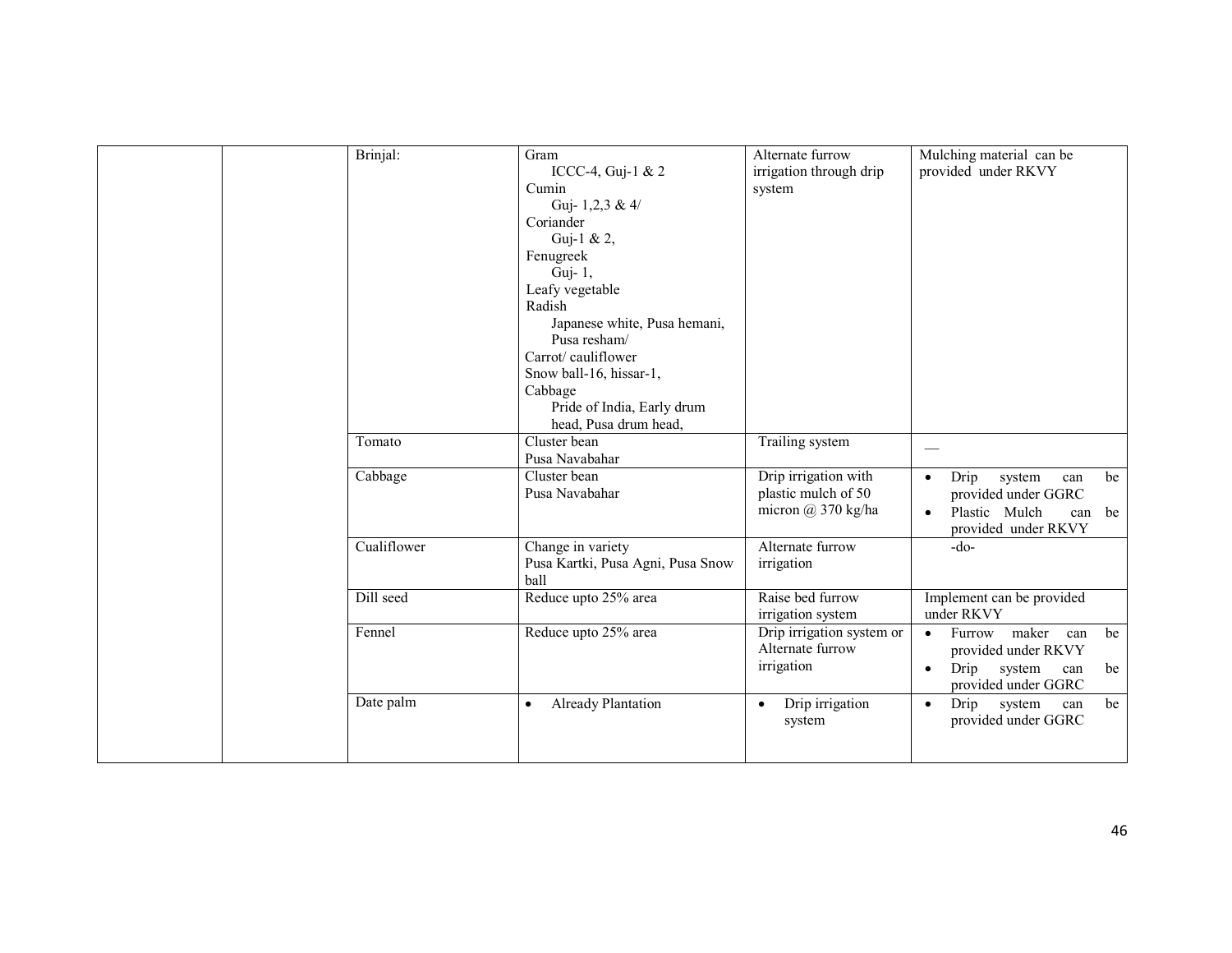|                                                    | Coconut   | Already Plantation<br>$\bullet$                                                                                                                                                                                                                                                                                | Drip irrigation<br>$\bullet$<br>system                                                                                       | Drip<br>system<br>can<br>be<br>$\bullet$<br>provided under GGRC                                                                                                                                         |
|----------------------------------------------------|-----------|----------------------------------------------------------------------------------------------------------------------------------------------------------------------------------------------------------------------------------------------------------------------------------------------------------------|------------------------------------------------------------------------------------------------------------------------------|---------------------------------------------------------------------------------------------------------------------------------------------------------------------------------------------------------|
|                                                    | Lucerne   | GALL-1                                                                                                                                                                                                                                                                                                         | No change                                                                                                                    | Seed source from NSSC                                                                                                                                                                                   |
|                                                    | Oat       | Bajra (multicut)<br>GF Bajra-1                                                                                                                                                                                                                                                                                 | No change                                                                                                                    | do                                                                                                                                                                                                      |
| Low rainfall,<br>Hydromorphic<br>Soils<br>(Mundra) | Wheat     | GW 11 and GW 173<br>$\bullet$<br>Reduce area under wheat and<br>$\bullet$<br>replace by<br>Gram:<br>ICC 4, Gram Gujarat 1 & 2,<br>Cumin:<br>Guj 4<br>Fenugreek:<br>Guj Fenugreek 1<br>Leafy Vegetables:<br>Palak, Methi<br>Dill Seed:<br>Guj. Dillseed 1<br>Barley:<br>RD 2052<br>Isabgol:<br>Guj.Isabgul 1 &2 | Pressurized irrigation<br>$\bullet$<br>at critical stage<br>Narrow and short<br>$\bullet$<br>water basin in all the<br>crops | Seed sources<br>$\bullet$<br>Breeder-SAUs<br>Certified: GSSC,<br>GUJCOMASOL, NSC<br>Pressurized irrigation system<br>$\bullet$<br>through Gujarat Green<br>Revolution Co.Ltd, under<br>subsidized rate. |
|                                                    | Cumin     | Dill seed:<br>G. Dill seed -3                                                                                                                                                                                                                                                                                  | Raise bed furrow<br>irrigation system                                                                                        | Implement can be provided under<br><b>RKVY</b>                                                                                                                                                          |
|                                                    | Cucurbits | Bottle guard:<br>Pusa navin, Anand-1<br>Bitter gourd:<br>Arka harit<br>Musk melon:<br>Durgapura Madhu,<br>Durgapura selection                                                                                                                                                                                  | Double row furrow basin<br>planting Alternate<br>furrow irrigation                                                           |                                                                                                                                                                                                         |
|                                                    | Okra      | Cluster bean<br>Pusa Navabahar                                                                                                                                                                                                                                                                                 | Double row furrow<br>basin planting<br>Alternate furrow<br>irrigation                                                        | --                                                                                                                                                                                                      |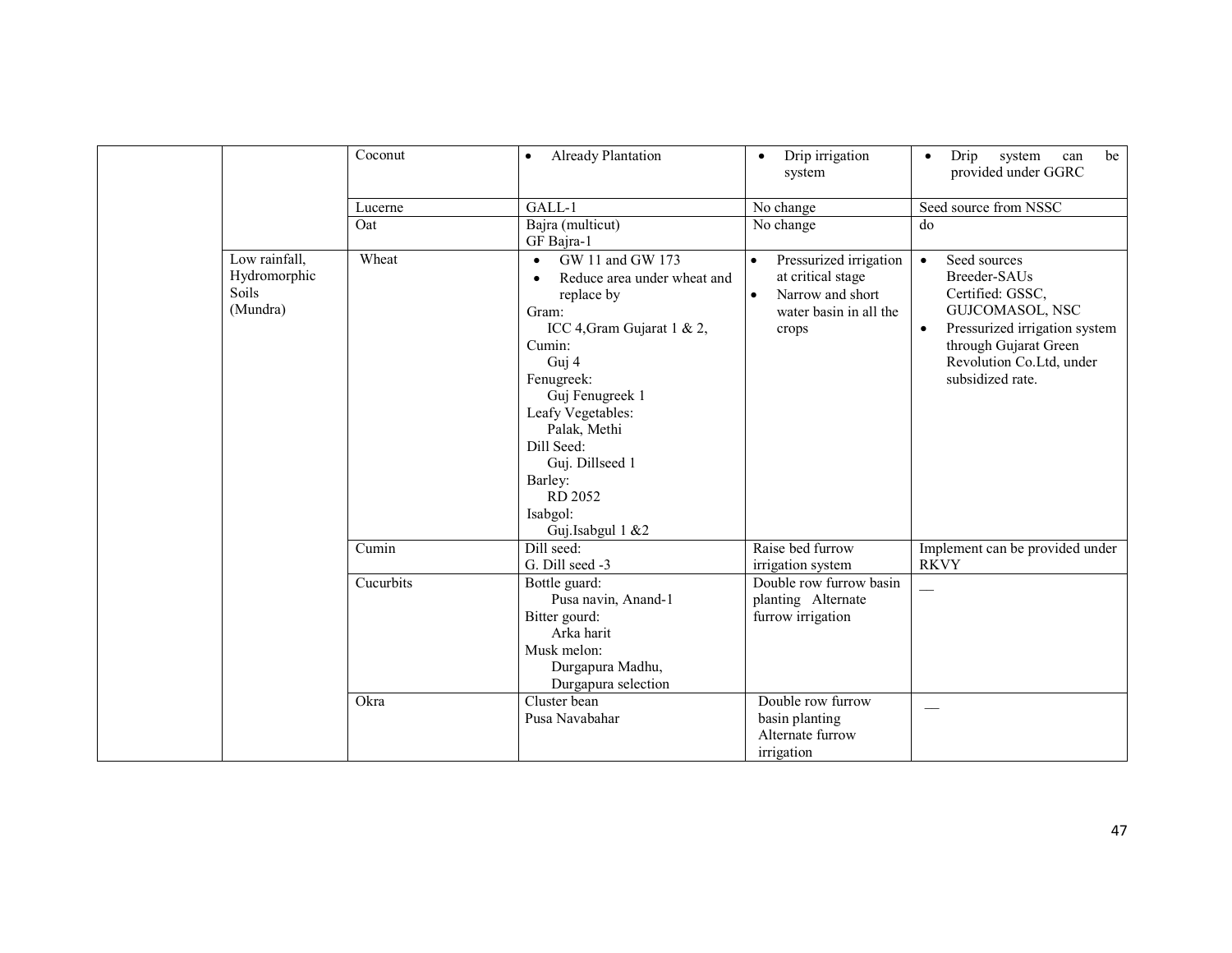|  | Brinjal:    | Gram<br>ICCC-4, Guj-1 & 2<br>Cumin<br>Guj- $1,2,3 \& 4$<br>Coriander<br>Guj-1 & 2,<br>Fenugreek<br>Guj- 1,<br>Leafy vegetable<br>Radish<br>Japanese white, Pusa hemani,<br>Pusa resham/<br>Carrot/cauliflower<br>Snow ball-16, hissar-1,<br>Cabbage<br>Pride of India, Early drum<br>head, Pusa drum head, | Alternate furrow<br>irrigation through drip<br>system                 | Mulching material can be<br>provided under RKVY                                                                                   |
|--|-------------|------------------------------------------------------------------------------------------------------------------------------------------------------------------------------------------------------------------------------------------------------------------------------------------------------------|-----------------------------------------------------------------------|-----------------------------------------------------------------------------------------------------------------------------------|
|  | Tomato      | Cluster bean<br>Pusa Navabahar                                                                                                                                                                                                                                                                             | Trailing system                                                       | $\hspace{0.05cm}$                                                                                                                 |
|  | Cabbage     | Cluster bean<br>Pusa Navabahar                                                                                                                                                                                                                                                                             | Drip irrigation with<br>plastic mulch of 50<br>micron $(a)$ 370 kg/ha | Drip<br>system<br>be<br>can<br>$\bullet$<br>provided under GGRC<br>Plastic Mulch<br>be<br>can<br>$\bullet$<br>provided under RKVY |
|  | Cualiflower | Change in variety<br>Pusa Kartki, Pusa Agni, Pusa Snow<br>ball                                                                                                                                                                                                                                             | Alternate furrow<br>irrigation                                        | $-do-$                                                                                                                            |
|  | Dill seed   | Reduce upto 25% area                                                                                                                                                                                                                                                                                       | Raise bed furrow<br>irrigation system                                 | Implement can be provided<br>under RKVY                                                                                           |
|  | Fennel      | Reduce upto 25% area                                                                                                                                                                                                                                                                                       | Drip irrigation system or<br>Alternate furrow<br>irrigation           | Furrow maker can<br>be<br>$\bullet$<br>provided under RKVY<br>Drip<br>system<br>be<br>$\bullet$<br>can<br>provided under GGRC     |
|  | Date palm   | Already Plantation<br>$\bullet$                                                                                                                                                                                                                                                                            | Drip irrigation<br>$\bullet$<br>system                                | Drip<br>system<br>be<br>can<br>$\bullet$<br>provided under GGRC                                                                   |
|  | Coconut     | Already Plantation<br>$\bullet$                                                                                                                                                                                                                                                                            | Drip irrigation<br>$\bullet$<br>system                                | Drip<br>be<br>system<br>can<br>$\bullet$<br>provided under GGRC                                                                   |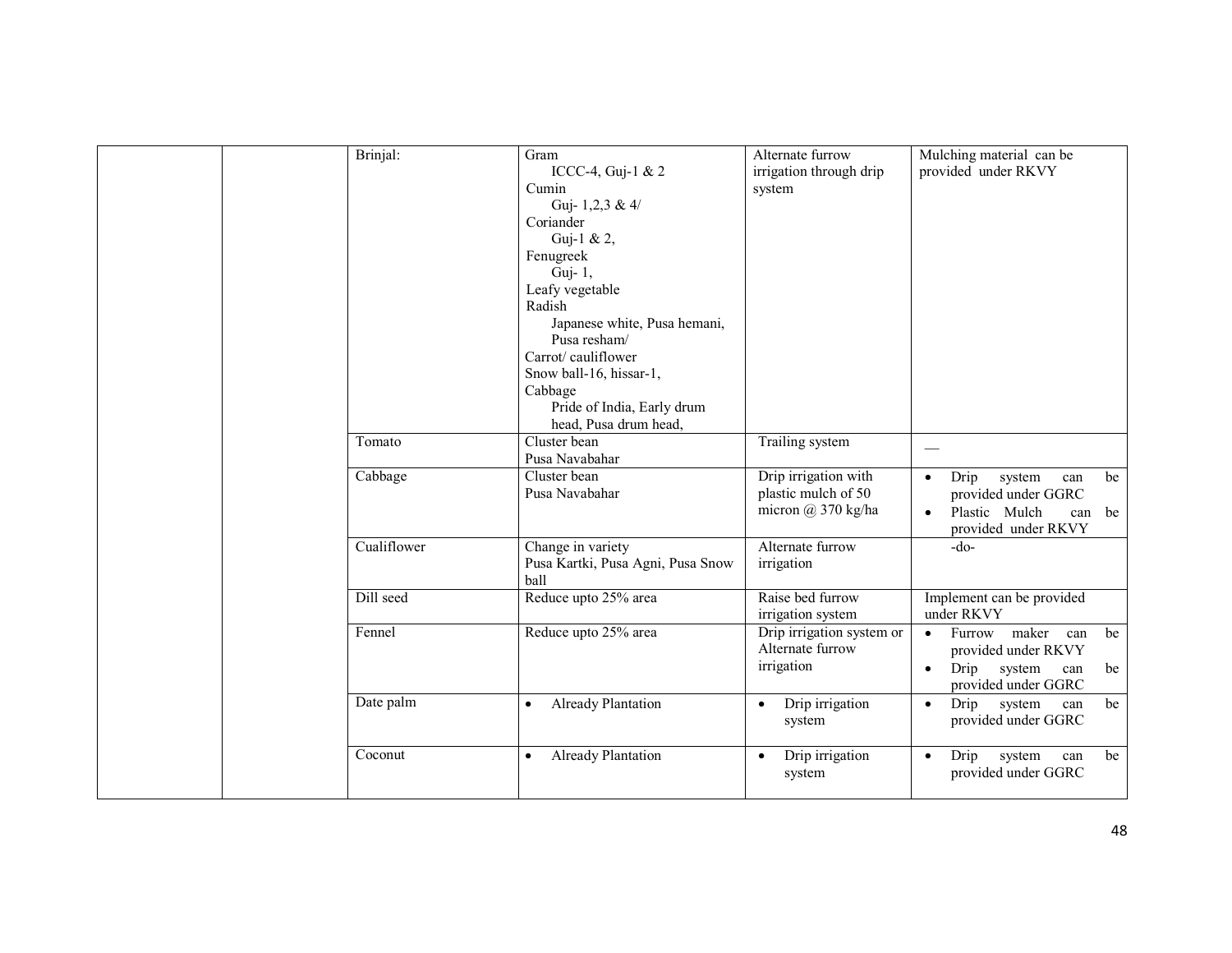|  | Lucerne | <b>. ATT</b><br>UALL-. | No change | from NSSC<br>source<br>seed |
|--|---------|------------------------|-----------|-----------------------------|
|  | Oat     | Baira (multicut)       | No change | do                          |
|  |         | $\Gamma$ F Bajra-      |           |                             |

## 2.2 Unusual rains (untimely, unseasonal etc) (for both rainfed and irrigated situations)

| <b>Condition</b>    | <b>Suggested contingency measure</b>                                                                                                                         |                                                                                                                                                                                                                                                             |                                                                                                                                                             |                                                                                                                                                                            |  |  |  |
|---------------------|--------------------------------------------------------------------------------------------------------------------------------------------------------------|-------------------------------------------------------------------------------------------------------------------------------------------------------------------------------------------------------------------------------------------------------------|-------------------------------------------------------------------------------------------------------------------------------------------------------------|----------------------------------------------------------------------------------------------------------------------------------------------------------------------------|--|--|--|
|                     | <b>Vegetative stage</b>                                                                                                                                      | <b>Flowering stage</b>                                                                                                                                                                                                                                      | Crop maturity stage                                                                                                                                         | Post harvest                                                                                                                                                               |  |  |  |
|                     | Continuous high rainfall in a short span leading to water logging                                                                                            |                                                                                                                                                                                                                                                             |                                                                                                                                                             |                                                                                                                                                                            |  |  |  |
| Cotton              | Surface drainage<br>$\bullet$<br>Interculturing for aeration<br>$\bullet$<br>Apply 25 kg N/ha as<br>$\bullet$<br>additional dose                             | Surface drainage<br>$\bullet$<br>Apply 25 kg N/ha as additional<br>$\bullet$<br>dose<br>Protect the crop against<br>$\bullet$<br>whitefly and sucking<br>pest(Acephate 75 EC 15 g,<br>Trizophos 40 EC 25 ml,<br>Imidachloprid 2.5 ml in 10 lit<br>of water) | Surface drainage<br>$\bullet$<br>Protect the crop against Ball<br>$\bullet$<br>Worm in non Bt cotton<br>Apply 25 kg N/ha as additional<br>$\bullet$<br>dose | Cover the produce with plastic<br>$\bullet$<br>sheet(100 micron UV stabilized<br>colour plastic)                                                                           |  |  |  |
| Wheat               | $\overline{\phantom{a}}$                                                                                                                                     | $\overline{\phantom{a}}$                                                                                                                                                                                                                                    | Surface drainage to avoid lodging<br>of crop and to control black point<br>in grain, Spray Mancozeb 0.2%                                                    | Cover produce with plastic sheet (100<br>um, UV stabilized colour plastic) or<br>shift produces to farm shed and protect<br>against pest/disease damage in storage<br>etc, |  |  |  |
| Groundnut           |                                                                                                                                                              | $\overline{\phantom{a}}$                                                                                                                                                                                                                                    | Quick surface drainage, Ditch<br>channel around field                                                                                                       | $-do-$                                                                                                                                                                     |  |  |  |
| Pulses              | $\overline{\phantom{a}}$                                                                                                                                     | $\blacksquare$                                                                                                                                                                                                                                              | Quick drainage, Harvest mature<br>pods                                                                                                                      | $-do-$                                                                                                                                                                     |  |  |  |
| Cumin               | Surface drainage<br>$\bullet$<br>Spray Mancozeb<br>$0.2\%$<br>$\bullet$<br>to control Cumin blight,<br>$0.2\%$ wettable sulphur for<br>protection against PM | Surface drainage to avoid<br>$\bullet$<br>water logging & diseases<br>Spray Mancozeb 0.2% to<br>$\bullet$<br>control Cumin blight, 0.2 %<br>wettable sulphur for protection<br>against PM                                                                   | Surface drainage                                                                                                                                            | $-do-$                                                                                                                                                                     |  |  |  |
| Bajra               | $\overline{\phantom{a}}$                                                                                                                                     | $\sim$                                                                                                                                                                                                                                                      | Harvest mature ear heads                                                                                                                                    | $-do-$                                                                                                                                                                     |  |  |  |
| <b>Horticulture</b> |                                                                                                                                                              |                                                                                                                                                                                                                                                             |                                                                                                                                                             |                                                                                                                                                                            |  |  |  |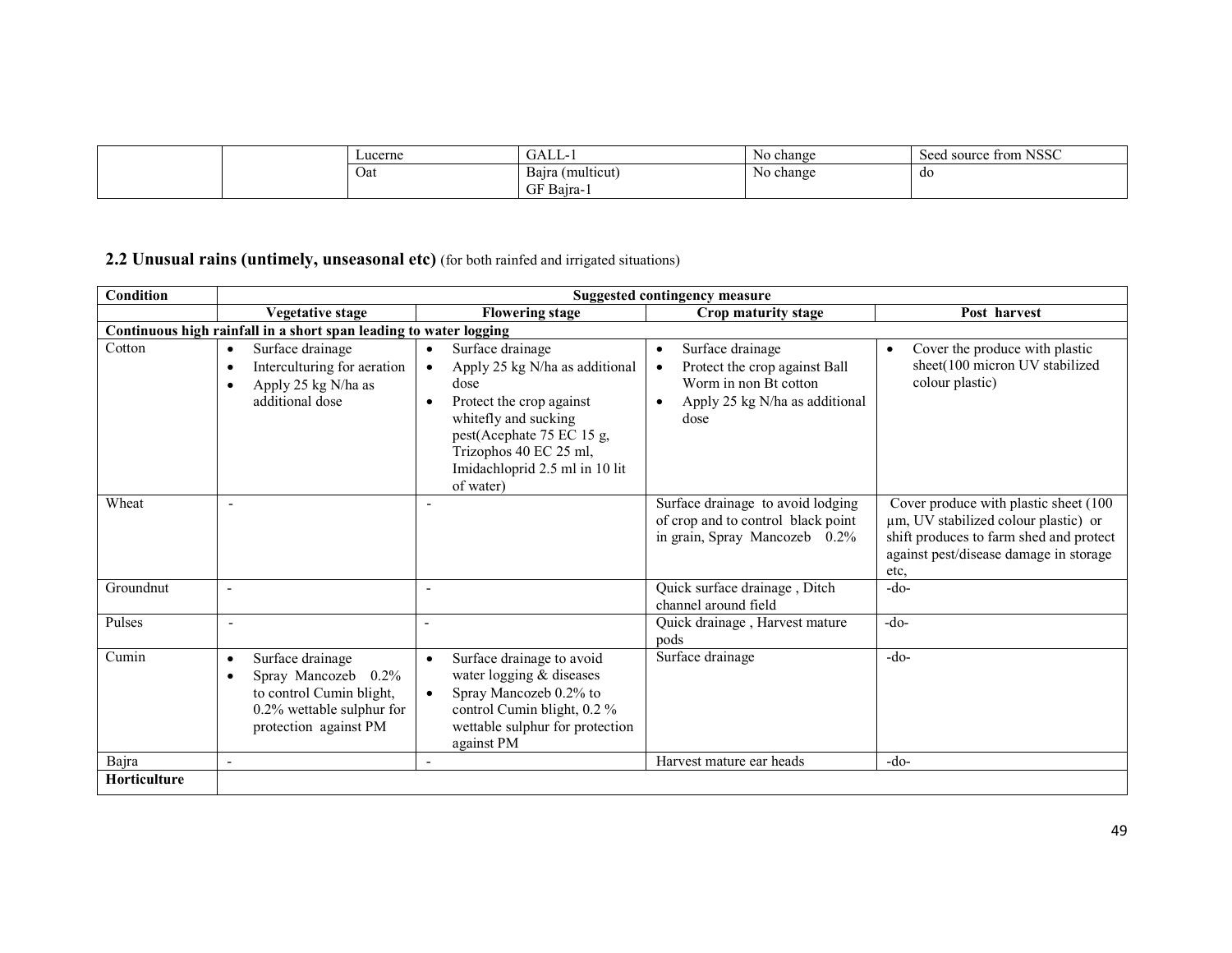| Mango     | $\blacksquare$                                                                                                           | Spray 0.2% wettable sulphur or<br>0.005% Hexaconazole for<br>protection against PM                                                                                                                                                                          | $\overline{\phantom{a}}$                                                                                                                              | Unripe fruit may be used for pickles.                                                                                                                                         |
|-----------|--------------------------------------------------------------------------------------------------------------------------|-------------------------------------------------------------------------------------------------------------------------------------------------------------------------------------------------------------------------------------------------------------|-------------------------------------------------------------------------------------------------------------------------------------------------------|-------------------------------------------------------------------------------------------------------------------------------------------------------------------------------|
| Papaya    | Provide drainage<br>$\bullet$<br>Protect the crop from root<br>rot and stem rot(coper<br>oxychloride 0.02%<br>drenching) | Spray 0.2% wettable sulphur<br>$\bullet$<br>or 0.05% Hexaconazole for<br>protection against powdery<br>mildew<br>Provide drainage<br>$\bullet$                                                                                                              | Harvest the ripened fruits<br>Protect the fruits against<br>leafspot and fruit<br>rot(chlorothalonil 0.2% and<br>difenconazole 0.05% spray)           | Transfer the fruits to safer place<br>$\bullet$                                                                                                                               |
| Banana    | Provide drainage to avoid<br>crop lodging                                                                                | Provide drainage to avoid crop<br>lodging                                                                                                                                                                                                                   |                                                                                                                                                       |                                                                                                                                                                               |
| Sapota    | $\blacksquare$                                                                                                           | Spray 0.2% wettable sulphur<br>$\bullet$<br>or 0.05% Hexaconazole for<br>protection against powdery<br>mildew<br>Provide drainage                                                                                                                           | Harvest the matured fruits<br>$\bullet$<br>Provide drainage<br>$\bullet$<br>Protect the fruit against fruit<br>spot (Difenconazole<br>$0.05\%$ spray) | $-do-$                                                                                                                                                                        |
|           | Heavy rainfall with high speed winds in a short span                                                                     |                                                                                                                                                                                                                                                             |                                                                                                                                                       |                                                                                                                                                                               |
| Cotton    | Surface drainage<br>Interculturing for aeration<br>$\bullet$<br>Apply 25 kg N/ha as<br>$\bullet$<br>additional dose      | Surface drainage<br>$\bullet$<br>Apply 25 kg N/ha as additional<br>$\bullet$<br>dose<br>Protect the crop against<br>$\bullet$<br>whitefly and sucking<br>pest(Acephate 75 EC 15 g,<br>Trizophos 40 EC 25 ml,<br>Imidachloprid 2.5 ml in 10 lit<br>of water) | Surface drainage (for water<br>logging)<br>Protect non Bt Cotton against<br><b>Boll Worm</b><br>Apply 25 kg N/ha as additional<br>dose                | Cover the produce with plastic<br>sheet (100 micron UV stabilized<br>colour plastic)                                                                                          |
| Wheat     | Surface drainage                                                                                                         | Surface drainage                                                                                                                                                                                                                                            | Surface drainage (for management<br>of water logging, lodging crop and<br>to control black point in grain,<br>Spray Mancozeb 0.2%)                    | Cover produce with plastic sheet (100<br>um, UV stabilized colour plastic) or<br>shift produces to farm shed and<br>protection against pest/disease damage<br>in storage etc, |
| Groundnut |                                                                                                                          |                                                                                                                                                                                                                                                             | Quick surface drainage, Dig<br>channel around field                                                                                                   | Cover produce with plastic sheet (100<br>µm, UV stabilized colour plastic) or<br>shift produces to farm shed and                                                              |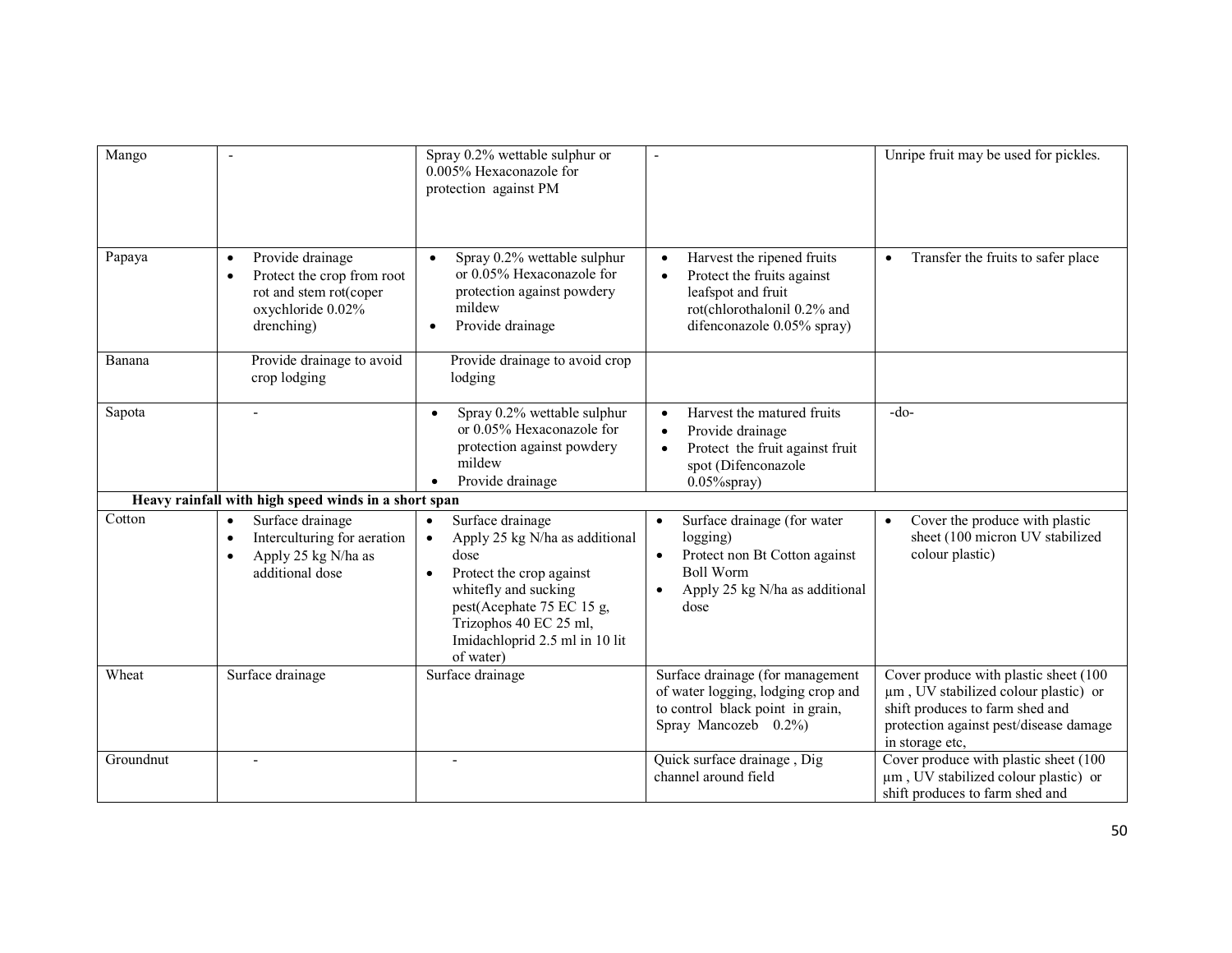|              |                                                                                                                                                        |                                                                                                                                                        |                                                                                                                                                                       | protection against pest/disease damage<br>in storage etc,                           |
|--------------|--------------------------------------------------------------------------------------------------------------------------------------------------------|--------------------------------------------------------------------------------------------------------------------------------------------------------|-----------------------------------------------------------------------------------------------------------------------------------------------------------------------|-------------------------------------------------------------------------------------|
| Pulses       |                                                                                                                                                        |                                                                                                                                                        | Quick drainage, Harvest mature<br>pods                                                                                                                                | $-do-$                                                                              |
| Cumin        | Surface drainage<br>$\bullet$<br>Spray Mancozeb 0.2%<br>$\bullet$<br>to control Cumin blight,<br>or 0.2% wettable sulphur<br>for protection against PM | Surface drainage<br>$\bullet$<br>Mancozeb 0.2% to control<br>$\bullet$<br>Cumin blight) ), or $0.2\%$<br>wettable sulphur for protection<br>against PM | Surface drainage                                                                                                                                                      | $-do-$                                                                              |
| Bajra        | $\sim$                                                                                                                                                 | $\sim$                                                                                                                                                 | Harvest mature ear heads, Quick<br>surface drainage                                                                                                                   | $-do-$                                                                              |
| Horticulture |                                                                                                                                                        |                                                                                                                                                        |                                                                                                                                                                       |                                                                                     |
| Mango        |                                                                                                                                                        | Spray 0.2% wettable sulphur or<br>0.005% Hexaconazole for<br>protection against PM                                                                     | Collect fallen fruits                                                                                                                                                 | Unripe fruit may be used for pickles.                                               |
| Papaya       | Provide drainage<br>$\bullet$<br>Protect the crop from root<br>$\bullet$<br>rot and stem rot (copper<br>oxychloride 0.02%<br>drenching)                | Spray 0.2% wettable sulphur<br>$\bullet$<br>or 0.05% Hexaconazole for<br>protection against powdery<br>mildew<br>Provide drainage<br>$\bullet$         | Harvest the ripened fruits<br>$\bullet$<br>Protect the fruits against<br>$\bullet$<br>leafspot and fruit<br>rot(chlorothalonil 0.2% and<br>difenconazole 0.05% spray) | Transfer the fruits to safer place                                                  |
| Banana       |                                                                                                                                                        | Earthing up                                                                                                                                            |                                                                                                                                                                       | $\overline{\phantom{a}}$                                                            |
| Sapota       |                                                                                                                                                        | Spray 0.2% wettable sulphur<br>$\bullet$<br>or 0.05% Hexaconazole for<br>protection against powdery<br>mildew<br>Provide drainage                      | Harvest the matured fruits<br>$\bullet$<br>Provide drainage<br>Protect the fruit against fruit<br>$\bullet$<br>spot (Difenconazole<br>$0.05\%$ spray)                 |                                                                                     |
|              | Outbreak of pests and diseases due to unseasonal rains                                                                                                 |                                                                                                                                                        |                                                                                                                                                                       |                                                                                     |
| Cotton       |                                                                                                                                                        | Protect the crop against whitefly<br>and sucking pest(Acephate 75 EC<br>15 g, Trizophos 40 EC 25 ml,<br>Imidachloprid 2.5 ml in 10 lit of<br>water)    | Protect the crop against Boll Worm<br>in non Bt Cotton                                                                                                                | Cover the produce with plastic<br>sheet(100 micron UV stabilized colour<br>plastic) |
| Wheat        | Spray Mancozeb 0.2% (To<br>control leaf Blight & rust)                                                                                                 | Spray Mancozeb 0.2% (To control<br>leaf Blight $&$ rust)                                                                                               | To control black point in grain<br>Spray Mancozeb 0.2%                                                                                                                |                                                                                     |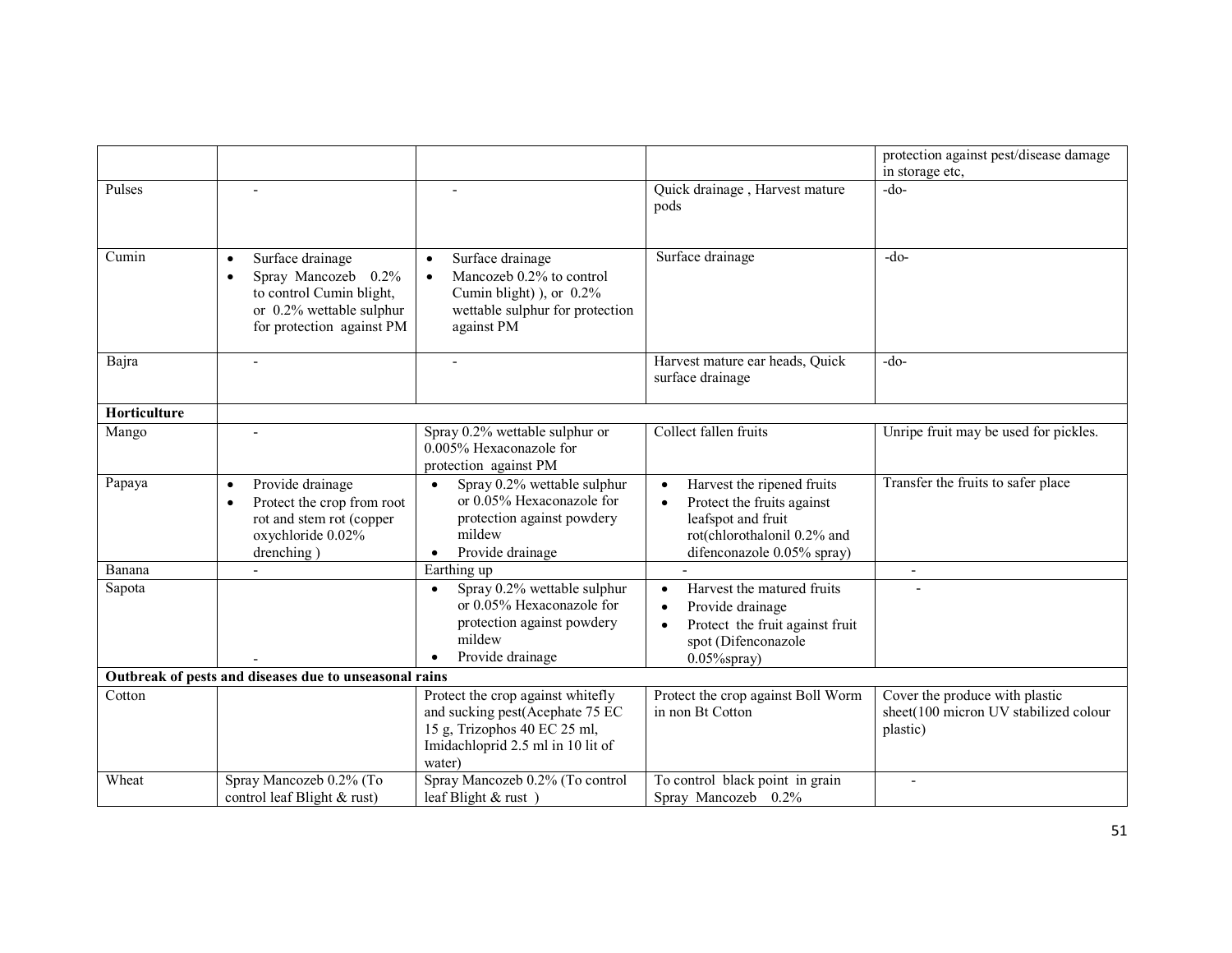| Groundnut           | Spray 0.005% Hexaconazole       | Spray 0.005% Hexaconazole for     | Spray 0.005% Hexaconazole for        |  |
|---------------------|---------------------------------|-----------------------------------|--------------------------------------|--|
|                     | for rust & tikka                | rust & tikka                      | rust & tikka                         |  |
| Cumin               | Spray Mancozeb 0.2% (To         | Spray Mancozeb 0.2% (To control   | Spray 0.2% wettable sulphur (To      |  |
|                     | control Cumin blight)           | Cumin Blight)                     | control PM)                          |  |
| Bajra               |                                 |                                   | Spray Mancozeb 0.2% (To control      |  |
|                     |                                 |                                   | rust                                 |  |
| Coriander           | Spray 0.005% Hexaconazole       | Spray 0.005% Hexaconazole or      | Spray 0.2% wettable sulphur to       |  |
|                     | or $0.2\%$ wettable sulphur for | $0.2\%$ wettable sulphur for      | control PM                           |  |
|                     | protection against PM           | protection against PM             |                                      |  |
| <b>Horticulture</b> |                                 |                                   |                                      |  |
|                     |                                 |                                   |                                      |  |
| Mango               |                                 | Spray 0.2% wettable sulphur or    |                                      |  |
|                     |                                 | 0.005% Hexaconazole for           |                                      |  |
|                     |                                 | protection against PM             |                                      |  |
| Papaya              | Protect the crop from root rot  | Spray 0.2% wettable sulphur or    | Protect the fruits against leafspot  |  |
|                     | and stem rot(coper              | 0.05% Hexaconazole for protection | and fruit rot(chlorothelonil 0.2%    |  |
|                     | oxychloride 0.02% drenching)    | against powdery mildew            | and difenconazole 0.05% spray)       |  |
|                     |                                 |                                   |                                      |  |
| Banana              |                                 |                                   |                                      |  |
| Sapota              |                                 | Spray 0.2% wettable sulphur or    | Protect the fruit against fruit spot |  |
|                     |                                 | 0.05% Hexaconazole for protection | (Difenconazole 0.05%spray)           |  |
|                     |                                 | against powdery mildew            |                                      |  |

#### 2.3 Floods

| Condition                                   | <b>Suggested contingency measure</b> |                         |                           |            |  |
|---------------------------------------------|--------------------------------------|-------------------------|---------------------------|------------|--|
|                                             | Seedling / nursery stage             | <b>Vegetative stage</b> | <b>Reproductive stage</b> | At harvest |  |
| Transient water logging/ partial inundation |                                      | NA                      |                           |            |  |
|                                             |                                      |                         |                           |            |  |
| <b>Continuous submergence</b>               |                                      |                         |                           |            |  |
| for more than 2 days                        |                                      | <b>NA</b>               |                           |            |  |
| Sea water intrusion                         |                                      | NA                      |                           |            |  |
|                                             |                                      |                         |                           |            |  |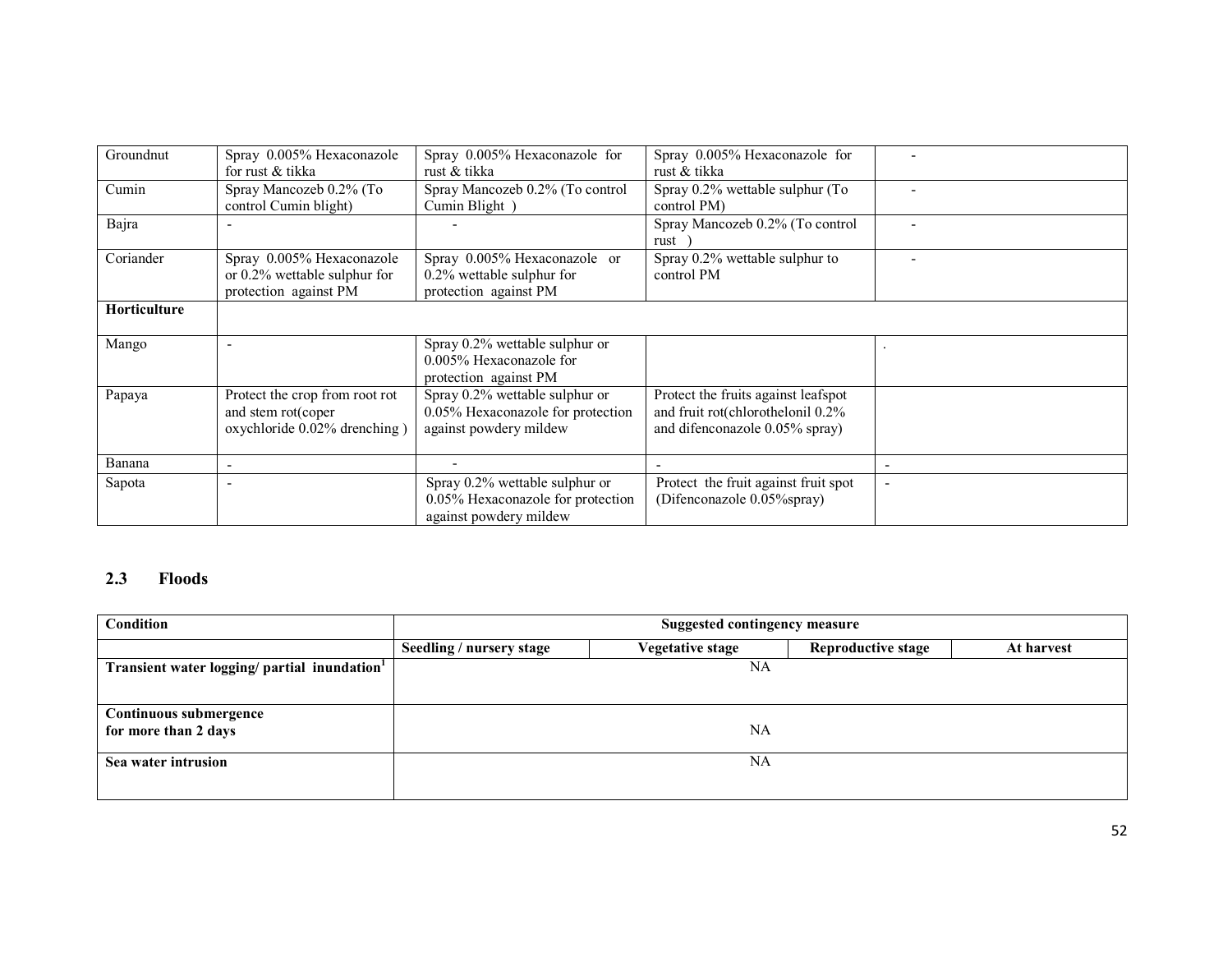| <b>Extreme event type</b> | Suggested contingency measures             |                         |                                          |            |  |  |
|---------------------------|--------------------------------------------|-------------------------|------------------------------------------|------------|--|--|
|                           | Seedling / nursery stage                   | <b>Vegetative stage</b> | Reproductive stage                       | At harvest |  |  |
| <b>Heat Wave</b>          | Light $&$ frequent irrigation to all crops | Light $&$ frequent      | Light & frequent irrigation to all crops |            |  |  |
|                           |                                            | irrigation to all crops |                                          |            |  |  |
| Cold wave                 | NA                                         |                         |                                          |            |  |  |
| Frost                     | NA                                         |                         |                                          |            |  |  |
| <b>Hailstorm</b>          | NA                                         |                         |                                          |            |  |  |
| Cyclone                   |                                            | NA                      |                                          |            |  |  |

#### 2.5Contingent strategies for Livestock, Poultry & Fisheries

### 2.5.1 Livestock

|                                        | <b>Suggested contingency measures</b>                                                                                         |                                                                                                                                            |                                                                                          |  |  |  |
|----------------------------------------|-------------------------------------------------------------------------------------------------------------------------------|--------------------------------------------------------------------------------------------------------------------------------------------|------------------------------------------------------------------------------------------|--|--|--|
|                                        | <b>Before the event</b>                                                                                                       | During the event                                                                                                                           | After the event                                                                          |  |  |  |
| <b>Drought</b>                         | Veterinary preparedness<br>Assessment of resources                                                                            | -Assure and mobilize water supply                                                                                                          | Impact assessment<br>$\overline{\phantom{0}}$                                            |  |  |  |
|                                        | Integration with the district system                                                                                          |                                                                                                                                            |                                                                                          |  |  |  |
|                                        | Plan for rapid mobilization of resources specially<br>Silage.                                                                 |                                                                                                                                            |                                                                                          |  |  |  |
|                                        | Dry fodder (fodder bank), complete feed blocks<br>(CFBs)                                                                      |                                                                                                                                            |                                                                                          |  |  |  |
| <b>Feed and fodder</b><br>availability | As the district is occasionally prone to drought the<br>following measures to be taken to ameliorate the fodder<br>deficiency | Harvest and use biomass of dried up crops (Bajra,<br>Wheat, Mothbean, Green gram Maize,<br>Groundnut,<br>Sorghum etc.,) material as fodder | Training/educating farmers<br>for feed & fodder storage.<br>Maintenance / repair of silo |  |  |  |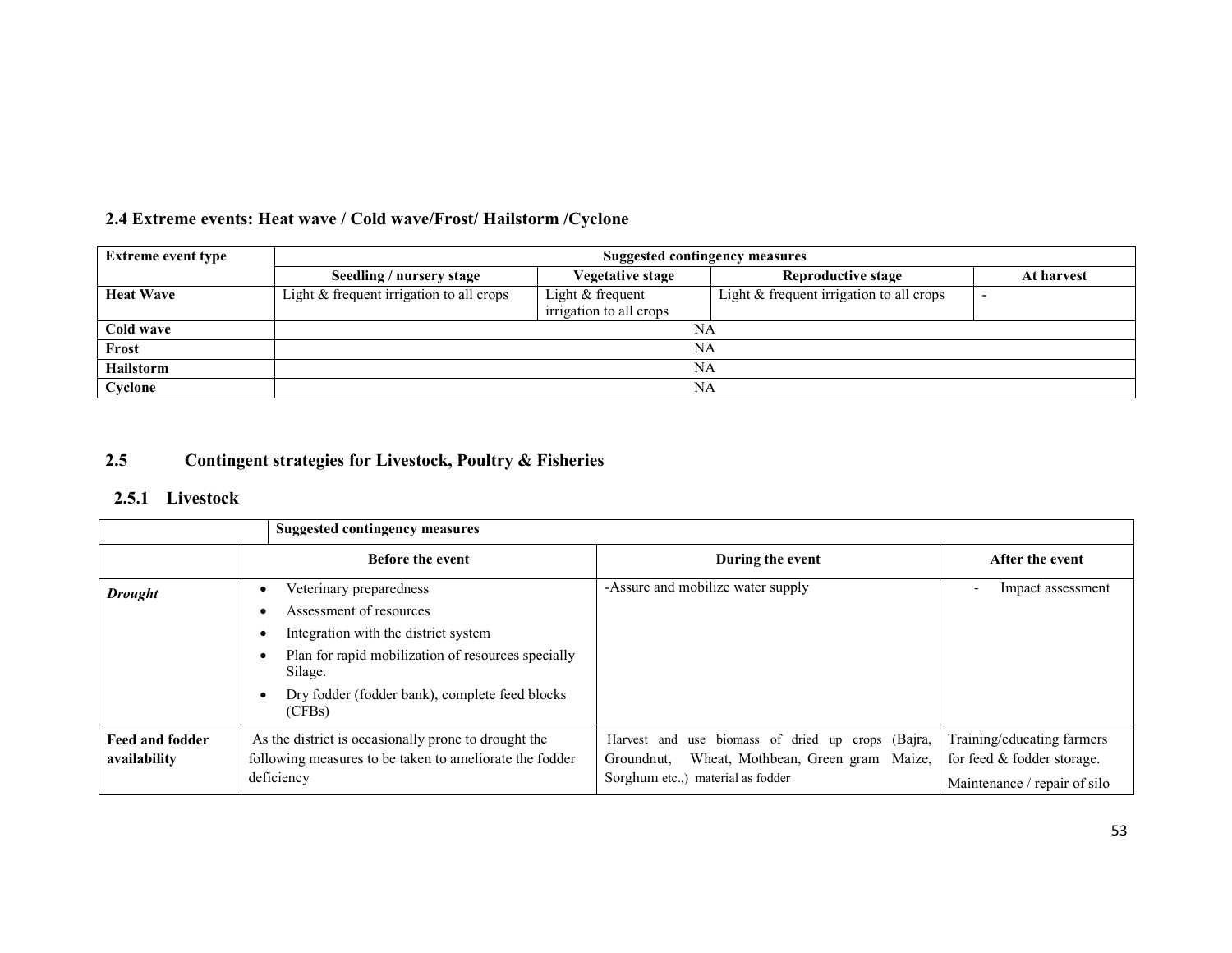|                           | Avoid burning of wheat straw                                                                                                                                                                                                                                                                                                                                                                                                                                                                                                                                                                                                                               | Utilizing fodder from fodder bank reserves.                                                                                                                                                                                                                                                                                                                                                                                                                                                                                                         | pits and feed/fodder stores.                                                                                                                                                                                                                                                                                                                                                              |
|---------------------------|------------------------------------------------------------------------------------------------------------------------------------------------------------------------------------------------------------------------------------------------------------------------------------------------------------------------------------------------------------------------------------------------------------------------------------------------------------------------------------------------------------------------------------------------------------------------------------------------------------------------------------------------------------|-----------------------------------------------------------------------------------------------------------------------------------------------------------------------------------------------------------------------------------------------------------------------------------------------------------------------------------------------------------------------------------------------------------------------------------------------------------------------------------------------------------------------------------------------------|-------------------------------------------------------------------------------------------------------------------------------------------------------------------------------------------------------------------------------------------------------------------------------------------------------------------------------------------------------------------------------------------|
|                           | Establishment of fodder bank at village level with available dry<br>fodder (wheat straw and stover of bajra/sorghum)<br>Increase area under perennial fodder cultivation with high<br>yielding Hybrid Napier varieties.<br>Conservation of maize/bajra/sorghum green fodder as<br>silage<br>Sowing of cereals (Sorghum/Bajra) and leguminous crops<br>(Lucerne, Berseem, Horse gram, Cowpea) during early<br>monsoon under dry land system for fodder production<br>Encourage fodder production with Maize, Jowar, Bajra,<br>Cowpea, Barseem, Lucerne etc.,<br>Processing $&$ storage of feed/fodder and roughages in the<br>form of complete feed/blocks. | Utilizing stored silage/hay.<br>Transporting complete feed/fodder and dry roughages<br>to the affected areas.<br>Concentrate ingredients such as Grains, brans, chunnies<br>& oilseed cakes, low grade grains etc. unfit for human<br>consumption should be procured from Govt. Godowns<br>for feeding as supplement for high productive animals<br>during drought<br>Continuous supplementation of mineral mixture<br>to<br>prevent infertility.<br>Encourage mixing available kitchen waste with dry<br>fodder while feeding to the milch animals | Encourage progressive farmers to<br>grow multi cut fodder crops of<br>sorghum/bajra/maize(UP chari,<br>MP chari, HC-136, HD-2,<br>GAINT BAJRA, L-74, K-677,<br>Ananad/African Tall etc.,<br>Supply of quality fodder seed<br>(multi cut sorghum/bajra/maize<br>varieties) and fodder slips of<br>Napier, guinea grass well before<br>monsoon<br>Replenish the feed and<br>fodder<br>banks |
| <b>Drinking</b> water     | Adopt various water conservation methods at village<br>level to improve the ground water level for adequate<br>water supply.<br>Identification of water resources<br>Desilting of ponds<br>Rain water harvesting and create water bodies/watering<br>points (when water is scarce use only as drinking water<br>for animals)<br>Construction of drinking water tanks in herding<br>places/village junctions/relief camp locations<br>Community drinking water trough can be arranged in<br>shandies /community grazing areas                                                                                                                               | Adequate supply of drinking water.<br>Restrict wallowing of animals in water<br>bodies/resources<br>Add alum in stagnated water bodies                                                                                                                                                                                                                                                                                                                                                                                                              | Watershed<br>management<br>practices shall be promoted to<br>the<br>rainwater.<br>conserve<br>Bleach (0.1%) drinking water<br>/ water sources<br>Provide clean drinking water                                                                                                                                                                                                             |
| <b>Health and disease</b> | vaccines<br>Procure and stock emergency medicines and                                                                                                                                                                                                                                                                                                                                                                                                                                                                                                                                                                                                      | Carryout deworming to all animals entering into relief                                                                                                                                                                                                                                                                                                                                                                                                                                                                                              | Keep close surveillance                                                                                                                                                                                                                                                                                                                                                                   |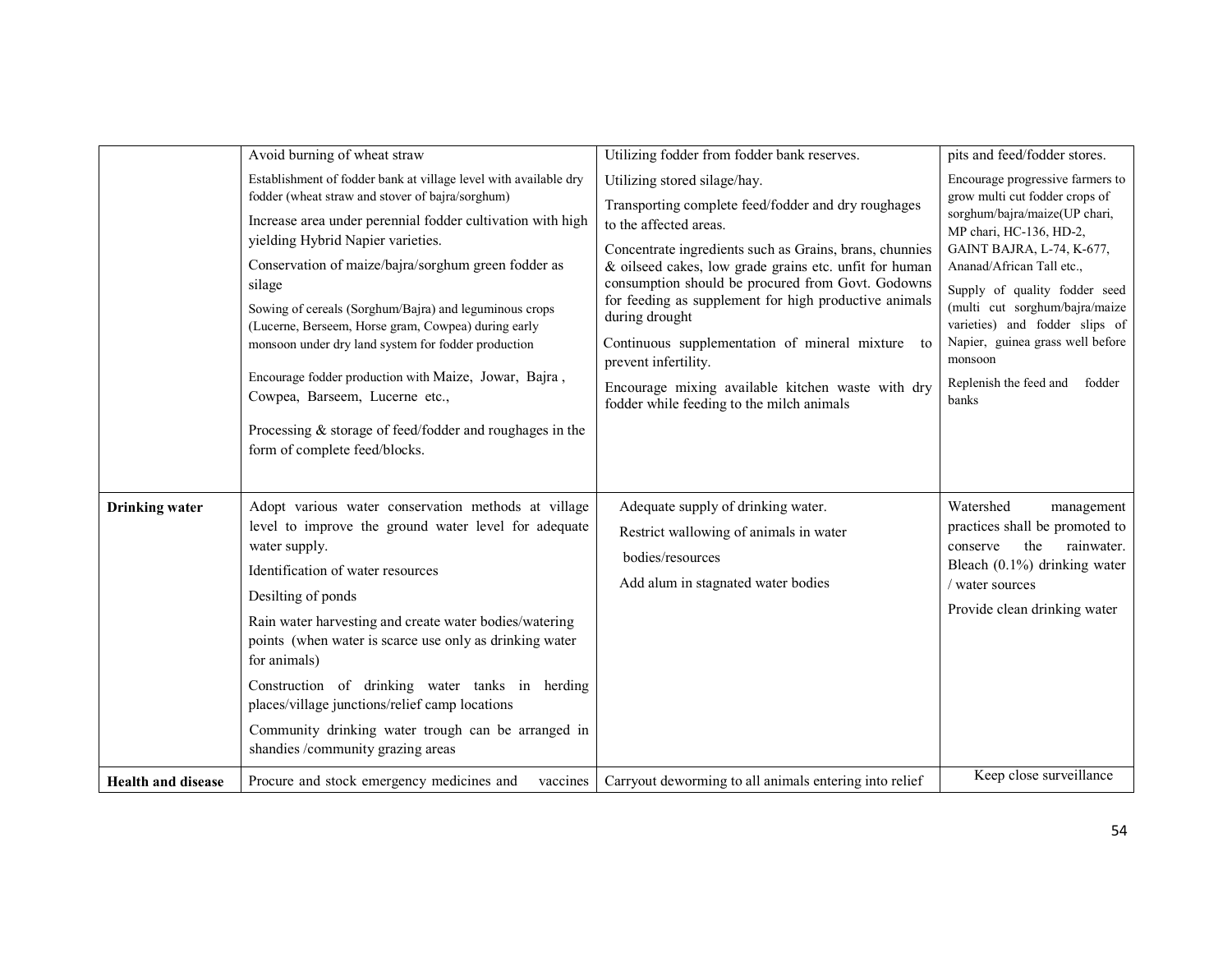| management       | for important endemic diseases of the area                                                                                           | camps                                                                                                                  | on disease outbreak.                                                                                                                                           |  |
|------------------|--------------------------------------------------------------------------------------------------------------------------------------|------------------------------------------------------------------------------------------------------------------------|----------------------------------------------------------------------------------------------------------------------------------------------------------------|--|
|                  | All the stock must be immunized for endemic diseases                                                                                 | Identification and quarantine of sick animals                                                                          | Undertake the vaccination                                                                                                                                      |  |
|                  | of the area                                                                                                                          | Constitution of Rapid Action Veterinary Force                                                                          | depending on need                                                                                                                                              |  |
|                  | Vaccination for HS & FMD                                                                                                             | Performing ring vaccination (8 km radius) in case of<br>any outbreak                                                   | Keep the animal houses clean<br>and spray disinfectants                                                                                                        |  |
|                  | Surveillance and disease monitoring network to be<br>established at Joint Director (Animal Husbandry) office<br>in the district      | Restricting movement of livestock in case of any<br>epidemic                                                           | Farmers should be advised to<br>breed their milch animals<br>during July-September so that<br>the peak milk production does<br>not coincide with mid<br>summer |  |
|                  | Adequate refreshment training on draught management<br>to be given to VAS, Jr.VAS, LI with regard to health &<br>management measures | Drainage of water from and around animal sheds,<br>pasture areas.                                                      |                                                                                                                                                                |  |
|                  | Procure and stock multivitamins & area specific mineral<br>mixture                                                                   | Tick control measures be undertaken to prevent tick<br>borne diseases in animals                                       |                                                                                                                                                                |  |
|                  |                                                                                                                                      | Rescue of sick and injured animals and their treatment                                                                 |                                                                                                                                                                |  |
|                  |                                                                                                                                      | Organize with community, daily lifting of dung from<br>relief camps                                                    |                                                                                                                                                                |  |
| <b>Floods</b>    | Not applicable                                                                                                                       |                                                                                                                        |                                                                                                                                                                |  |
| Cyclone          | Not applicable                                                                                                                       |                                                                                                                        |                                                                                                                                                                |  |
| Cold wave        | Not applicable                                                                                                                       |                                                                                                                        |                                                                                                                                                                |  |
| <b>Heat wave</b> | Arrangement for protection from heat wave<br>Plantation around the shed<br>i)                                                        | Allow the animals early in the morning or late in the evening<br>for grazing during heat waves                         | Feed the animals as per routine<br>schedule                                                                                                                    |  |
|                  | $H2O$ sprinklers / foggers in the shed<br>$\overline{11}$                                                                            | Feed green fodder/silage / concentrates during day time and<br>roughages / hay during night time in case of heat waves | Allow the animals for grazing<br>(normal timings)                                                                                                              |  |
|                  | Application of white reflector paint on the roof<br>iii)<br>Thatched sheds should be provided as a shelter to<br>iv)                 | Put on the foggers / sprinkerlers/fans during heat weaves in<br>case of high yielders (Jersey/HF crosses)              |                                                                                                                                                                |  |
|                  | animal to minimize heat stress                                                                                                       | In severe cases, vitamin 'C' and electrolytes should be added<br>in $H_2O$ during heat waves.                          |                                                                                                                                                                |  |
|                  |                                                                                                                                      |                                                                                                                        |                                                                                                                                                                |  |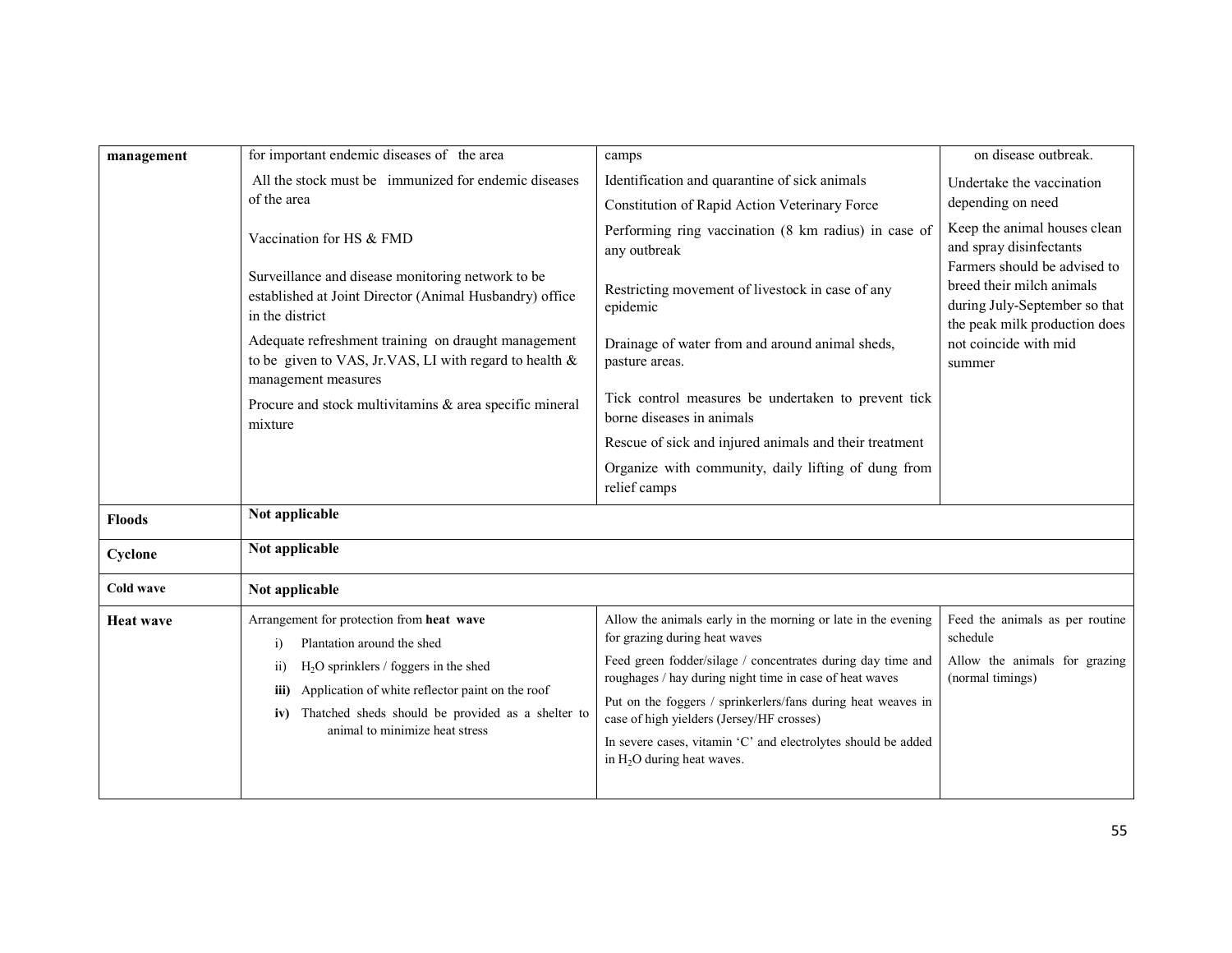| Insurance | Encouraging insurance of livestock | Listing out the details of the dead animals | Submission for insurance claim<br>and availing insurance benefit |
|-----------|------------------------------------|---------------------------------------------|------------------------------------------------------------------|
|           |                                    |                                             | of new<br>productive<br>Purchase<br>animals                      |

## 2.5.2 Poultry

|                                |                                                                                                | Convergence/<br>linkages with                                                                       |                                     |                             |
|--------------------------------|------------------------------------------------------------------------------------------------|-----------------------------------------------------------------------------------------------------|-------------------------------------|-----------------------------|
|                                | <b>Before the event</b>                                                                        | During the event                                                                                    | After the event                     | ongoing programs,<br>if any |
| <b>Drought</b>                 |                                                                                                |                                                                                                     |                                     |                             |
|                                |                                                                                                |                                                                                                     | Resumption of                       |                             |
| Shortage of feed ingredients   | Buffer stock of readymade feed                                                                 | Ensure sufficient water supply                                                                      | routine management                  |                             |
| Drinking water                 |                                                                                                |                                                                                                     |                                     |                             |
| Health and disease management  | Routine vaccination and<br>medication should be followed                                       | Attention should be paid towards general<br>management                                              | -----do------------                 |                             |
| <b>Floods</b>                  |                                                                                                | Poultry requires excellence in general management in respect of litter management and bio- security |                                     |                             |
| Shortage of feed ingredients   |                                                                                                |                                                                                                     |                                     |                             |
| Drinking water                 |                                                                                                |                                                                                                     |                                     |                             |
| Health and disease management  |                                                                                                |                                                                                                     |                                     |                             |
| Cyclone                        | In case of uncontrollable<br>condition it is advisable to sell of<br>the flock at the earliest | In case of uncontrollable condition it is<br>advisable to sell of the flock at the earliest         | Resumption of<br>routine management |                             |
| Shortage of feed ingredients   |                                                                                                |                                                                                                     |                                     |                             |
| Drinking water                 |                                                                                                |                                                                                                     |                                     |                             |
| Health and disease management  |                                                                                                |                                                                                                     |                                     |                             |
| Heat wave and cold wave        |                                                                                                |                                                                                                     |                                     |                             |
| Shelter/environment management |                                                                                                | Measures to maintain at or near physiological                                                       |                                     |                             |
|                                |                                                                                                | optimum temperature                                                                                 |                                     |                             |
|                                |                                                                                                | Measures to maintain at or near physiological                                                       |                                     |                             |
| Health and disease management  |                                                                                                | optimum temperature                                                                                 |                                     |                             |
|                                |                                                                                                | Nutritional manipulation like use of fats/edible                                                    |                                     |                             |
|                                |                                                                                                | oil in the ration, extra supplementation of                                                         |                                     |                             |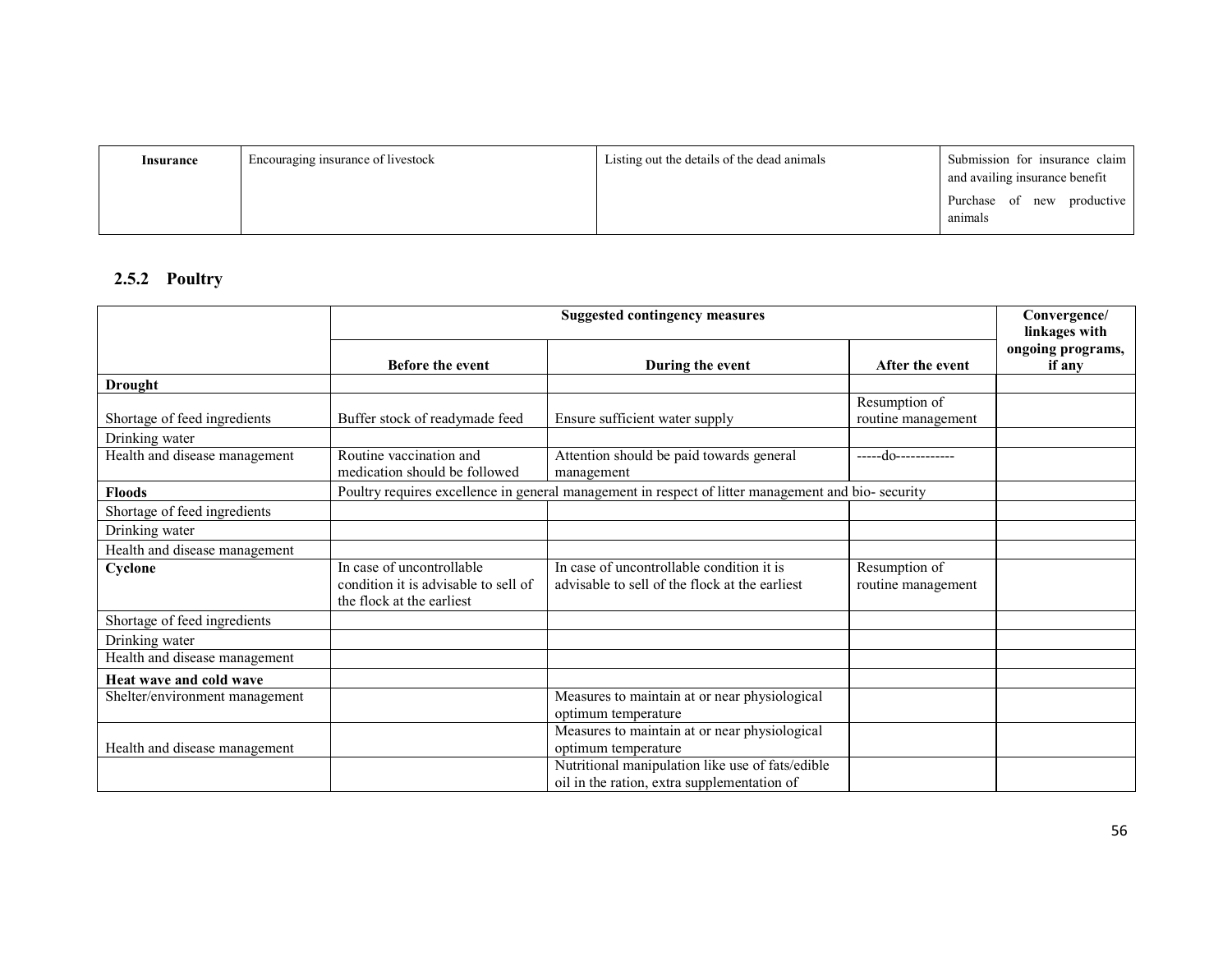|  | m<br>vitamin<br>choline<br>and<br>thionine<br>biotin.<br>enforme |  |
|--|------------------------------------------------------------------|--|
|  | etc.                                                             |  |

#### 2.5.3 Fisheries/ Aquaculture

|                                                                         | <b>Suggested contingency measures</b>                                                                                                                                                |                                                                                   |                                                                               |
|-------------------------------------------------------------------------|--------------------------------------------------------------------------------------------------------------------------------------------------------------------------------------|-----------------------------------------------------------------------------------|-------------------------------------------------------------------------------|
|                                                                         | Before the event <sup>a</sup>                                                                                                                                                        | During the event                                                                  | After the event                                                               |
| 1) Drought                                                              |                                                                                                                                                                                      |                                                                                   |                                                                               |
| A. Capture                                                              |                                                                                                                                                                                      |                                                                                   |                                                                               |
| Marine                                                                  | Nil                                                                                                                                                                                  | Nil                                                                               |                                                                               |
| Inland                                                                  | Insure water storage & supply well in<br>advance<br>Harvesting & marketing                                                                                                           | Watering of the ponds<br>-Harvesting $&$ marketing<br>$\bullet$                   | Restoking of the ponds<br>$\bullet$<br>Fertilization & manuring of<br>ponds   |
| (i) Shallow water depth due to<br>insufficient rains/inflow             | First to ensure the water supply to<br>$\bullet$<br>maintain minimum level of water for<br>fishes in that particular period. If not<br>possible then harvesting $&$ marketing        | To maintain water level is<br>the only option otherwise<br>harvesting & marketing | Regular operations for the<br>remaining stock and also<br>restoring of newone |
| (ii) Changes in water quality                                           | Oxygen depletion may lead to death of<br>fishes<br>-Ensure water supply or harvest the<br>stock                                                                                      | Harvesting & marketing<br>Emptying of pond<br>$\bullet$                           | Manuring, fertilization &<br>rewatering<br>- Establishment of new stock       |
| (iii) Any other                                                         |                                                                                                                                                                                      |                                                                                   |                                                                               |
| <b>B.</b> Aquaculture                                                   |                                                                                                                                                                                      |                                                                                   |                                                                               |
| (i) Shallow water in ponds due to<br>insufficient rains/inflow          | Water is only the major component or necessity for such operations<br>Ensure water supply or otherwise stoppage of the operation / culling temporary<br>Water managemental practices |                                                                                   |                                                                               |
| (ii) Impact of salt load build up in<br>ponds / change in water quality | Attempts to be made to minimize<br>oxygen depletion from water and also<br>for oxygenation of water                                                                                  | -Oxygenation of water<br>$\bullet$<br>-Stirring of water with<br>pumps            | -Re-establishment of normal<br>managemental conditions                        |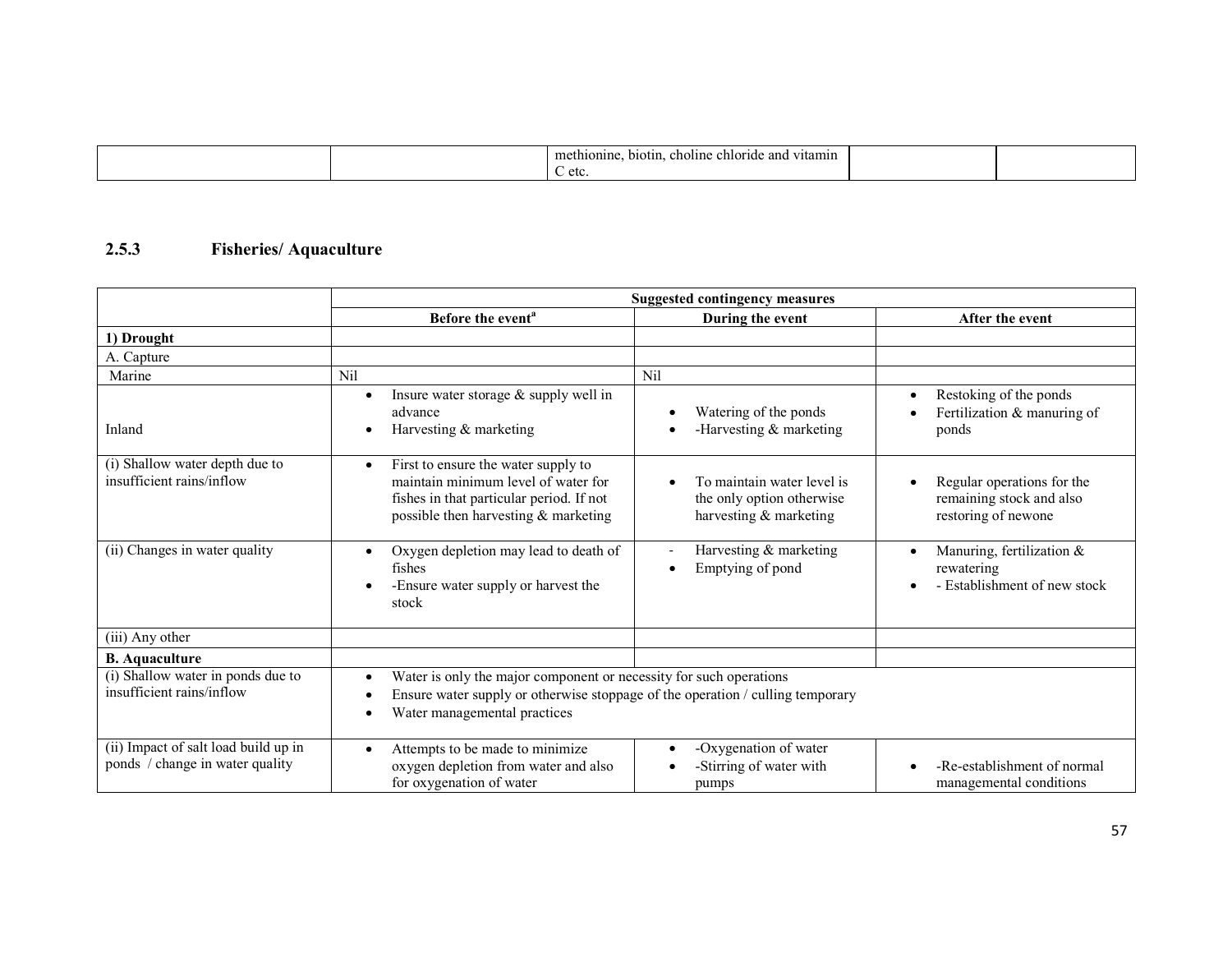| (iii) Any other                                            | -Training and Awareness                                                                                                   |                                                                                                                                                                                     |                                                          |
|------------------------------------------------------------|---------------------------------------------------------------------------------------------------------------------------|-------------------------------------------------------------------------------------------------------------------------------------------------------------------------------------|----------------------------------------------------------|
| 2) Floods                                                  |                                                                                                                           |                                                                                                                                                                                     |                                                          |
| A. Capture                                                 |                                                                                                                           |                                                                                                                                                                                     |                                                          |
| Marine                                                     | Warning to the fisherman's, prohibition of fishing                                                                        |                                                                                                                                                                                     |                                                          |
| <b>Inland</b>                                              | Fishing should be prohibited because of<br>$\bullet$<br>breeding season                                                   |                                                                                                                                                                                     |                                                          |
| (i) Average compensation paid due<br>to loss of human life |                                                                                                                           |                                                                                                                                                                                     |                                                          |
| (ii) No. of boats / nets/damaged                           | Insurance<br>$\bullet$<br>Arrangement of boats, nets etc in<br>surplus                                                    |                                                                                                                                                                                     |                                                          |
| (iii) No. of houses damaged                                | Co-ordination with the district<br>$\bullet$<br>administration $\&$ assurance to<br>fisherman                             | Rescue & Help<br>$\bullet$<br>Programme in collaboration<br>$\bullet$<br>with district system                                                                                       | Rehabilitation of fisherman for<br>all their necessities |
| (iv) Loss of stock                                         | Training & Awareness<br>$\bullet$                                                                                         | -Compensation<br>$\bullet$                                                                                                                                                          | -Compensation<br>$\bullet$                               |
| (v) Changes in water quality                               | Preparation for checking the inflow of<br>$\bullet$<br>outside runoff water in to the pond<br>runoff water into the ponds | Arrangement of checking<br>$\bullet$<br>overflow of ponds<br>Overflow of ponds<br>$\bullet$<br>Net installations to capture<br>$\bullet$<br>the fishes going out due to<br>overflow | Proper oxygenation<br>Maintenance of water pH            |
| (vi) Health and diseases                                   | $\blacksquare$                                                                                                            | -water treatment to minimize<br>ectoparasite infestation                                                                                                                            | $\overline{\phantom{a}}$                                 |
| <b>B.</b> Aquaculture                                      |                                                                                                                           |                                                                                                                                                                                     |                                                          |
| (i) Inundation with flood water                            |                                                                                                                           |                                                                                                                                                                                     |                                                          |
| (ii) Water contamination and<br>changes in water quality   |                                                                                                                           |                                                                                                                                                                                     |                                                          |
| (iii) Health and diseases                                  |                                                                                                                           |                                                                                                                                                                                     |                                                          |
| (iv) Loss of stock and inputs (feed, chemicals etc)        |                                                                                                                           |                                                                                                                                                                                     |                                                          |
| (v) Infrastructure damage (pumps,<br>aerators, huts etc)   |                                                                                                                           |                                                                                                                                                                                     |                                                          |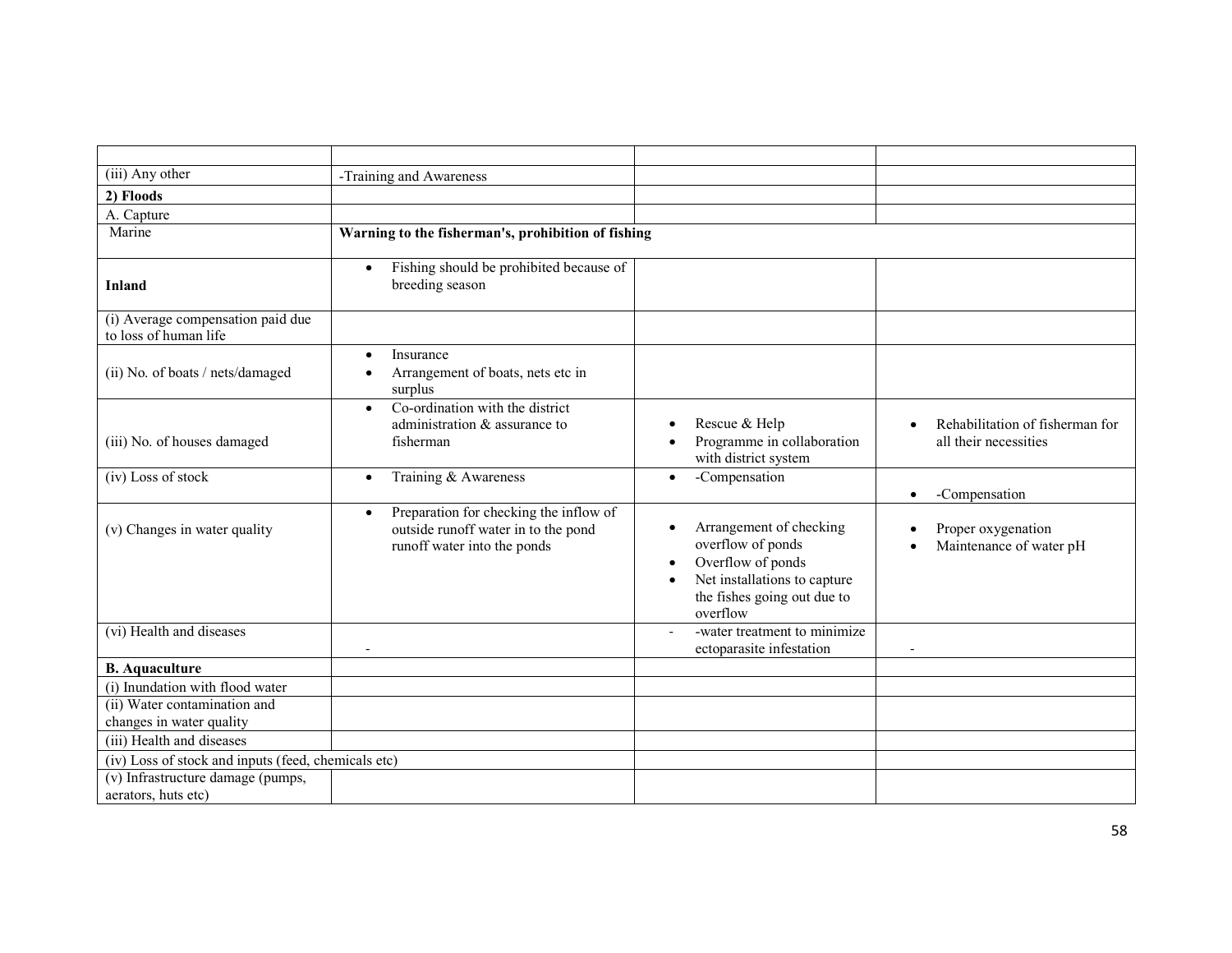| (vi) Any other                                                    |                                                  |  |  |
|-------------------------------------------------------------------|--------------------------------------------------|--|--|
| 3. Cyclone / Tsunami                                              |                                                  |  |  |
| A. Capture                                                        | Warning to the fisherman, prohibition of fishing |  |  |
| <b>Marine</b>                                                     | Warning to the fisherman, prohibition of fishing |  |  |
|                                                                   |                                                  |  |  |
| (i) Average compensation paid due<br>to loss of fishermen lives   |                                                  |  |  |
| (ii) Avg. no. of boats / nets/damaged                             |                                                  |  |  |
| (iii) Avg. no. of houses damaged                                  |                                                  |  |  |
|                                                                   |                                                  |  |  |
|                                                                   |                                                  |  |  |
| Inland                                                            |                                                  |  |  |
| B. Aquaculture                                                    |                                                  |  |  |
| (i) Overflow / flooding of ponds                                  |                                                  |  |  |
| (ii) Changes in water quality (fresh                              |                                                  |  |  |
| water / brackish water ratio)                                     |                                                  |  |  |
| (iii) Health and diseases                                         |                                                  |  |  |
| (iv) Loss of stock and inputs (feed,                              |                                                  |  |  |
| chemicals etc)                                                    |                                                  |  |  |
| (v) Infrastructure damage (pumps,<br>aerators, shelters/huts etc) |                                                  |  |  |
| (vi) Any other                                                    |                                                  |  |  |
| 4. Heat wave and cold wave                                        |                                                  |  |  |
| A. Capture                                                        |                                                  |  |  |
| Marine                                                            |                                                  |  |  |
| Inland                                                            |                                                  |  |  |
| B. Aquaculture                                                    |                                                  |  |  |
| (i) Changes in pond environment                                   |                                                  |  |  |
| (water quality)                                                   |                                                  |  |  |
| (ii) Health and Disease management                                |                                                  |  |  |
| (iii) Any other                                                   |                                                  |  |  |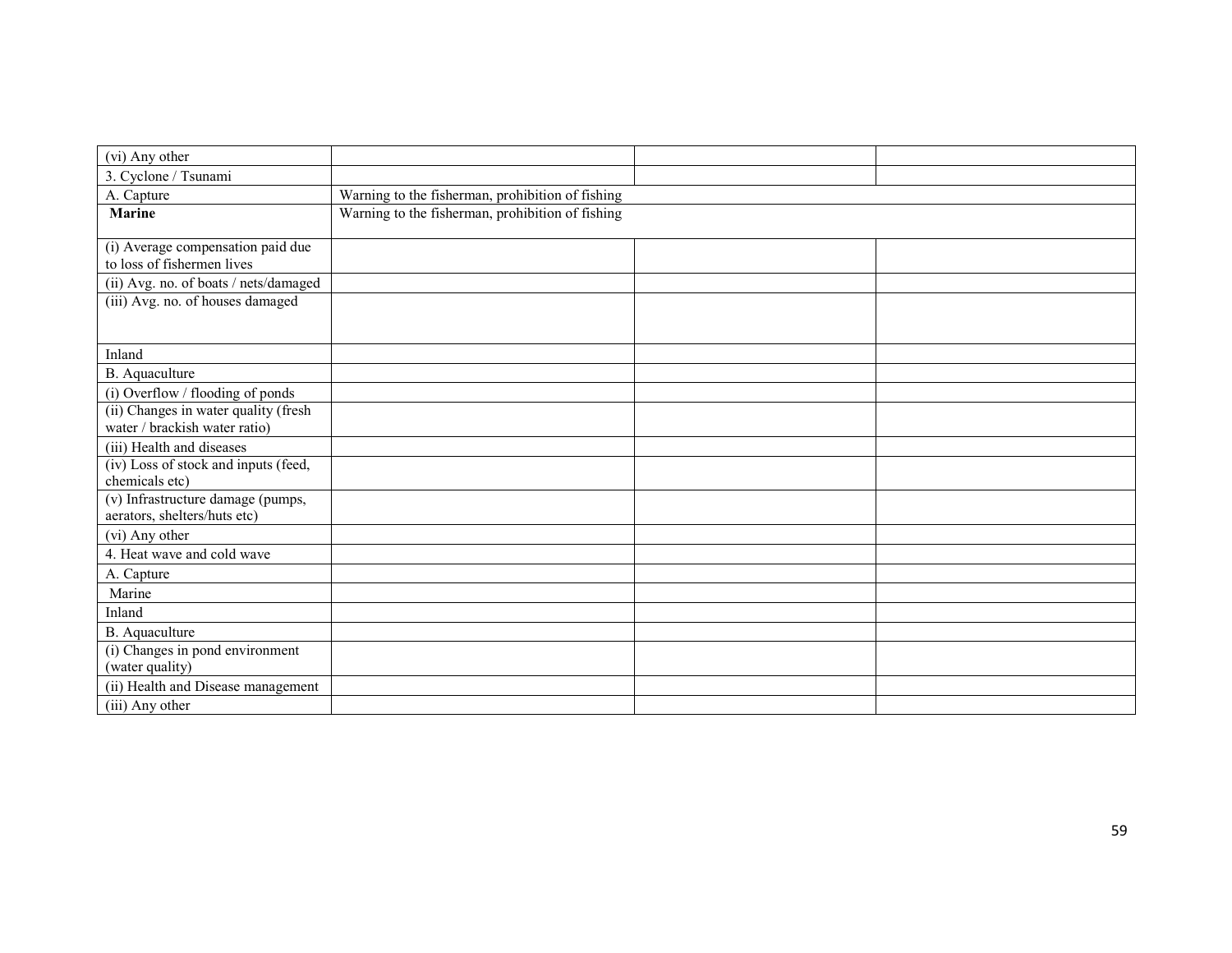#### Annexure-I



#### LOCATION MAP OF KACHCHH (GUJARAT)